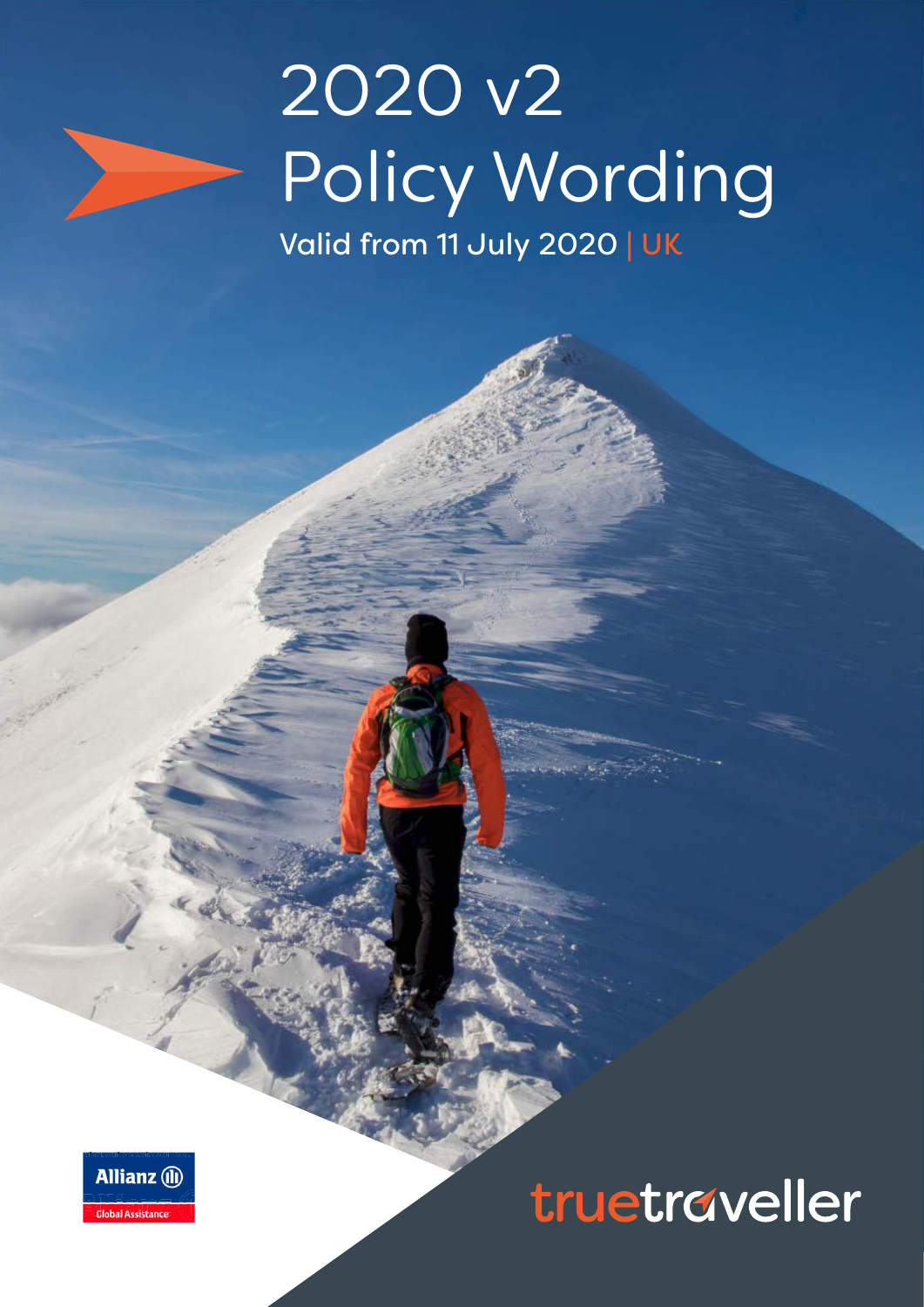# truetraveller

travel insurance designed by travellers

## **INDEX**

| Page 2  | Index                                                             |
|---------|-------------------------------------------------------------------|
| Page 3  | <b>Summary of Cover</b>                                           |
| Page 4  | <b>Important Contact Details</b>                                  |
|         | <b>Important Information</b>                                      |
|         | Who is covered                                                    |
|         | What is covered                                                   |
| Page 5  | <b>Limits of Cover and Policy Excess</b>                          |
|         | When cover starts and ends                                        |
| Page 6  | <b>Cancellation Rights</b>                                        |
|         | <b>Disclosure of Facts</b>                                        |
|         | <b>Medical Conditions</b>                                         |
|         | <b>Health Declaration</b>                                         |
| Page 7  | List of Automatically Covered Pre-Existing Medical Conditions     |
| Page 8  | <b>Change in Health</b>                                           |
| Page 9  | <b>Definitions</b>                                                |
| Page 11 | <b>Geographical Areas</b>                                         |
| Page 12 | <b>Section A. Medical &amp; Repatriation Expenses</b>             |
| Page 13 | <b>Section B. Hospital Cash Allowance</b>                         |
| Page 14 | <b>Section C. Accidental Disability</b>                           |
|         | <b>Section D. Cancellation</b>                                    |
| Page 15 | <b>Section E. Curtailment</b>                                     |
| Page 16 | <b>Section F. Travel Delay &amp; Abandonment</b>                  |
|         | <b>Section G. Missed Departure</b>                                |
| Page 17 | <b>Section H. Hijack</b>                                          |
|         | <b>Section I. Personal Liability</b>                              |
| Page 18 | <b>Section J. Legal Expenses</b>                                  |
|         | <b>Section K. Baggage, Money &amp; Travel Documents</b>           |
|         | Section K (i). Baggage                                            |
| Page 19 | Section K (ii). Money & Documents                                 |
| Page 20 | Section K (iii). Loss of Passport/Visa & Driving Licence Expenses |
|         | <b>Section L. Winter Sports Cover</b>                             |
| Page 21 | <b>Section M. Sports &amp; Activities</b>                         |
| Page 26 | <b>Section N. Travel Disruption</b>                               |
| Page 27 | <b>Section O. Travel Resumption</b>                               |
|         | <b>Section P. Collision Damage Waiver Excess</b>                  |
|         | <b>Section Q. Financial Failure Protection</b>                    |
| Page 28 | <b>General Conditions</b>                                         |
|         | <b>General Exclusions</b>                                         |
| Page 29 | <b>Claims Procedures</b>                                          |
| Page 31 | <b>Comments &amp; Complaints</b>                                  |
|         | <b>Governing Law</b>                                              |
|         | <b>Details about our Regulator</b>                                |
| Page 32 | <b>Financial Services Compensation Scheme</b>                     |
|         | <b>Your Personal Data</b>                                         |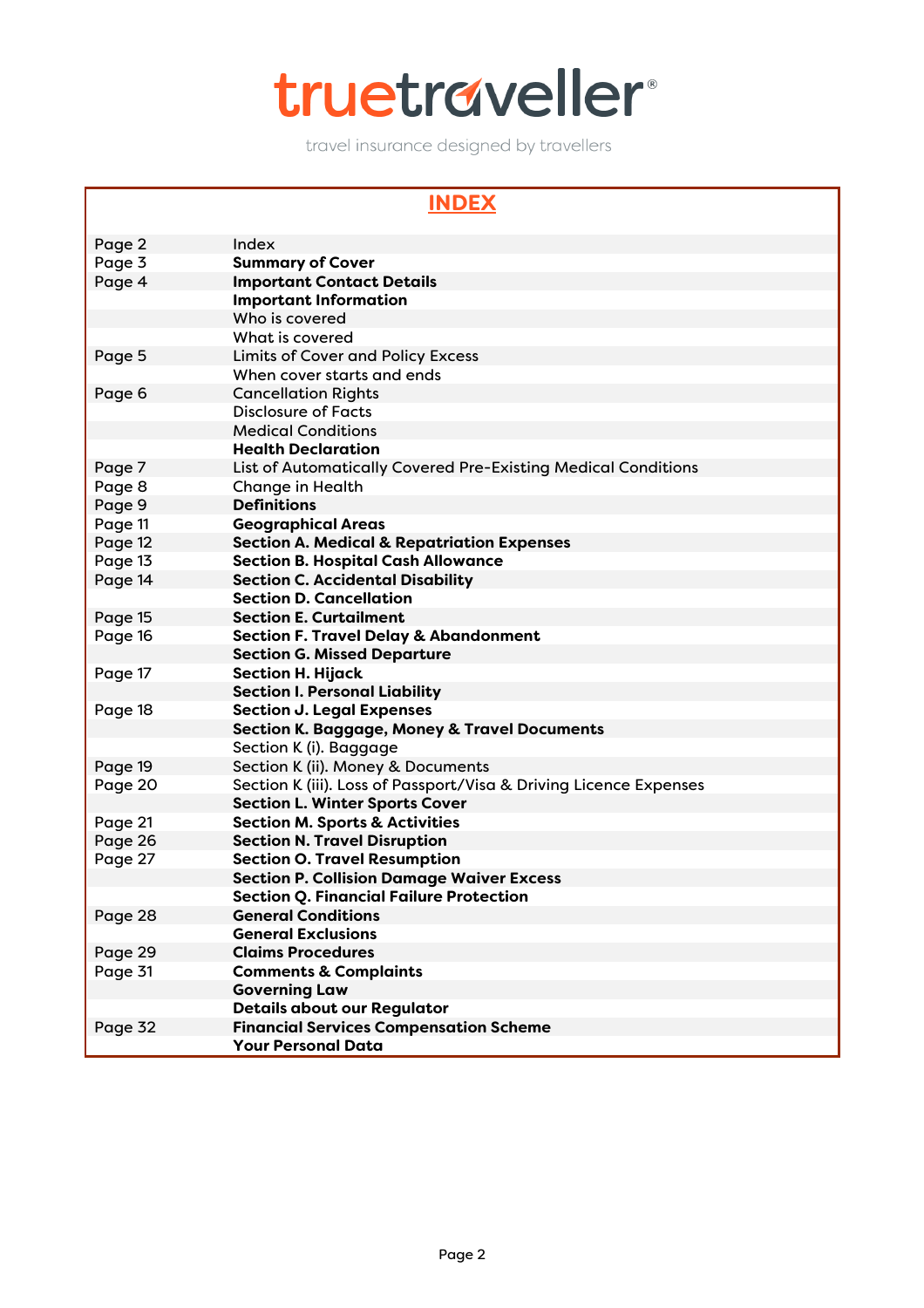# **SUMMARY OF COVER**

The following table is only a summary of the main cover limits. **You** should read the rest of this policy for the full terms and conditions and to understand when these benefits may apply. The cover level selected is shown on **your** Validation Certificate.

|                                                                                                                                  |                                                                                                                                            | <b>True Value</b>                   |               |                                         | <b>Traveller</b> |                                      | <b>Traveller Plus</b> |  |
|----------------------------------------------------------------------------------------------------------------------------------|--------------------------------------------------------------------------------------------------------------------------------------------|-------------------------------------|---------------|-----------------------------------------|------------------|--------------------------------------|-----------------------|--|
| <b>SECTION</b>                                                                                                                   | <b>BENEFIT</b>                                                                                                                             | Insured up to                       | <b>Excess</b> | Insured up to                           | <b>Excess</b>    | Insured up to                        | <b>Excess</b>         |  |
|                                                                                                                                  | <b>Medical &amp; Repatriation</b>                                                                                                          | £2,500,000                          | £125*         | £5,000,000                              | £75*             | £10,000,000                          | £35*                  |  |
| A                                                                                                                                | <b>Expenses</b>                                                                                                                            |                                     |               |                                         |                  |                                      |                       |  |
|                                                                                                                                  | Search & Rescue                                                                                                                            | N/A                                 | N/A           | £15,000                                 | £75              | £25,000                              | £35                   |  |
|                                                                                                                                  | <b>Emergency Dental Treatment</b>                                                                                                          | £250                                | £125          | £350                                    | £75              | £500                                 | £35                   |  |
|                                                                                                                                  | Outpatient Physiotherapy                                                                                                                   | £250                                | £125          | £350                                    | £75              | £500                                 | £35                   |  |
|                                                                                                                                  | <b>Funeral Expenses Abroad</b>                                                                                                             | £1,000                              | £0            | £2,500                                  | £0               | £3,500                               | £O                    |  |
| В                                                                                                                                | <b>Hospital Cash Allowance</b>                                                                                                             | £10 a day up to<br>£100             | £О            | £15 a day up to<br>£150                 | £О               | £25 a day up to<br>£250              | £О                    |  |
|                                                                                                                                  | Mugging Benefit                                                                                                                            | £25 a day up<br>to £250             | £О            | £50 a day up to<br>£500                 | £О               | £75 a day up to<br>£750              | £О                    |  |
|                                                                                                                                  | <b>Accidental Disability</b>                                                                                                               | £10,000                             | £O            | £15,000                                 | £O               | £25,000                              | £O                    |  |
| C                                                                                                                                | <b>Accidental Death</b>                                                                                                                    | £5,000                              | £0            | £10,000                                 | £0               | £15,000                              | £O                    |  |
|                                                                                                                                  | Accidental Death (aged under 16)                                                                                                           | £1,000                              | £O            | £1,000                                  | £O               | £1,000                               | £O                    |  |
| D                                                                                                                                | Cancellation                                                                                                                               | £1,000                              | £125          | £3,000                                  | £75              | £7,500                               | £35                   |  |
|                                                                                                                                  | Loss of Deposit only                                                                                                                       |                                     | £O            |                                         | £О               |                                      | £O                    |  |
| E                                                                                                                                | <b>Curtailment</b>                                                                                                                         | £1,000                              | £125          | £3,000                                  | £75              | £7,500                               | £35                   |  |
| F                                                                                                                                | <b>Travel Delay &amp; Abandonment</b>                                                                                                      | N/A                                 | N/A           | £25 for every 12<br>hours up to<br>£100 | £O               | £35 for every 12<br>hours up to £140 | £O                    |  |
|                                                                                                                                  | Trip Abandonment (after 24-hours)                                                                                                          | N/A                                 | N/A           | £3,000                                  | £O               | £6,000                               | £Ο                    |  |
| G                                                                                                                                | <b>Missed Departure</b>                                                                                                                    | N/A                                 | N/A           | £500                                    | £O               | £1,000                               | £O                    |  |
| н                                                                                                                                | <b>Hijack</b>                                                                                                                              | N/A                                 | N/A           | £50 per day up<br>to £1.500             | £O               | £100 per day up<br>to £3,000         | £O                    |  |
| т                                                                                                                                | <b>Personal Liability</b>                                                                                                                  | £1,000,000                          | £125          | £2,000,000                              | £75              | £2,000,000                           | £35                   |  |
| J                                                                                                                                | <b>Legal Expenses</b>                                                                                                                      | £7,500                              | £125          | £15,000                                 | £75              | £25,000                              | £35                   |  |
|                                                                                                                                  | Section K only applies if the appropriate premium has been paid and is shown on the Validation Certificate.                                |                                     |               |                                         |                  |                                      |                       |  |
| ĸ                                                                                                                                | <b>Baggage, Money &amp; Travel Documents</b>                                                                                               |                                     |               |                                         |                  |                                      |                       |  |
|                                                                                                                                  | Overall Limit                                                                                                                              | £1,000                              | £125          | £2,000                                  | £75              | £2,500                               | £35                   |  |
|                                                                                                                                  | Single Item Limit                                                                                                                          | £100                                |               | £250                                    |                  | £300                                 |                       |  |
|                                                                                                                                  | <b>Total Valuables Limit</b>                                                                                                               | £200                                |               | £350                                    |                  | £400                                 |                       |  |
| <b>K</b> (i)                                                                                                                     | Specified Items (optional)                                                                                                                 | £450 per item                       |               | £450 per item                           |                  | £750 per item                        |                       |  |
|                                                                                                                                  | Delayed Baggage (after 12 hours)                                                                                                           | £25 for every 12<br>hours up to £75 | £0            | £35 for every 12<br>hours up to<br>£105 | £O               | £50 for every 12<br>hours up to £150 | £O                    |  |
| K (ii)                                                                                                                           | Money & Documents                                                                                                                          | £450                                | £125          | £650                                    | £75              | £1,000                               | £35                   |  |
|                                                                                                                                  | Cash Limit                                                                                                                                 | £150                                | £125          | £250                                    | £75              | £500                                 | £35                   |  |
| K (iii)                                                                                                                          | Passport/Visa & Driver's Licence<br>Expenses                                                                                               | £150                                | £125          | £250                                    | £75              | £500                                 | £35                   |  |
|                                                                                                                                  | Section L only applies if the appropriate premium has been paid and is shown on the Validation Certificate.                                |                                     |               |                                         |                  |                                      |                       |  |
|                                                                                                                                  | <b>Winter Sports Cover</b>                                                                                                                 |                                     |               |                                         |                  |                                      |                       |  |
|                                                                                                                                  | Owned Equipment<br>Hired total                                                                                                             | £300<br>£150                        | £125          | £450<br>£225                            | £75              | £600<br>£300                         | £35                   |  |
| L                                                                                                                                | Ski Hire                                                                                                                                   | £150                                | £125          | £200                                    | £75              | £350                                 | £35                   |  |
|                                                                                                                                  | Ski Pack                                                                                                                                   | £200                                | £125          | £250                                    | £75              | £375                                 | £35                   |  |
|                                                                                                                                  | Piste Closure                                                                                                                              | £15 per day up<br>to £150           | £О            | £20 per day up<br>to £200               | £О               | £30 per day up<br>to £300            | £О                    |  |
| Section M Adventure, Extreme & Ultimate Packs only apply if the appropriate premium has been paid and is shown on the Validation |                                                                                                                                            |                                     |               |                                         |                  |                                      |                       |  |
| Certificate.                                                                                                                     |                                                                                                                                            |                                     |               |                                         |                  |                                      |                       |  |
|                                                                                                                                  | <b>Sports and Activities</b>                                                                                                               |                                     |               |                                         |                  |                                      |                       |  |
|                                                                                                                                  | <b>Traveller Pack</b>                                                                                                                      | Covered                             |               | Covered                                 |                  | Covered                              |                       |  |
| М                                                                                                                                | <b>Adventure Pack</b>                                                                                                                      | Optional                            |               | Optional                                |                  | Optional                             |                       |  |
|                                                                                                                                  | <b>Extreme Pack</b>                                                                                                                        | Optional                            |               | Optional                                |                  | Optional                             |                       |  |
|                                                                                                                                  | <b>Ultimate Pack</b><br>Section N, O & P only applies if the appropriate premium has been paid and is shown on the Validation Certificate. | Optional                            |               | Optional                                |                  | Optional                             |                       |  |
| N                                                                                                                                |                                                                                                                                            |                                     |               |                                         |                  |                                      |                       |  |
|                                                                                                                                  | <b>Travel Disruption</b>                                                                                                                   | Optional                            |               | Optional                                |                  | Optional                             |                       |  |
| $\mathbf{o}$                                                                                                                     | <b>Travel Resumption</b>                                                                                                                   | £1,500                              | £125          | £1,500                                  | £75              | £1,500                               | £35                   |  |
|                                                                                                                                  | Collision Damage Waiver Excess (Up to a maximum of 31 days for any one rental period)                                                      |                                     |               |                                         |                  |                                      |                       |  |
| P                                                                                                                                | <b>Accident Damage Excess</b><br>Reimbursement                                                                                             | £1,500                              | £О            | £1,500                                  | £О               | £1,500                               | £О                    |  |
|                                                                                                                                  | <b>Rental Car Key Cover</b>                                                                                                                | £500                                | £О            | £500                                    | £О               | £500                                 | £О                    |  |
| Q                                                                                                                                | <b>Financial Failure Protection</b>                                                                                                        | N/A                                 |               | £1,500                                  | £O               | £5,000                               | £O                    |  |

**\* Please note:** The Policy Excess is increased to £750 in respect of medical emergency repatriation by air ambulance or helicopter services within Nepal. (This increased Policy Excess will not be waived if the Excess Waiver option has been purchased and is shown on **your** Validation Certificate).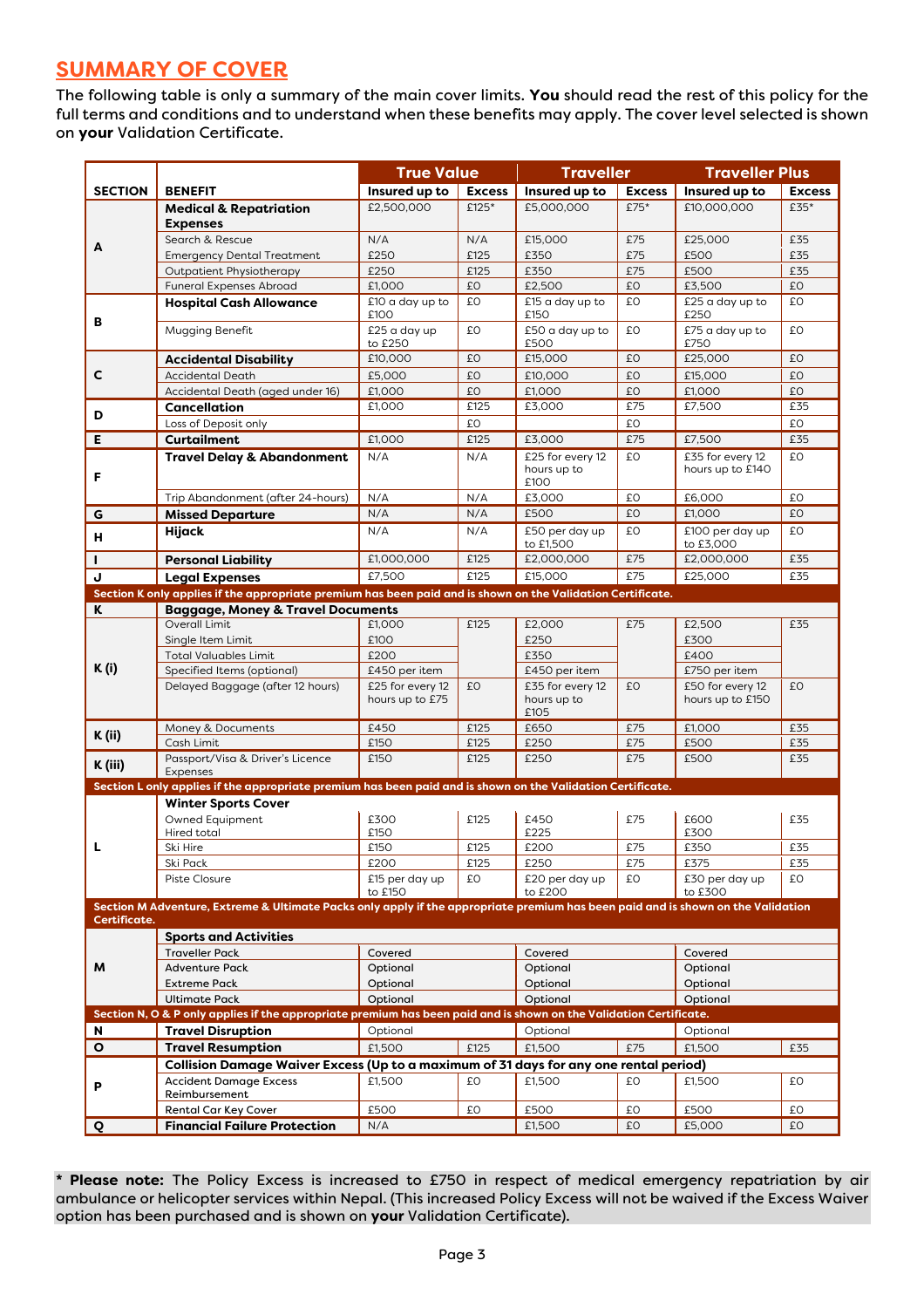# **IMPORTANT CONTACT DETAILS**

| <b>General Enquiries</b>                                                     | <b>Telephone</b>                                                                                      | E-mail                            |
|------------------------------------------------------------------------------|-------------------------------------------------------------------------------------------------------|-----------------------------------|
| For policy sales, coverage inquiries or<br>amendments                        | +44 333 999 3140 (from overseas)<br>0333 999 3140 (within UK)                                         | insurance@truetraveller.com       |
| <b>Medical Screening Service</b>                                             | +44 330 660 0563 (from overseas)<br>0330 660 0563 (within UK)                                         | healthcheck@truetraveller.com     |
| <b>Claims Service</b>                                                        | <b>Telephone</b>                                                                                      | <b>E-Mail</b>                     |
| 24-hour Emergency Medical<br>Assistance Service                              | +44 20 7660 1505 (from overseas)<br>1800 961 9870 (within<br>USA/Canada)<br>020 7660 1505 (within UK) | ttassist@truetraveller.com        |
| <b>All other Travel Claims</b>                                               | +44 20 7660 1479 (from overseas)<br>020 7660 1479 (within UK)                                         | ttclaims@truetraveller.com        |
| <b>Financial Failure Protection Claims</b><br>Also visit www.ipplondon.co.uk | +44 345 266 1872 (from overseas)<br>0345 266 1872 (within UK)                                         | insolvency-claims@ipplondon.co.uk |
| <b>Other Useful Contacts</b>                                                 | <b>Telephone</b>                                                                                      | Website                           |
| Foreign & Commonwealth Office                                                | +44 20 7008 1500 (from overseas)<br>020 7008 1500 (within UK)                                         | www.gov.uk/fco                    |
| European Health Insurance Card                                               | +44 300 330 1350 (from overseas)<br>0300 330 1350 (within UK)                                         | www.ehic.org.uk                   |
| Department of Health - Advice                                                | +44 20 7210 4850 (from overseas)<br>020 7210 4850 (within UK)                                         | www.dh.gov.uk/travellers          |
| <b>Medicare Australia</b>                                                    | +61 132 011 (from overseas)<br>0800 1695 865 (within UK)                                              | www.humanservices.gov.au          |

## **IMPORTANT INFORMATION**

This policy wording, **your** Validation Certificate and any **medical screening endorsements** form a contract of insurance between **you** (the insured named on the Validation Certificate) and **us**, Millstream Underwriting Ltd on behalf of AWP P&C S.A. administered in the United Kingdom by AWP Assistance UK Limited (Sections A-P) and International Passenger Protection Ltd on behalf of Liberty Mutual Insurance Europe SE (Section Q only) and explains the definitions, conditions, exclusions and limits of cover **we** provide. This contract is only valid when **you** have a valid Validation Certificate and have paid the appropriate premium.

It is very important that **you** carefully read the terms, conditions and exclusions of this insurance to ensure that **you** are properly covered for **your** planned trip.

Please check the details of **your** Validation Certificate and send any general enquiries by email to **insurance@truetraveller.com** or telephone **0333 999 3140** (within UK) or **+44 333 999 3140** (from overseas). **Who is Covered** 

The persons insured as named on the Validation Certificate.

Cover is only available to:

i. Permanent Residents or **Citizens** of the United Kingdom, The Channel Islands and Isle of Man. **You** must have a permanent residential address in and unrestricted right of entry to **your Country of Residence**. **What is Covered** 

**You** are covered for:

1. Holidays, leisure trips and business travel, but excludes cover for persons permanently residing outside of the United Kingdom, The Channel Islands and Isle of Man.

**Single Trip Policies** are for continuous one-off trips to European & Worldwide destinations outside of **your Country of Residence**.

For One Way Travel, all cover ceases on arrival at your final destination, where you then intend to reside at permanently.

**Multi-Trip Policies** cover multiple trips from and back to **your Country of Residence** for a whole year. For travel within **your Country of Residence**, cover is available if the trip is for a minimum of 2 nights and have pre-booked transport or accommodation. Note Section A (Medical & Repatriation Expenses), Section B (Cash in Hospital) and Section K (iii) (Passport/Visa & Driver's Licence Expenses) shall be inoperable when travelling within **your Country of Residence**.

One Way travel is not available on Multi-Trip policies. **You** cannot take out Multi-Trip cover if **you** have already left **your Country of Residence**.

2. Trips that include paid manual work when you take out an Adventure Pack if **you** have paid the appropriate additional premium.

3. Trips within the Geographical Region as shown on **your** Validation Certificate.

You must observe travel advice provided by the UK Foreign & Commonwealth Office (FCO). No cover is provided under any section of this policy if **you** choose to travel to a destination to which the FCO has advised against all or all but essential travel, unless **we** agree in writing to include. Travel advice can be obtained from the Foreign & Commonwealth Office. Website: **www.gov.uk/foreign-travel-advice**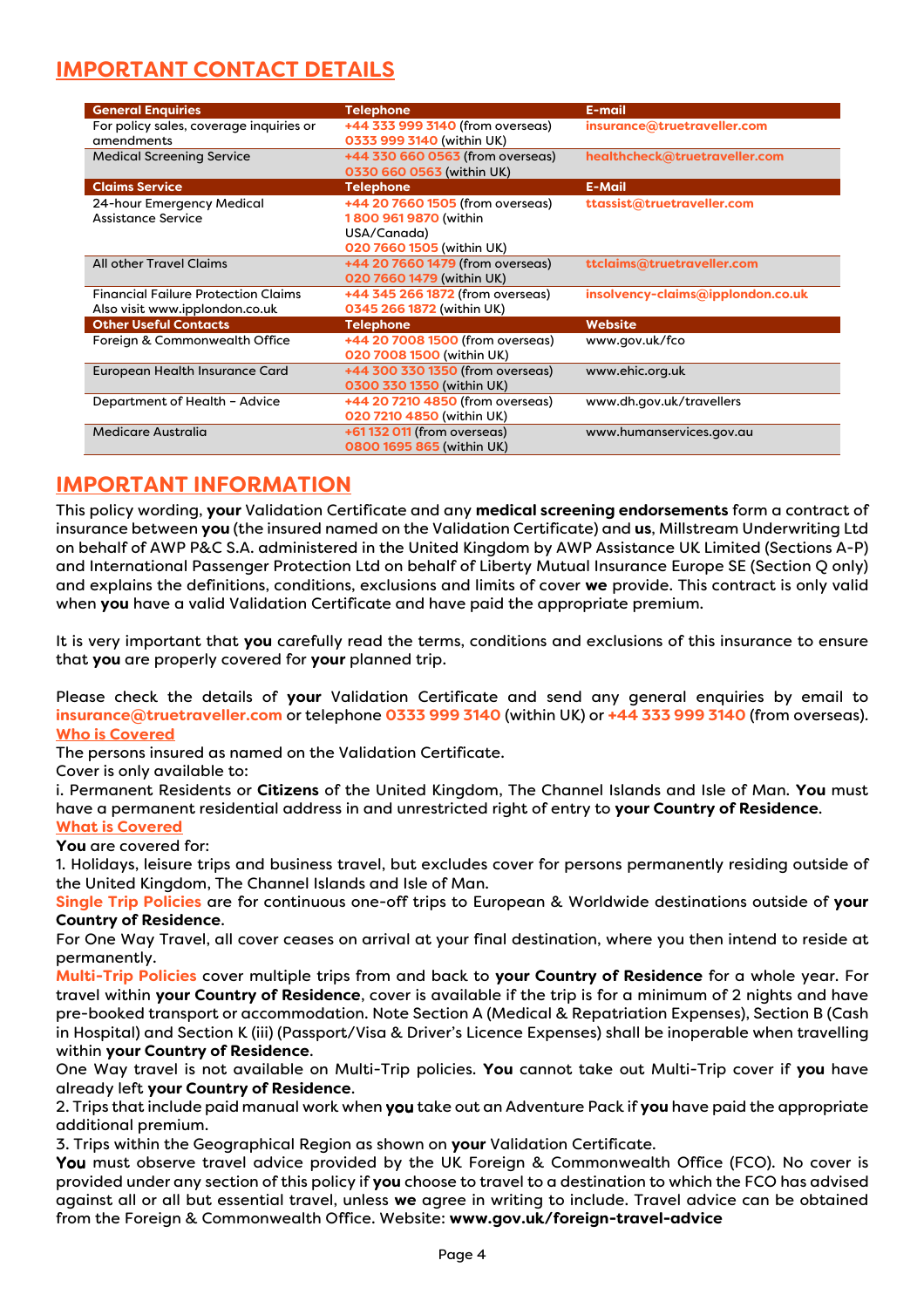4. Participating in Sports and Activities as detailed in Section M under the Traveller Pack

5. Participating in Sports and Activities as detailed in Section M when **you** have selected the Adventure, Extreme or Ultimate Pack and paid the appropriate additional premium. **You** are not covered for hazardous activities, other than as specified, unless **we** agree in writing to include them and it is shown on your Validation Certificate.

6. Winter Sports activities if **you** have paid the appropriate premium and it is shown on **your** Validation Certificate

#### **Limits of Cover**

The limits of cover under each section are shown on the Summary of Cover and apply to each insured person. **Your** Validation Certificate shows the level of cover chosen, **your** policy coverage period, the applicable sections of the policy and cover limits, the people who are covered and if **you** have upgraded **your** cover to include Winter Sports, Sports and Activities or specified **your** personal belongings.

#### **Policy Excess**

This policy has an excess as shown on the Summary of Cover which will be deducted in the event of a claim under certain sections. The excess is applicable per person, per policy section, to a maximum of two excesses being charged per insured incident, and can be summarised as follows:

| £125/£75/£35<br>Medical and Repatriation Expenses; Personal Liability; Legal Expenses        |      |  |  |
|----------------------------------------------------------------------------------------------|------|--|--|
| Cash in Hospital, Accidental Disability, Delayed Baggage, Travel Delay, No Excess Applicable |      |  |  |
| Avalanche Closure, Cancellation Loss of Deposit                                              |      |  |  |
| Nepal Air Ambulance/Helicopter Services                                                      | £750 |  |  |

**NOTE**: An excess waiver may apply to this policy if **you** have paid the appropriate premium and it is shown on the Validation Certificate. A higher excess of £750 applies in respect of medical emergency repatriation by air ambulance or helicopter services being required within Nepal. (This increased policy excess will not be waived if the excess waiver option has been purchased and is shown on **your** Validation Certificate)

If **your** return **home** is unavoidably delayed for an insured reason, cover will be extended free of charge for up to 31 consecutive days as a maximum from the expiry date listed on **your** Validation Certificate without an additional premium being charged.

If **you** are **hijacked**, cover shall continue whilst **you** are subject to the control of the person(s) or their associates making the **hijack** during the period of insurance for a period not exceeding twelve months from the date of the **hijack**.

#### **When cover starts and ends**

**Single Trip Policies.** Cover under Section D – Cancellation starts from the date of issue stated on **your** Validation Certificate and ends when **you** leave **your home** to commence travel. Cancellation cover shall only apply for a period of up to 12 months prior to the trip departure date stated on **your** Validation Certificate. Cover under all other sections of the policy starts when you leave **your home** to commence your trip. All cover ends on **your**return **home**, within 24-hours of **your** return to **your Country of Residence**, at the expiry of the Period of Insurance, or upon taking up permanent residency in a country other than **your Country of** 

#### **Residence**, whichever occurs first. ,

If **you** want to return **home** during **your** trip for any reason that does not give rise to a claim under this policy (except if **you** are claiming under Section O Travel Resumption), and **you** then wish to recommence **your** trip, **you** can do so at **your** expense (unless claiming under Section O Travel Resumption) under the same policy before the end date shown on **your** Validation Certificate. If **you** return **home** early, this does not change the end date or duration of **your** policy. Cover ceases for **your** visit until **you** resume **your** trip overseas. **You** are not covered for any incidents or treatment while in **your Home Country**.

If **you** end **your** trip early for any reason, there is no refund for any unused part of **your** policy.

#### **Buying after you have left home**

If cover has been taken out after **you** have left **home** to commence **your** trip, there is a waiting period of 48 hours before the insurance takes full effect. During this 48-hour period, cover under Section A is limited to serious injury caused in an accident that can be verified by an **Independent Witness**. Cover excludes any illness or minor injury existing or occurring during this time and will therefore be considered a pre-existing medical condition. Cover for Section K is also excluded during this period. The policy endorsement "Already Traveling" must be shown on **your** validation certificate.

**NOTE**: If **you** buy this policy after **you** have left **your Country of Residence**, there is no cover provided for Cancellation (Section D) of **your** trip

**Multi-Trip Policies.** For True Value and Traveller Policies, the maximum duration of any one trip shall not exceed 30 days. For Traveller Plus Policies, the maximum duration of any one trip shall not exceed 70 days. For any trip known to be exceeding the maximum duration, the entire period of travel including the first 70/30 days will not be insured.

Cover may be granted for WINTER SPORTS up to a total of 30 days in all during the period of this insurance subject to the appropriate additional premium having been paid and shown on **your** Validation Certificate.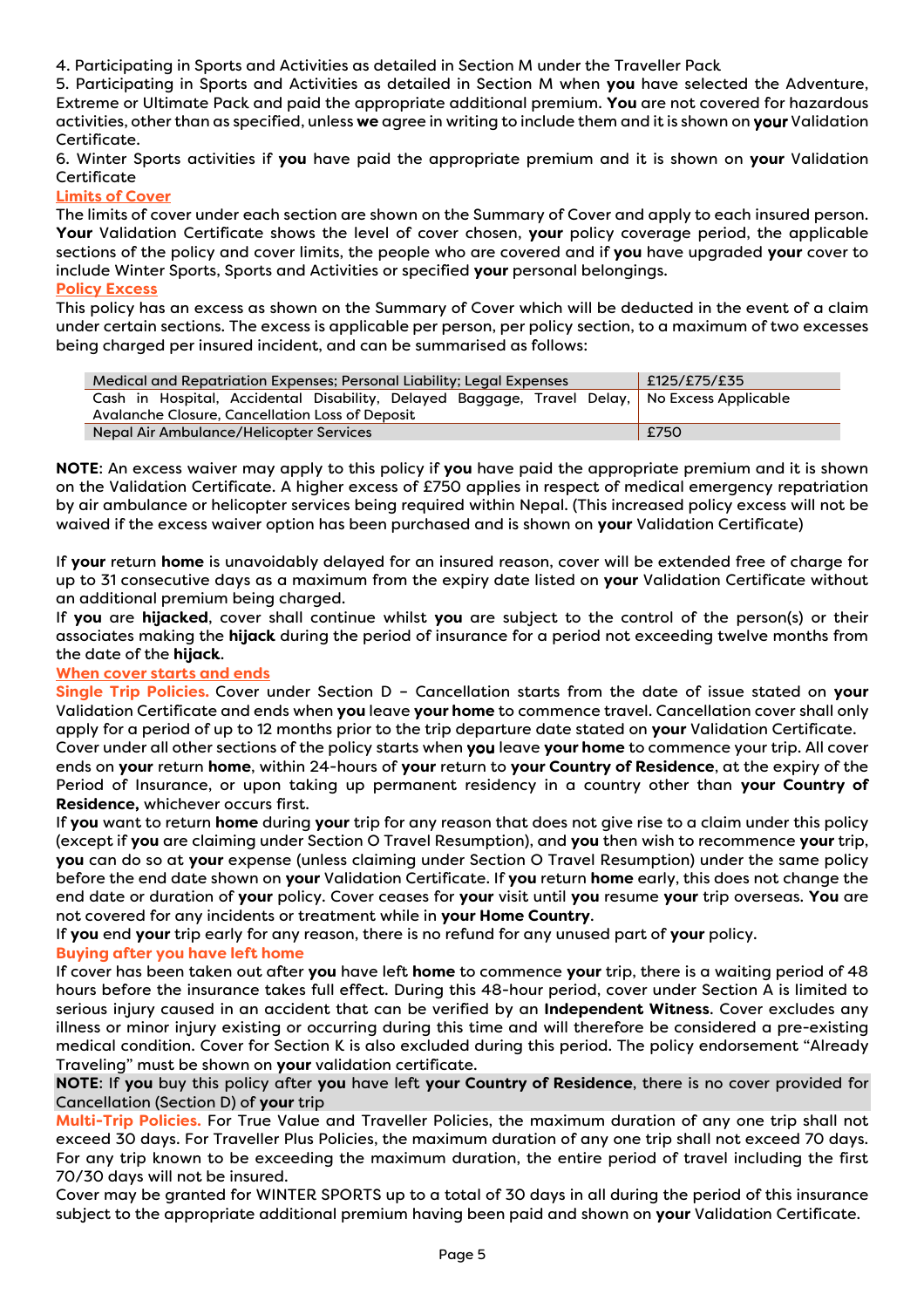Cover under Section D – Cancellation starts from either the date of issue shown on **your** Validation Certificate, or the booking date of each individual trip to which this insurance relates, whichever is later.

Cover under all other sections of the policy starts from start date shown on **your** Validation Certificate, or the time **you** leave **your home** to commence **your** trip on the departure date of each individual trip to which this insurance relates, whichever is the latter. Cover for each trip ends on **your** return **home** or within 24-hours of **your** return to **your Country of Residence**, whichever is first. All cover under the Policy ends on the expiry of the Period of Insurance as shown on **your** Validation Certificate.

#### **Cancellation Rights: Your cooling off period**

If **your** cover does not meet **your** requirements, please notify True Traveller in writing within 14 days of receiving **your** policy for a refund of **your** premium. Any premium already paid will be refunded to **you** providing **you** have not travelled, no claim has been made or is intended to be made and no incident likely to give rise to a claim has occurred. Please note that **your** cancellation rights are no longer valid after this initial 14-day period.

If **you** have taken out this policy after **you** have left **your Country of Residence**, the 14-day cooling off period does not apply.

#### **Disclosure of Facts**

There is certain information that **we** need to know as it may affect the terms of the insurance cover **we** offer **you**. **You** must, to the best of **your** knowledge, have given accurate answers to the questions **you**have been asked when buying this policy. If **you** have not answered the questions truthfully it could result in **your** policy being invalid and that could leave **you** with no right to make a claim.

If **you** think that any of **your** answers might be incorrect, or if **you** need any help, please contact True Traveller as soon as possible and **we** will be able to confirm if **we** are still able to offer **you** cover under this policy. **Medical Conditions** 

This insurance contains restrictions regarding pre-existing medical conditions in respect of the people travelling and of other people upon whose health the trip depends.

**You** are advised to read the Health Declaration contained in this policy. If **you** are in any doubt as to whether a medical condition is covered, **you** must contact the Medical Screening Service on **+44 330 660 0563** (from overseas) or **0330 660 0563** (within UK).

**We** will not cover medical problems referred to in the Health Declaration unless this was declared to **us** and accepted by **us** in writing.

## **HEALTH DECLARATION**

This True Traveller Policy contains health restrictions, which **you** must read in order to comply with the terms of this policy. If **you** do not comply, **we** may cancel the policy, decline a claim or reduce the amount of any claim payment.

#### **Exclusions**

If, at the time of taking out this policy, or when booking a trip, any of the following apply to **you**, this policy will not cover any related claim against Section A - Medical and Repatriation Expenses, Section D -Cancellation and Section E – Curtailment.

1. **You** are travelling against the advice of a **medical practitioner** (or would be travelling against the advice of a **medical practitioner** had **you** sought his/her advice).

2. **You** are travelling in order to get medical treatment, tests or consultations abroad.

3. **You** have been diagnosed as having a terminal illness.

4. **You** are receiving or waiting for medical tests or treatment for any medical condition or set of symptoms which have not been diagnosed.

#### **Medical Questions**

**You** must advise **us** to the best of **your** knowledge if any of the following apply to **you**. If **you** say 'YES' to any of the following questions, **you** must either complete the online medical screening as part of your online purchase, or contact the Medical Screening Service on **+44 330 660 0563** (from overseas) or **0330 660 0563** (within UK):

1. **You** have, in the last two years, suffered from any medical or psychological conditions and for which **you**  have received treatment, been prescribed medication, or attended any consultations, investigations, or check-ups.

2. **You** have ever suffered from or received treatment, investigations or test for heart attack, angina, chest pain, any other heart condition, any form of stroke, mini-stroke or brain haemorrhage.

Failure to contact **us** could leave **you** with no right to make a claim and may mean that **you** travel with insufficient cover.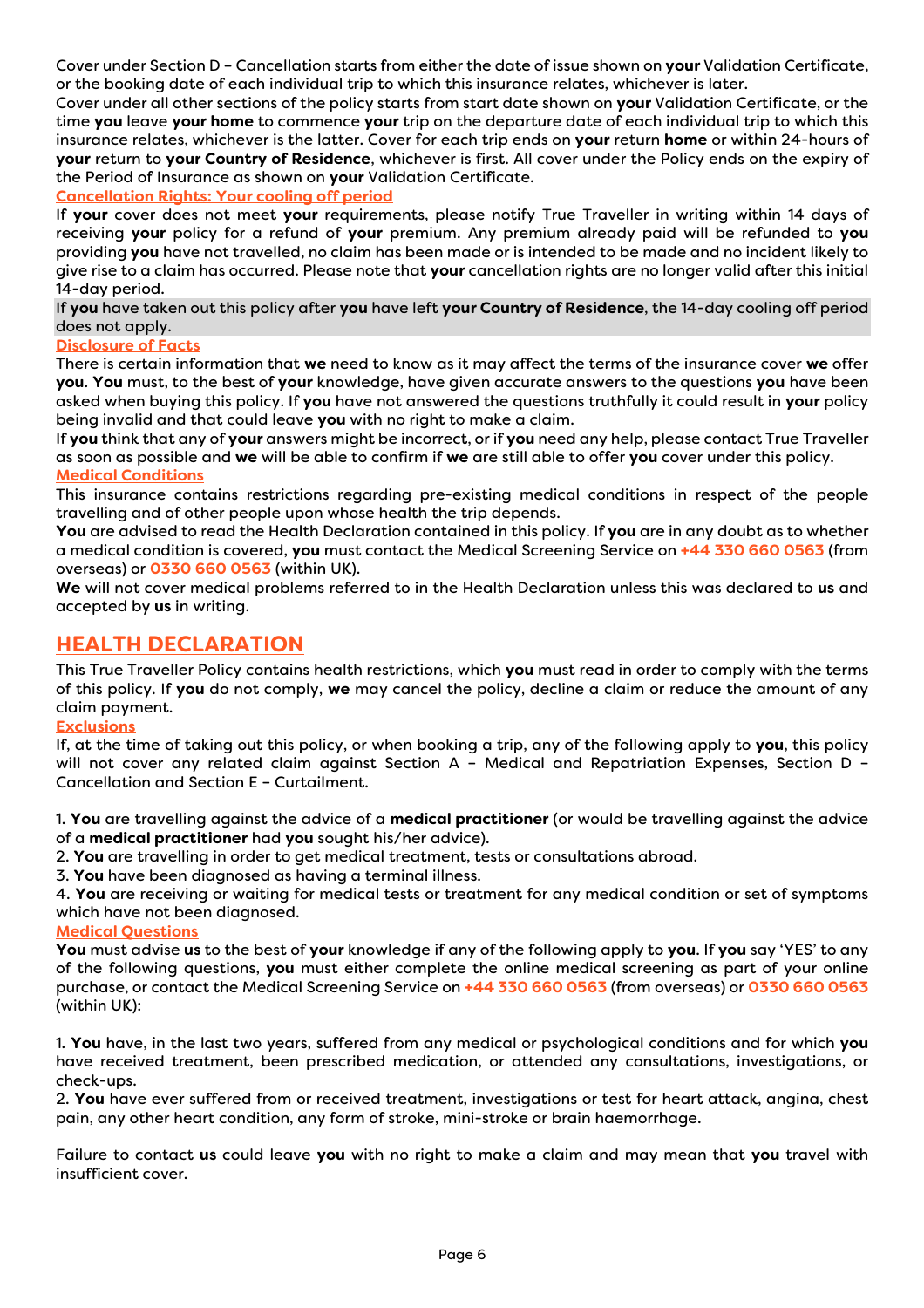#### **Automatically Covered Pre-Existing Medical Conditions**

You do not need to complete the online medical screening nor call the Medical Screening Service in respect of the following automatically covered medical conditions as they will be covered for no additional premium provided that **you** do not also have another pre-existing medical condition which is not on this list.

If **you** have a pre-existing medical condition in addition to any of the following automatically covered medical conditions, **you** must complete the online medical screening as part of your online purchase, or contact the Medical Screening Service on **+44 330 660 0563** (from overseas) or **0330 660 0563** (within UK) and declare all conditions.

Provided the following requirement is met, the list of automatically covered medical conditions are:

 **You** have not been hospitalized (including day surgery or emergency department attendance) for that condition in the past 24 months.

| Acne                                                                                                                                                                                                               |  |  |
|--------------------------------------------------------------------------------------------------------------------------------------------------------------------------------------------------------------------|--|--|
| <b>ADHD</b>                                                                                                                                                                                                        |  |  |
| Allergies limited to Rhinitis, Chronic Sinusitis, Eczema, Food Intolerance and Hay Fever                                                                                                                           |  |  |
| Arthritis (the affected person must be able to walk independently at home without the use of mobility aids)                                                                                                        |  |  |
| Asthma, providing that you:                                                                                                                                                                                        |  |  |
| have no other lung disease                                                                                                                                                                                         |  |  |
| <b>Bell's Palsy</b>                                                                                                                                                                                                |  |  |
| <b>Benign Positional Vertigo</b>                                                                                                                                                                                   |  |  |
| Breast Cancer/Prostate Cancer provided you:                                                                                                                                                                        |  |  |
| were diagnosed more than 12 months before you purchased this policy                                                                                                                                                |  |  |
| have not had any chemotherapy or radiotherapy in the 12 months before you purchased this policy<br>$\bullet$                                                                                                       |  |  |
| and                                                                                                                                                                                                                |  |  |
| the cancer has not spread outside the breast or prostate at any time                                                                                                                                               |  |  |
| in the case of cancer of the prostate you must also have a PSA of 3.0 or less when purchasing this<br>$\bullet$                                                                                                    |  |  |
| policy                                                                                                                                                                                                             |  |  |
| <b>Bunions</b>                                                                                                                                                                                                     |  |  |
| <b>Carpal Tunnel Syndrome</b>                                                                                                                                                                                      |  |  |
| Cataracts                                                                                                                                                                                                          |  |  |
| <b>Coeliac Disease</b>                                                                                                                                                                                             |  |  |
| <b>Congenital Blindness</b>                                                                                                                                                                                        |  |  |
| <b>Congenital Deafness</b>                                                                                                                                                                                         |  |  |
| Cystitis (providing there is no ongoing treatment)                                                                                                                                                                 |  |  |
| Diabetes Mellitus (Type 1) *, providing that you:                                                                                                                                                                  |  |  |
| were diagnosed over 12 months ago; and<br>$\bullet$                                                                                                                                                                |  |  |
| have no eye, kidney, nerve, or vascular complications; and<br>$\bullet$                                                                                                                                            |  |  |
| do not also suffer from a known Cardiovascular Disease, Hypertension, Hyperlipidaemia, or                                                                                                                          |  |  |
| Hypercholesterolaemia; and                                                                                                                                                                                         |  |  |
| are under the age of 60 on the date you buy the policy                                                                                                                                                             |  |  |
| Diabetes Mellitus (Type 2), providing that you:                                                                                                                                                                    |  |  |
| were diagnosed over 12 months ago; and                                                                                                                                                                             |  |  |
| have no eye, kidney, nerve, or vascular complications<br>$\bullet$                                                                                                                                                 |  |  |
| Dry Eye Syndrome                                                                                                                                                                                                   |  |  |
| <b>Enlarged Prostate (benign only)</b>                                                                                                                                                                             |  |  |
| <b>Essential Tremor</b>                                                                                                                                                                                            |  |  |
| <b>Folate Deficiency</b><br><b>Gastric Reflux</b>                                                                                                                                                                  |  |  |
|                                                                                                                                                                                                                    |  |  |
| Glaucoma                                                                                                                                                                                                           |  |  |
| Goitre                                                                                                                                                                                                             |  |  |
| Gout<br>Hiatus Hernia                                                                                                                                                                                              |  |  |
|                                                                                                                                                                                                                    |  |  |
| If you suffer from more than one of the following three conditions, you must contact the Medical Screening<br>Service on +44 330 660 0563 (from overseas) or 0330 660 0563 (within UK) and declare all conditions. |  |  |
| Hypercholesterolaemia (High Cholesterol) *, provided that you do not also suffer from a known                                                                                                                      |  |  |
| Cardiovascular Disease and/or Diabetes                                                                                                                                                                             |  |  |
| Hyperlipidaemia (High Blood Lipids) *, provided that you do not also suffer from a known Cardiovascular                                                                                                            |  |  |
| Disease and/or Diabetes                                                                                                                                                                                            |  |  |
| Hypertension (High Blood Pressure) *, provided that you do not also suffer from a known Cardiovascular                                                                                                             |  |  |
| Disease and/or Diabetes                                                                                                                                                                                            |  |  |
| Incontinence                                                                                                                                                                                                       |  |  |
| <b>Insulin Resistance</b>                                                                                                                                                                                          |  |  |
| Irritable Bowel Syndrome                                                                                                                                                                                           |  |  |
| Ligament or tendon injury (provided you are not currently being treated)                                                                                                                                           |  |  |
|                                                                                                                                                                                                                    |  |  |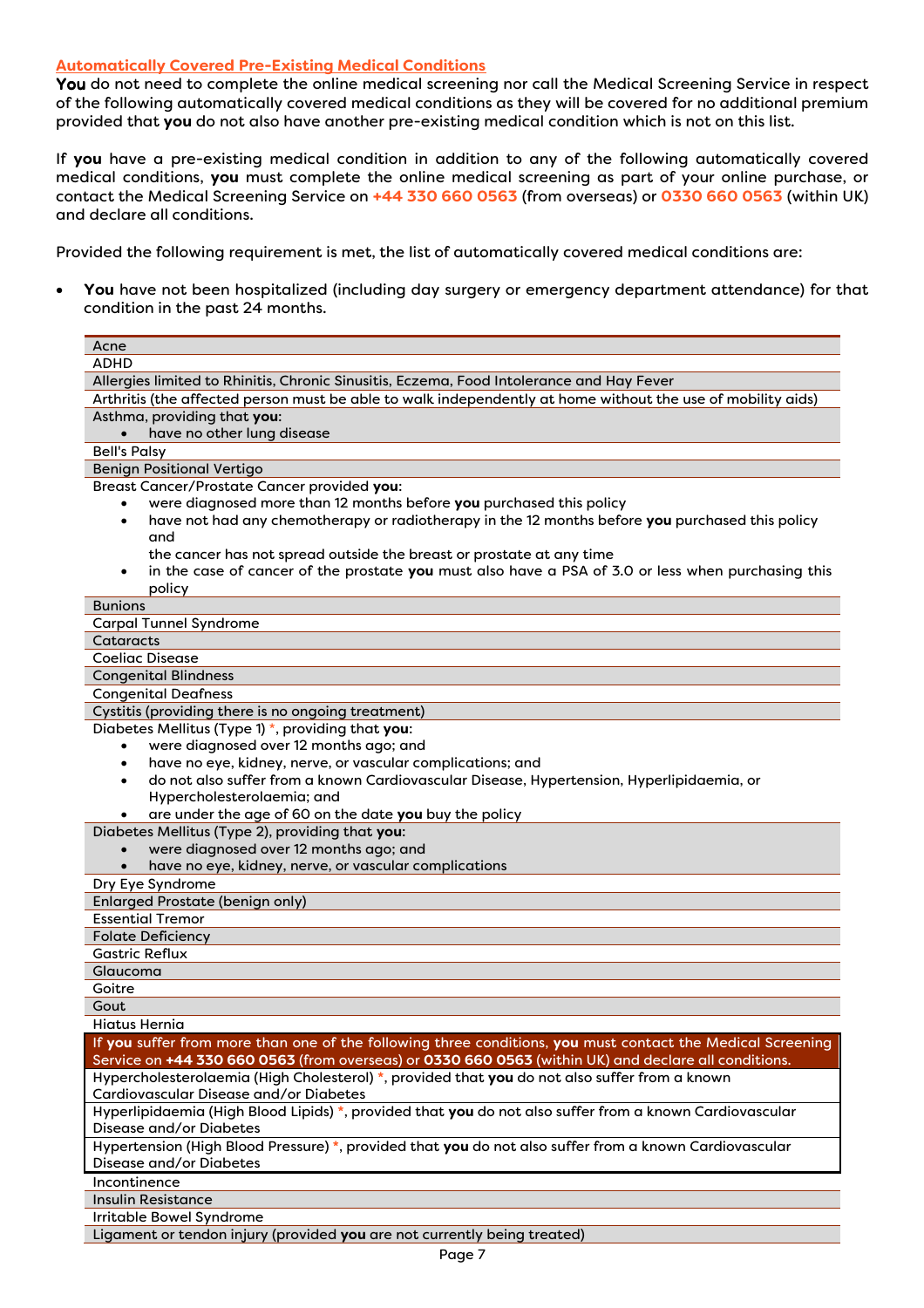| <b>Macular Degeneration</b>                         |
|-----------------------------------------------------|
| <b>Meniere's Disease</b>                            |
| Migraine                                            |
| <b>Nocturnal Cramps</b>                             |
| Osteopenia                                          |
| Osteoporosis                                        |
| Pernicious Anaemia                                  |
| <b>Plantar Fasciitis</b>                            |
| <b>Raynaud's Disease</b>                            |
| Sinusitis (providing there is no ongoing treatment) |
| Sleep Apnoea                                        |
| Solar Keratosis                                     |
| Tinnitus                                            |
| <b>Trigeminal Neuralgia</b>                         |
| <b>Trigger Finger</b>                               |
| Underactive Thyroid (Hypothyroidism)                |
| Varicose veins in the legs                          |
| Vitamin B12 Deficiency                              |

**\*** Diabetes (Type 1), Hypertension, Hypercholesterolaemia and Hyperlipidaemia are risk factors for Cardiovascular Disease. If **you** have a history of Cardiovascular Disease and it's a pre-existing medical condition, then these conditions are not automatically covered and should be declared to the Medical Screening Service.

**For an immediate relative, close business associate, a travelling companion or someone you plan to stay with on your trip, who is not insured but, on whose health, your trip may depend** 

This policy will not cover any claims under Section D – Cancellation, Section E – Curtailment or Section O – Travel Resumption, that results directly or indirectly from any medical condition **you** knew of at the time of taking out this insurance policy or booking a trip. This affects:

- An **immediate relative** who is not travelling and not insured under this policy;
- A travelling companion who is not insured under this policy;
- A **close business associate**; or
- Someone **you** plan to stay with on **your** trip.

Subject to the policy terms and conditions, these claims may only be considered if the patient's **medical practitioner** is prepared to state that at the date **you** took out this policy or of booking a trip, he/she would have seen no substantial likelihood of his/her patient's condition deteriorating to such a degree that **you** would need to cancel or curtail **your** trip. If the **medical practitioner** will not confirm this, **your** claim may not be covered. In the event of a claim the **medical practitioner** must complete the medical certificate on the claim form.

#### **Medical Screening Endorsements**

When **we** have agreed to provide cover following a medical screening, **we** will issue a **medical screening endorsement**. This endorsement will detail the premium which **you** have agreed to pay to include the specified medical condition(s) for cover under this policy and the period the endorsement is applicable for. Please note that the **medical screening endorsement** will form part of this contract along with the Validation Certificate.

#### **Change in Health**

If any of the reasons stated in the Health Declaration above occur between the date the policy is issued and before the first day of **your** trip, including prior to booking any individual journey in respect of a Multi Trip Policy, **you** must notify the Medical Screening Service immediately on **+44 330 660 0563** (from overseas) or **0330 660 0563** (within UK).

**You** must advise **us** to the best of **your** knowledge about anything which **you** think could give rise to a claim, particularly where **your** own health is concerned. W**e** will not cover medical problems referred to in the Health Declaration unless this is declared to **us** and accepted by **us** in writing.

**We** will then decide if **we** can provide **you** with cover on existing terms. **We** may ask **you** to pay an additional premium, add special conditions to the policy or exclude cover for that medical condition. If **we** cannot provide cover, or if **you** do not want to pay the additional premium, **you** can make a cancellation claim if **you** have booked and paid for a trip that **you** have not yet made. Alternatively, **you** can cancel **your** policy and **we** will send **you** a pro-rata refund.

**We** reserve the right not to extend the policy where the booked trip could be detrimental to **your** wellbeing. Failure to contact **us** could leave **you** with no right to make a claim and may mean that **you** travel with insufficient cover.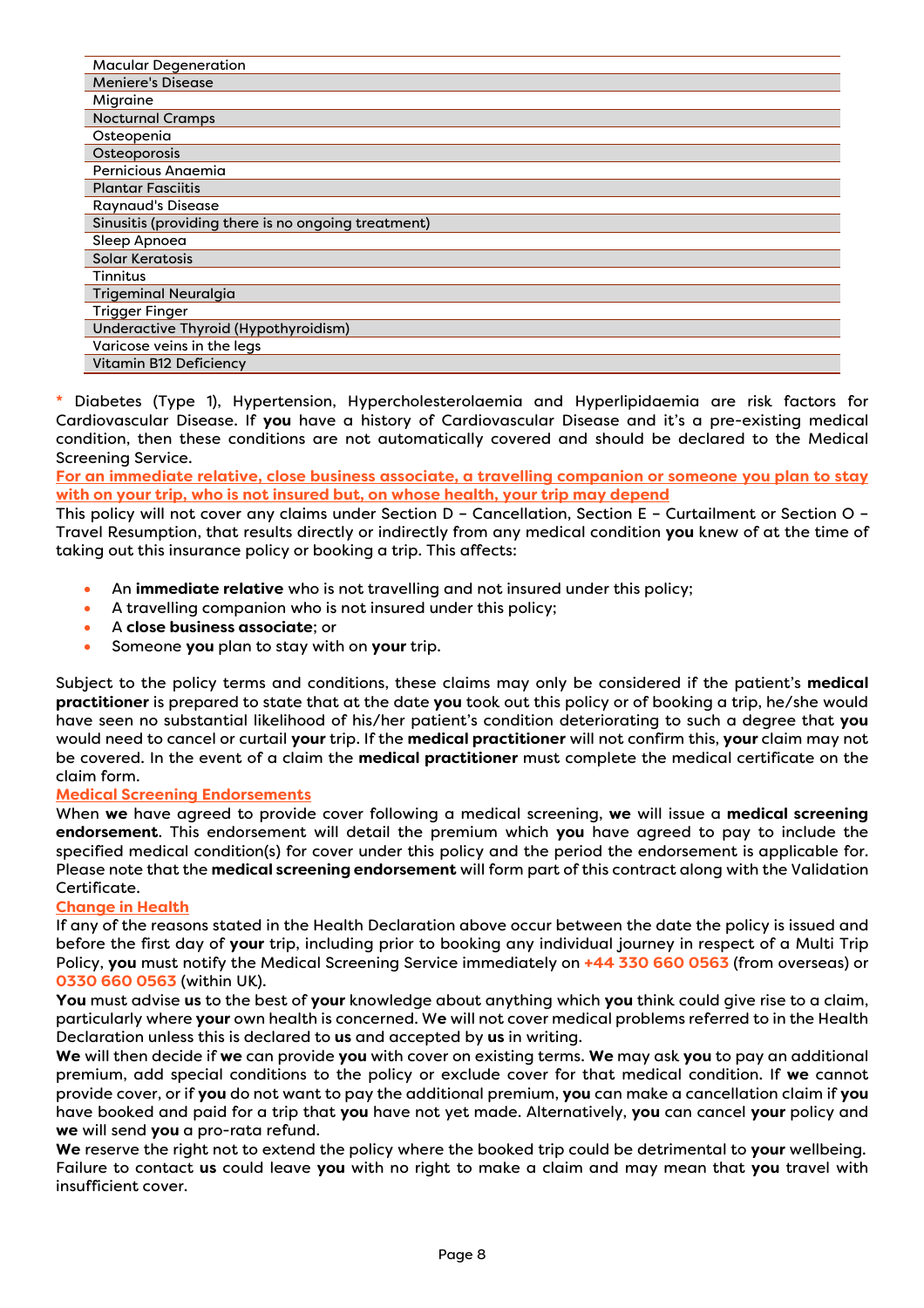#### **Pregnancy**

As is consistent with the treatment of all pre-existing medical conditions under the policy, the policy does not intend to cover the normal costs or losses otherwise associated with pregnancy (including multiple pregnancy) or childbirth. This includes, but is not limited to, delivery by caesarean section or any other medically or surgically assisted delivery which does not cause medical complications. The policy does, however, cover **you** should complications arise with **your** pregnancy due to accidental bodily injury or unexpected illness which occurs while on **your** trip excluding costs incurred during the period between 12 weeks before and 12 weeks after the estimated date of delivery.

**This is not a Private Medical Health Insurance Policy** 

**We** will pay for private treatment only if there is no appropriate reciprocal health agreement in existence and no public service available and **we** reserve the right to organise a transfer from a private medical facility to a public medical facility where appropriate.

In the event of medical treatment becoming necessary for which reimbursement will be sought, **we** or **our** representatives will require unrestricted access to all **your** medical records and information.

## **DEFINITIONS**

Whenever the following words appear in **bold** in this policy, they will always have these meanings:

**Appointed adviser** the solicitor or appropriately qualified person, firm or company, including **us**, who is chosen to act for **you** in **your** claim for compensation.

**Citizen** A Passport Holder who has a permanent residential address and unrestricted right of entry to that country.

**Close Business Associate** Any person whose absence from business for one or more complete days at the same time as **your** absence prevents the effective continuation of that business.

**Couple** The lead insured, spouse (or co-habiting partner) named on the Validation Certificate.

**Country of Residence** United Kingdom, the Channel Islands or the Isle of Man.

**Curtail/Curtailment** Return early to **home** before the scheduled return date.

**EEA country**: Austria, Belgium, Bulgaria, Croatia, Cyprus, Czech Republic, Denmark, Estonia, Finland, France, Germany, Greece, Hungary, Iceland, Ireland, Italy, Latvia, Lithuania, Liechtenstein, Luxembourg, Malta, Netherlands, Norway, Poland, Portugal, Romania, Slovakia, Slovenia, Spain, Sweden.

**End Supplier** means the company that owns and operates the services of the Scheduled Airline, hotel, train operator including Eurostar, car ferries; villas abroad & cottages in the UK; coach operator, car or camper hire company, caravan sites, campsites, mobile home, safaris; excursions; Eurotunnel; theme parks or attractions.

**Epidemic** A contagious disease recognised by the World Health Organization (WHO) or an official government authority in **your home** country or **your** journey destination.

**Expert Witness** A person who testifies in a court of law because they have specialist knowledge in a field or area of expertise, entitling that person to testify about their opinion on the meaning of facts.

**Family You** and **your** spouse (or co-habiting partner) and **your** financially dependent children, aged 18 years or less in full time education, at the inception date of **your** policy all normally resident with **you** and named on the Validation Certificate.

**Financial Failure** means the **End Supplier** becoming Insolvent or has an administrator appointed and being unable to provide agreed services.

**Hazardous Activities** Participating in any sport or activity which could pose an increased risk or danger to **you** and may require **you** to take additional precautions to avoid injury or claim (a list of included sports activities covered by this insurance are shown in Section M).

**Hijack** The unlawful seizure or wrongful exercise of control of an aircraft or conveyance in which **you** are travelling as a passenger.

**Home Your** residential address in **your Country of Residence**.

**Immediate Relative** The person that **you** live with, in a relationship for at least 6 months at the same address, whether married or cohabiting (as if husband and wife) regardless of gender; **your** children (including step, fostered or adopted children), grandchildren, parents, grandparents, brothers, sisters, parents-in-law, sons/daughters in-law and brothers/sisters-in-law. **You** may be required to demonstrate the existence of the relationship.

**Independent Witness** shall mean a third party who is not directly involved with the insured event and is not related or does not have any connection to any of the parties involved in the insured event. Any information provided by the Independent Witness must not be biased towards any of the parties involved within **your** claim. Unless the Independent Witness can provide a clear, accurate and unbiased account of the Insured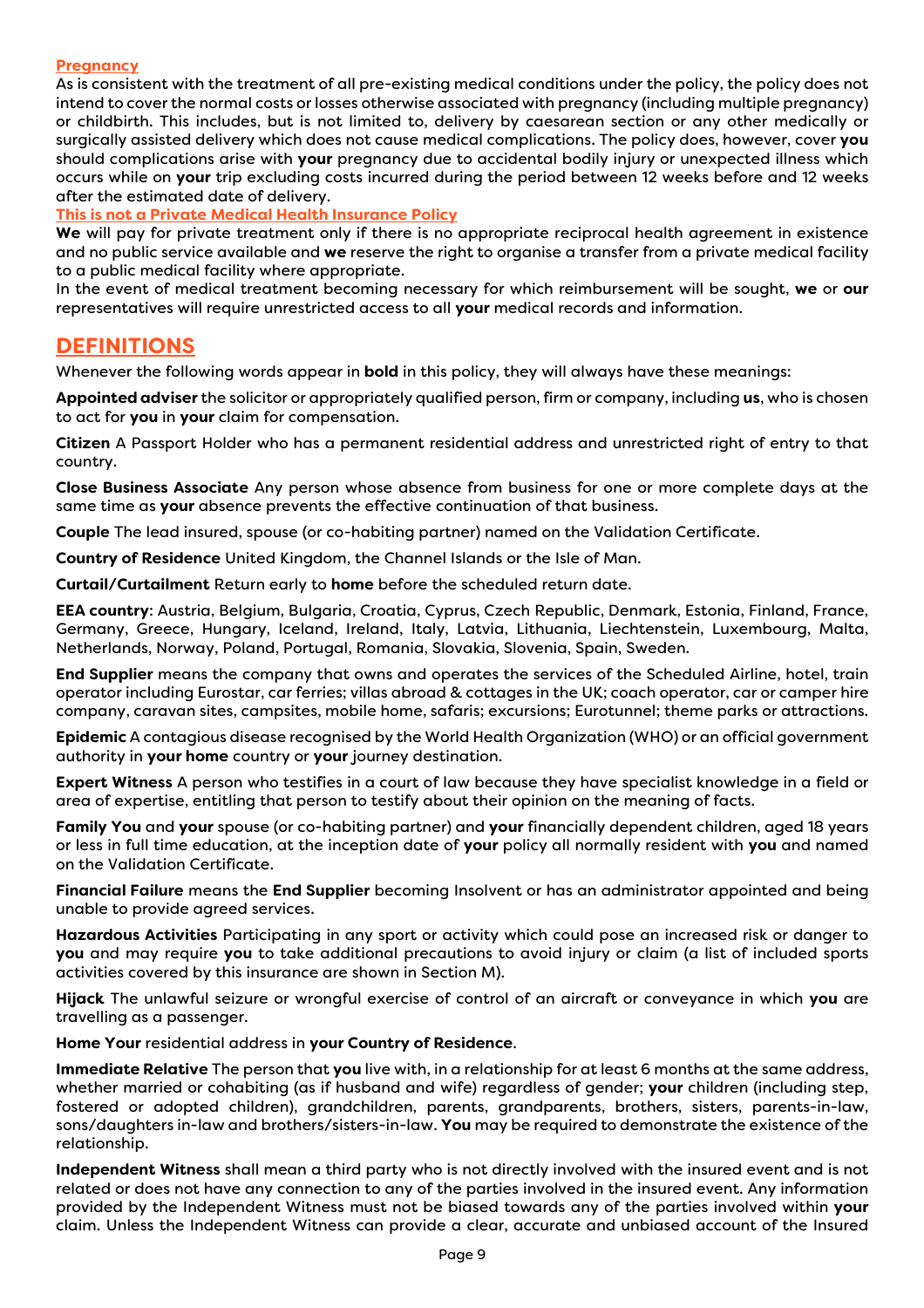Event, any information provided from them may be discounted.

**Insurer** for Sections A-P, AWP P&C S.A administered in the United Kingdom by AWP Assistance UK Limited. For section Q, International Passenger Protection Limited underwritten by Liberty Mutual Insurance Europe SE.

**Legal action** Work carried out to support a claim that **we** have agreed to. This includes settlement negotiations, hearings in a civil court, arbitration and any appeals resulting from such hearings other than an application by **you**:

- to the European Court of Justice, European Court of Human Rights or similar International body; or

- to enforce a judgement or legally binding decision.

**Legal costs** Fees, costs and expenses (including Value Added Tax) which **we** agree to pay for **you** in connection with **legal action**. Also, any costs which **you** are ordered to pay by a court or arbitrator (other than damages, fines and penalties) or any other costs **we** agree to pay.

**Loss of limb** Physical, permanent and total loss of use at or above the wrist or ankle.

**Loss of sight** the complete, irrecoverable and irremediable loss of all sight in one or both eyes.

**Medical Practitioner** A registered practising member of the medical profession who is not travelling with **you**, who is not related to **you** or to any person with whom **you** are travelling or intending to stay with.

**Medical screening endorsement** An endorsement issued by the appointed medical screening team who are authorised to act on behalf of **us**.

**Money** Cash, any legal currency, travellers' cheques, cheques, postal and money orders held by **you** for social domestic and/or pleasure purposes.

**Non-Manual/Clerical Work** Means any professional, clerical or administrative work or working as a classroom teacher, classroom assistant, au pair, child-minder, bar and restaurant work.

**Pandemic** An **epidemic** that is recognised as being a **pandemic** by the World Health Organization (WHO) or an official government authority in **your home** country or **your** journey destination.

**Permitted Manual Work** Means general farm work and fruit picking. This includes driving tractors and other similar farm vehicles so long as **you** comply with any appropriate license requirements; doctor, nurse, midwife and care work (including medical elective trips but not dental elective); light building and DIY e.g. painting, decorating or basic construction work using light power tools only. Permitted Manual Work is not covered if it involves the use of plant/trade/industrial machinery, non-domestic power tools or working at a height of over 2 metres.

**Permanent total disablement** Disablement as a result of which there is no business or occupation, which **you** can attend, and to which having lasted for a period of 12 months, is, at the end of that period, beyond hope of improvement.

**Personal Accident** Accidental bodily injury caused solely and directly by outward violent and visible means.

**Personal baggage Your** suitcases (or similar luggage carriers) and their contents usually taken on a trip, together with articles worn or carried by **you** for **your** individual use during **your** trip. (Not including any specified items unless shown on **your** Validation Certificate).

**Public Transport** Any fare paying passenger on the following regular scheduled forms of transport: train, coach, bus, aircraft and sea vessel.

**Quarantine** Mandatory confinement, intended to stop the spread of a contagious disease to which **you** or any person with whom **you** are intending to travel has been exposed.

**Redundancy** Any person being declared redundant, who is under 65 years and under the normal retiring age for someone holding that person's position, and who has been employed for 2 continuous years with the same employer at the time of being made redundant.

**Scuba Diving** Conventional scuba diving only. **We** do not cover solo diving, cave diving, any dive which takes **you** below **your** current qualification limit, any dive for gain or reward, or any dive below 18 metres under any circumstances (40 metres Adventure Pack and 50 metres Extreme Pack if the appropriate additional premium has been paid). **You** are limited to **your** current qualification limit, unless accompanied by a qualified instructor, taking part in a recognised course requirement of **your** chosen Diving association. **You** must hold a current B.S.A.C. (British Sub Aqua Club) or equivalent internationally recognised qualification and follow their relevant Association, Club or Confederation rules and guidelines at all times, or **you** must only dive under the constant supervision of a properly licensed Diving Instructor and follow their rules and instructions at all times. No air travel is permitted within 24-hours of scuba diving.

**Single Parent Family You** and **your** financially dependent children aged 18 years or less and in full time education, at the inception date of **your** policy, all normally resident with **you** and named on the Validation Certificate.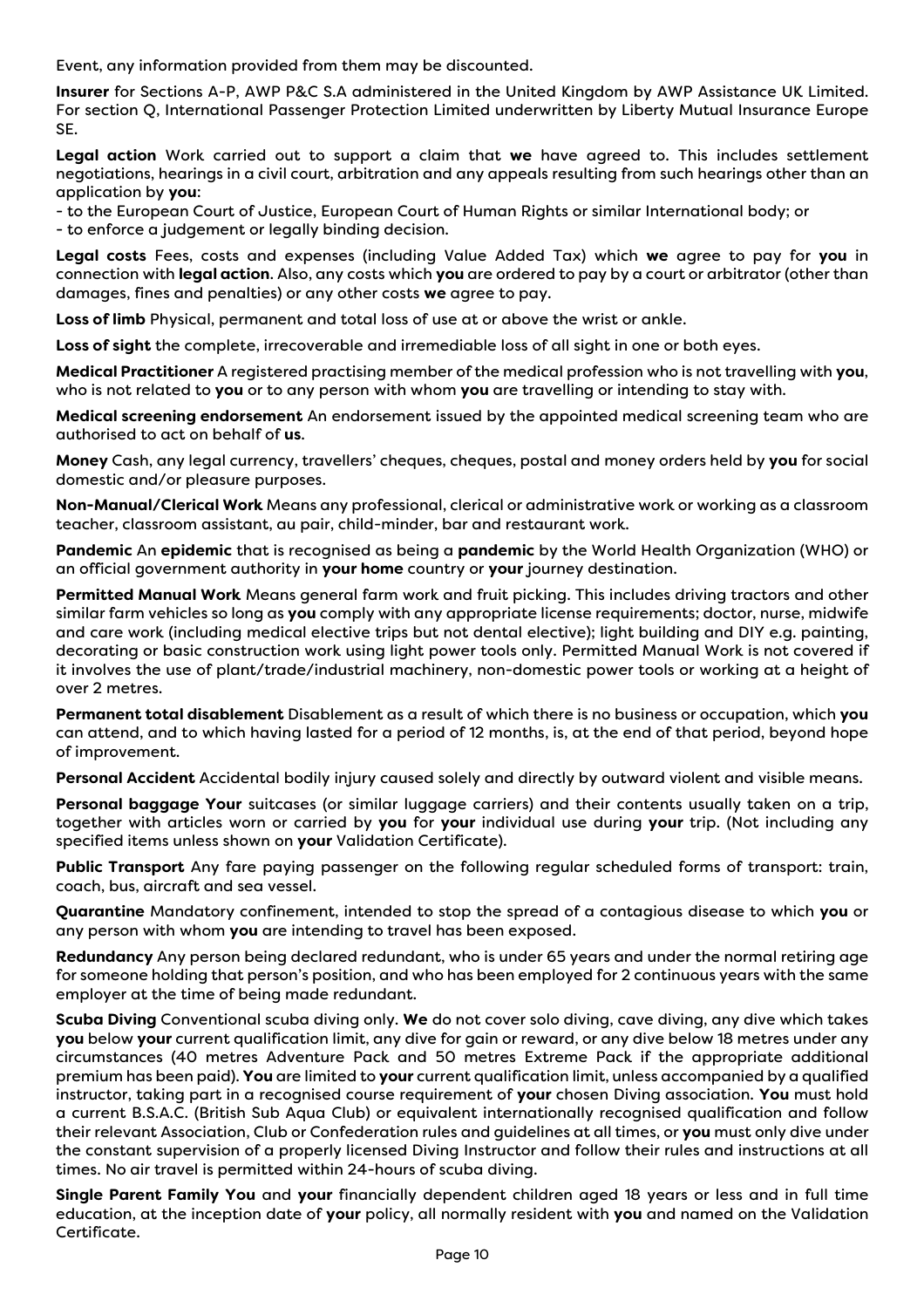**Unattended** When **you** are not in full view of and not in a position to prevent unauthorised interference with **your** property.

**Valuables** Watches, furs, jewellery, photographic equipment, binoculars, telescopes, drones, computers and or accessories (including laptops, games & gaming consoles), PDA's and tablet devices (including iPad's and eBooks) video cameras, audio visual equipment, musical instruments, televisions, sports and leisure equipment (e.g. SCUBA equipment, surf boards, tennis racquets), mobile phones and satellite navigation devices.

**Volunteering** Means **your** participation in community or wildlife-based conservation/project work when arranged by a professional organisation. This may include caring, teaching or nursing. It may also cover community/charity based supervised building/renovation projects or other **Permitted Manual Work**, provided the activity does not involve the use of plant/trade/industrial/agricultural machinery (other than tractors), non-domestic power tools or working at a height of over 2 metres.

**We/us/our** For Sections A-P, Millstream Underwriting Limited on behalf of AWP P&C S.A. administered in the United Kingdom by AWP Assistance UK Limited. For section Q, International Passenger Protection Limited on behalf of Liberty Mutual Insurance Europe SE.

**Winter Sports** Conventional skiing/snowboarding only. **We** do not cover any competition, free-style skiing, ski jumping, ski-flying, ski acrobatics/aerials, ski stunting, parapenting, use of bobsleighs or skeletons, repetitive travel in ski run helicopters.

**Winter Sports Equipment** Skis, bindings, ski boots, ski poles and snowboards.

**You/your** each insured person as shown on **your** Validation Certificate.

## **GEOGRAPHICAL AREAS**

#### **Area 1: UNITED KINGDOM ONLY**

#### **Area 2: EUROPE**

Europe means the continent of Europe West of the Ural Mountains, and includes the Isle of Man, the Channel Islands, Iceland, Jordan, Madeira, the Canary, Azores and Mediterranean Islands as well as all countries bordering the Mediterranean.

#### **Area 3: AUSTRALIA and NEW ZEALAND**

(a) For any period of cover purchased Area 3 can include a 48-hour stop-over anywhere in the World for both outward and return travel.

(b) If the period of cover purchased is two months or more Area 3 can be extended to include a maximum of 7 days/nights anywhere in the World.

(c) If the period of cover purchased is six months or more Area 3 can be extended to include a maximum of 14 days/nights anywhere in the World.

Should **you** require medical treatment in Australia, residents of the United Kingdom, the Netherlands, Sweden, Slovenia, Norway, Finland, Italy, Malta, Belgium and the Republic of Ireland MUST enrol with MEDICARE.

#### **Area 4: WORLDWIDE EXCLUDING NORTH AMERICA**

North America means the USA & Canada

(a) For any period of cover purchased Area 4 can include a 48-hour stop-over anywhere in the world for both outward and return travel.

(b) If the period of cover purchased is two months or more Area 4 can be extended to include a maximum of 7 days/nights anywhere in the World.

(c) If the period of cover purchased is six months or more Area 4 can be extended to include a maximum of 14 days/nights anywhere in the World.

#### **Area 5: WORLDWIDE**

Includes travel to the USA and Canada.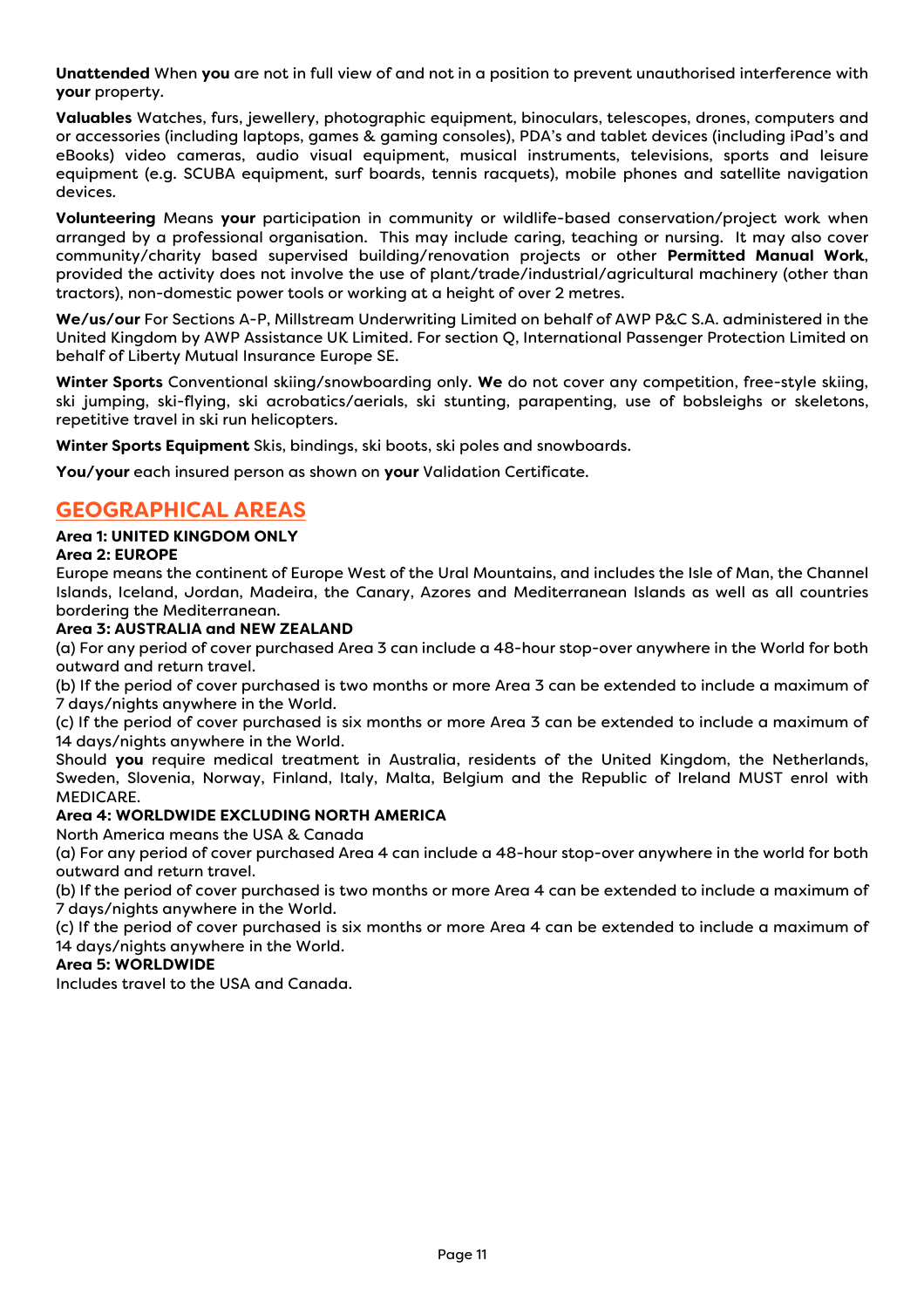# **SECTION A. MEDICAL & REPATRIATION EXPENSES**

**You** must contact the 24-hour Emergency Medical Assistance Service as soon as possible in the event of a serious injury, illness or hospitalisation, or immediately if repatriation has to be considered. Phone: **+44 20 7660 1505** (from overseas) or **1 800 961 9870** (within USA/Canada). Email: **ttassist@truetraveller.com**

**NOTE:** This is an accident and emergency cover only and is not a private health insurance policy. It only covers **you** if there is a sudden and unexpected accident or if **you** become ill during a trip. **We** will pay for private treatment only if there is no appropriate reciprocal health agreement in existence and no public service available and **we** reserve the right to organise a transfer from a private medical facility to a public medical facility where appropriate.

**NOTE:** If **you** are travelling to a country in the European Union **you** should take a European health insurance card (EHIC). This may entitle **you** to free or reduced cost healthcare in the EU. These are free of charge and can be obtained or renewed by calling 0300 330 1350, picking up an application form from a post office or applying online at www.ehic.org.uk. If **you** are travelling to Australia and require medical treatment, **you** must enrol with Medicare. For more information on Medicare visit www.humanservices.gov.uk.

In the event of medical treatment becoming necessary for which reimbursement will be sought, **we** or **our** representatives will require unrestricted access to all **your** medical records and information.

If **you** are admitted to hospital as an in-patient or require on-going outpatient treatment overseas, the 24 hour Emergency Medical Assistance Service must be notified immediately.

If cover is confirmed, the 24-hour Emergency Assistance Service will deal directly with the hospital and arrange the payment of any bills.

Repatriation by specially equipped air ambulance will be available where medically necessary.

**You** must maintain contact with the 24-hour Emergency Medical Assistance Service until **your** return **home** or until **you** no longer require treatment or assistance.

If **you** receive out-patient treatment (no hospital admission) and the costs are likely to exceed £500 **you** must refer to the 24-hour Emergency Medical Assistance Service for authorisation.

#### **OUT-PATIENT LESS THAN £500**

Please go to **www.truetraveller.com/claims** where **you** can find full instructions on how to make a claim. All receipts for medical consultations/treatment/medication etc. should be retained and submitted to support **your**claim.

#### **Covered**

**You** are covered up to the limit as shown on the Summary of Cover for costs incurred

1. normal and necessary receipted expenses of emergency medical or surgical treatment incurred outside **your Country of Residence** (including being diagnosed with an **epidemic** or **pandemic** disease such as COVID-19 as well as being subject to compulsory **quarantine** on the orders of a treating **medical practitioner**), including specialists, hospital, nursing attendance charges, inpatient physiotherapy, decompression chambers, ambulance /necessary transport charges (including helicopter rescue/air ambulance charges if necessary on medical grounds and authorised by the 24-hour Emergency Medical Assistance Service). **We** reserve the right to repatriate **you** to **your Country of Residence** when in the opinion of the 24-hour Emergency Medical Assistance Service **you** are fit to travel.

2. emergency dental treatment overseas which the dentist treating **you** certifies in writing is solely required for the immediate relief of sudden and acute onset of pain, limited to the amount shown on the Summary of Cover;

3. outpatient physiotherapy treatment, limited to the amount shown on the Summary of Cover, following **your** sudden illness or injury overseas where:

a) treatment is prescribed by a **medical practitioner**; and

b) treatment is given by a registered and licenced practitioner.

4. reasonable and necessary additional accommodation (room only) and travelling expenses **home** (Economy Class), including those of one relative or friend if **you** have to be accompanied **home** on the advice of the attending **medical practitioner** or if **you** are a child and require an escort **home**;

5. reasonable travel and accommodation expenses (room only) for one of **your immediate relatives** to travel to be with **you** if their presence is considered medically necessary on the advice of the treating **medical practitioner**.

6. the cost of taxi fares, for travel to or from hospital relating to **your** admission, discharge, attendance for outpatient treatment, or appointments, or for collection of medication prescribed by the hospital only.

7. the cost of telephone calls to the 24-hour Emergency Medical Assistance Service notifying and dealing with the emergency, or any costs incurred by **you** when **you** receive calls on **your** mobile device from the 24-hour Emergency Medical Assistance Service.

8. in the event of death, reasonable cost for the conveyance of the body or ashes to **your Country of Residence** (the cost of burial or cremation is not included), or local funeral expenses abroad limited the amount shown in the Summary of Cover.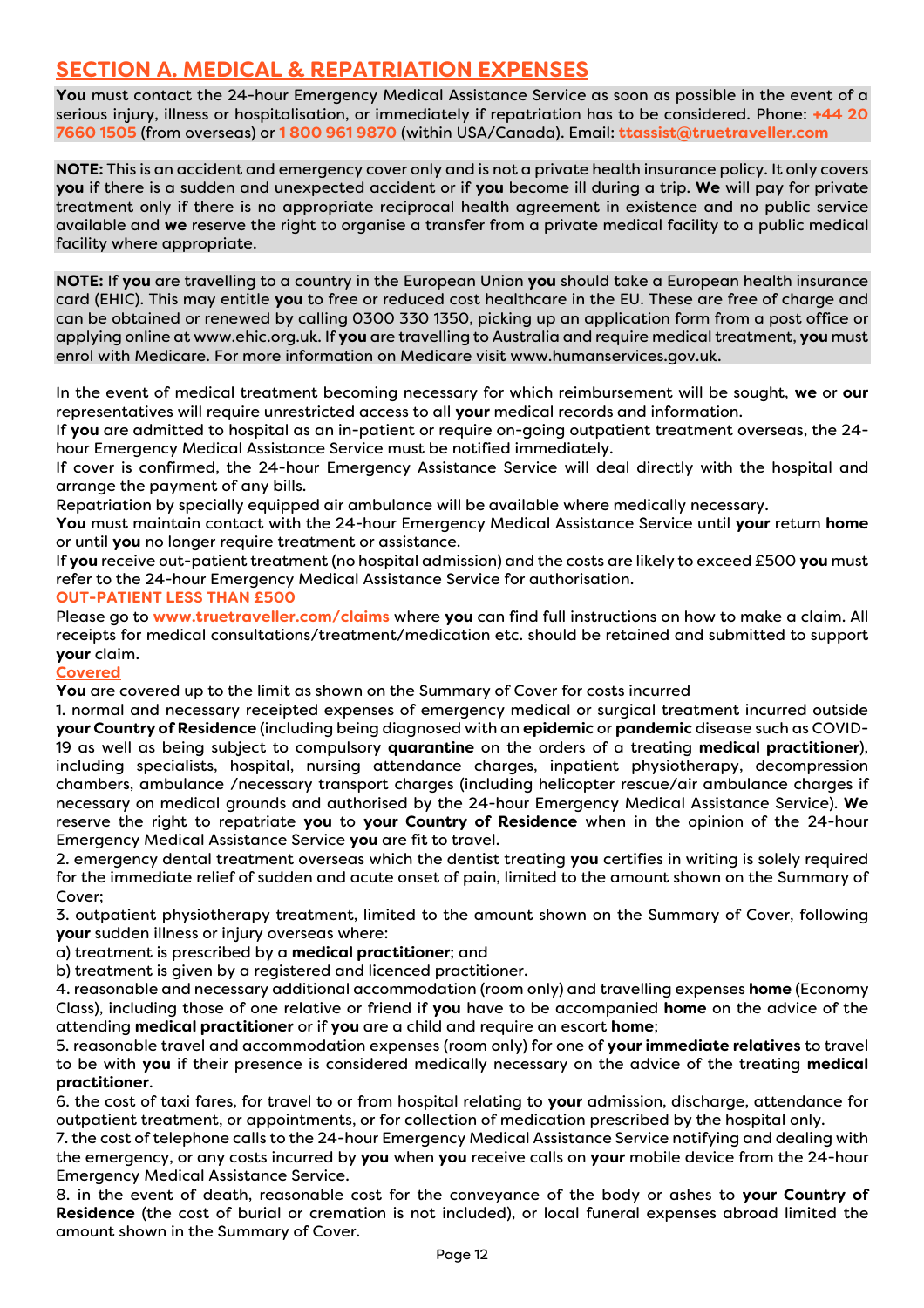9. Up to the limits shown in the Summary of Cover for costs that are charged to **you** by a government, regulated authority or private organisation connected with finding and rescuing **you**, following an injury or where weather or safety conditions are such that it becomes absolutely necessary for the local authorities or professional guide to instigate a search and rescue operation. This does not include the cost of medical evacuation (by the most appropriate transport) for a medical emergency, which is covered under Section A MEDICAL EXPENSES.

#### **Not Covered**

1. the policy excess shown on the Summary of Cover. This applies to each person making a claim;

2. any sums which can be recovered from another source or which are covered under any National Insurance scheme or reciprocal health arrangement;

3. any expenses or fees, for in-patient treatment or returning **home** early, which have not been reported to and authorised by the 24-hour Emergency Assistance Service;

4. any expenses incurred for illness, injury or treatment required because of:

a) surgery or medical treatment which in the opinion of the attending **medical practitioner** and the 24-hour Emergency Medical Assistance service can be reasonably delayed until **your** return **home**;

b) medication and or treatment which at the time of departure or start date of **your** policy cover, whichever is the later, is known to be required or to be continued during **your** trip;

c) undertaking an activity against the advice of a **medical practitioner**;

5. if the Health Declaration is not complied with and **you** do not have an appropriate **medical screening endorsement** from the Medical Screening Service (see Health Declaration);

6. the cost of any routine or elective (non-emergency) treatment or surgery, including specialist review or referral, exploratory tests, treatment or surgery which are not directly related to the injury, which necessitated **your** admittance to hospital;

7. dental treatment not required for the immediate relief of acute pain, such as for example major dental work like crowns, bridges, dental prostheses, treatment involving the use of precious metals and cosmetic dentistry.

8. claims that are not confirmed as medically necessary by the attending **medical practitioner** or the 24 hour Emergency Assistance Service;

9. any additional hospital costs arising from single or private room accommodation unless medically necessary;

10. treatment or services provided by a health spa, convalescent or nursing home or any rehabilitation centre; 11. claims where **you** have not followed local safety advice and recommendations at the time.

12. claims where **you** have knowingly endangered either **your** own life or those in **your** party if **your** experience or skill levels fall below those required to participate in **your** activity, particularly when **you** are not with a professionally qualified guide or instructor.

13. for costs other than **your** proportion of a search and rescue operation.

14. for costs beyond the point where **you** are recovered by search and rescue or the time where the search and rescue authorities advise that continuing the search is no longer viable.

15. claims relating to an Adventure, Extreme, Ultimate Activity Pack or Winter Sports activity where the appropriate applicable additional premium has not been paid and detailed on **your** Validation Certificate.

16. further costs **you** incur if **we** wish to bring **you** back **home** early, but **you** refuse (where in the opinion of the treating **medical practitioner** and the 24-hour Emergency Assistance Service **you** are fit to travel);

17. Treatment and services provided by a hospital, private clinic, health spa, consultancy services, counselling services and rehabilitation centre, unless we have agreed that this is medically necessary.

18. anything mentioned in the General Exclusions.

## **SECTION B. HOSPITAL CASH ALLOWANCE**

This benefit is payable only if the hospital admission has been covered under the terms of Section A Medical & Repatriation Expenses. The benefit payment is intended to contribute towards miscellaneous expenses that may be incurred whilst **you** are an in-patient (e.g. **your** taxi fares, **your** internet access and **your** telephone calls while in hospital). This policy does not provide compensation for loss of holiday/enjoyment. **Covered** 

1. **You** are covered up to the limit as shown on the Summary of Cover of payment of the amount shown for each complete 24-hours **you** spend in hospital as the result of being admitted as an inpatient to a registered hospital overseas. This is in addition to any medical expenses incurred under Section A Medical & Repatriation Expenses.

2. **You** are covered if **you** suffer bodily injury as a result of mugging, the benefit under this section is increased to the limit as shown on the Summary of Cover. **You** must obtain a police report of the mugging incident which necessitated **your** admission into hospital.

#### **Conditions**

In the event of a claim, **you** must provide documentation confirming the date and time of admission and discharge.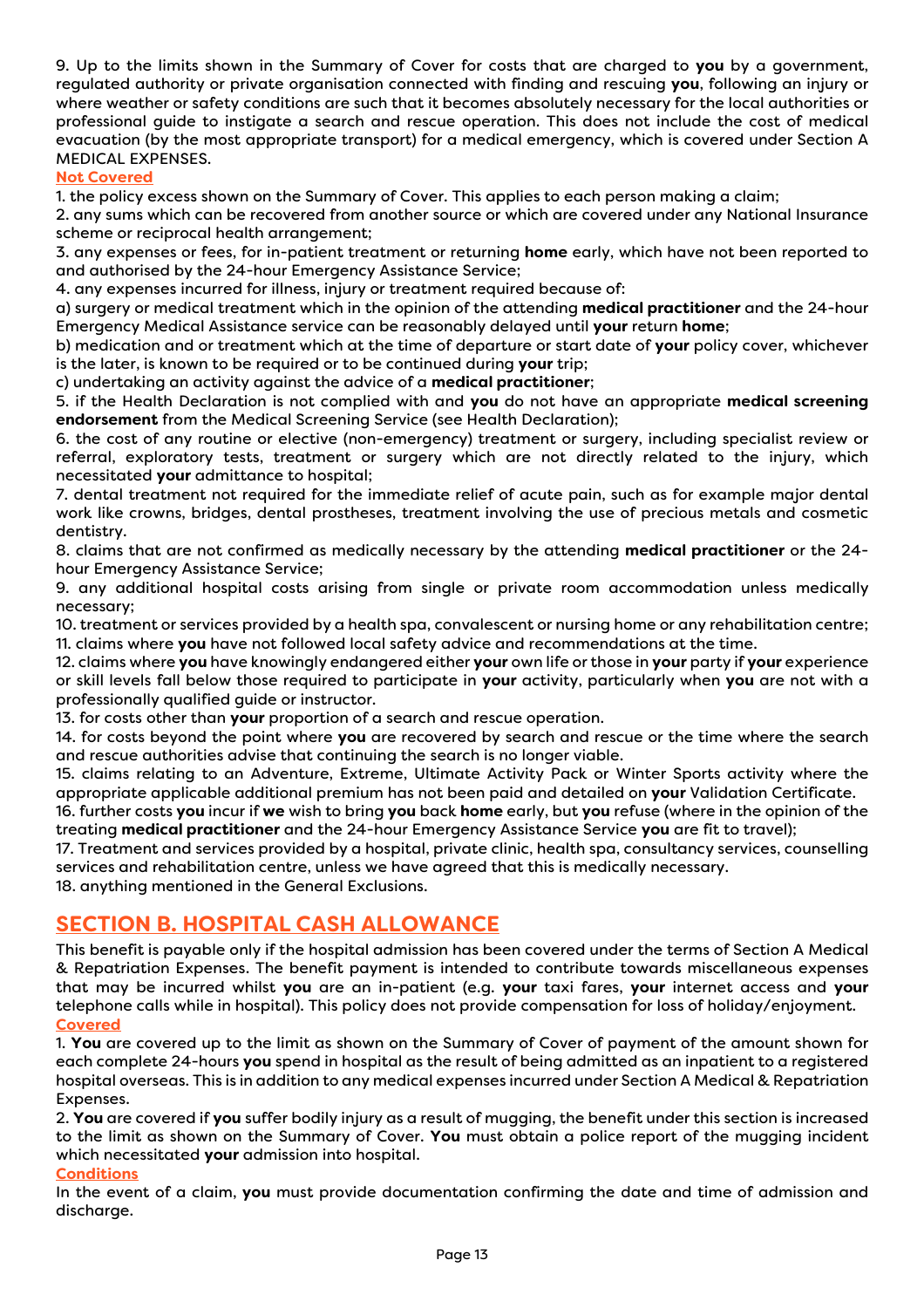# **SECTION C. ACCIDENTAL DISABILITY**

#### **Covered**

**You** are covered up to the limit as shown on the Summary of Cover in respect of loss of limb, loss of sight, permanent total disablement, if **you** have a **personal accident** during **your** trip which, up to 12 months from the date of the accident, is the sole cause of your consequent disability.

**We** will only pay the benefit for **permanent total disablement** if **your medical practitioner** confirms that **you** cannot do any work for 12 months after the date of the accident and there is little or no hope of improvement. **You** must accept and agree to examination by **our** doctor or specialist should **we** consider it necessary to validate the claim.

**NOTE**: The **permanent total disablement** benefit will not apply if **you** are aged under 16 years at the time of the accident.

#### **Not Covered**

1. any claim for loss or disablement caused directly or indirectly by:

- a) disease or any physical defect or illness; or
- b) an injury which existed prior to the beginning of the trip;
- 2. anything mentioned in the General Exclusions.

## **SECTION D. CANCELLATION**

**NOTE:** Cancellation cover under this section is only available before **you** leave **home**. If the policy is purchased after **you** have left **your home**, there is no cover provided for Cancellation of **your** trip under this section. Also refer to Section E Curtailment.

#### **Covered**

**You** are covered up to the limits as shown on the Summary of Cover for loss of travel, accommodation, tour expenses and tuition/course fees, which were cancelled before **you** were due to leave **your home** in **your Home Country** for which **you** have paid or are contracted to pay, providing the cancellation is necessary and unavoidable (and is not as a result of mere disinclination to begin **your** trip as arranged) due to any cause listed below occurring during the Period of Insurance:

1. injury, serious illness, death of:

a) **you**;

b) any person with whom **you** are intending to travel;

c) any person with whom **you** are intending to stay;

d) an **immediate relative** of **yours**;

#### e) a **close business associate** of **yours**;

NOTE: Under a, b & d above only, this will include being diagnosed with an **epidemic** or **pandemic** disease, such as COVID-19.

2. **you** being called for jury service, attending court as a witness (but not as an **expert witness**);

3. **redundancy** for **you** or for any person with whom **you** had arranged to travel;

4. **your home** or place of business being made uninhabitable, within 14 days of travel;

5. the police asking to see **you** after theft from **your home** which occurred within 14 days of travel;

6. **your** posting overseas or emergency and unavoidable duty if **you** are a member of the medical or nursing professions, armed forces, police, fire or ambulance services and compulsory quarantine.

7. If **you**, or any person with whom **you** are intending to travel are **quarantined** before **your** trip by order or other requirement of a government or public authority, based on their suspicion that **you** specifically, have been exposed to a contagious disease (including an **epidemic** or a **pandemic** disease such as COVID-19). This does not include any **quarantine** that applies generally or broadly to some or all of a population or geographical area, or that applies based on where **you** are traveling to, from or through.

The following cover only applicable to **TRAVELLER PLUS** policies

8. If **you** have to cancel **your** trip as a result of the Travel Advice Unit of the Foreign & Commonwealth Office (FCO), the World Health Organisation (WHO) or similar body issuing a directive prohibiting all travel to the country or specific area or event to which **you** were booked to travel, providing the directive came into force after **you** purchased this insurance or booked the trip (whichever is the later).

#### **Conditions**

**You** must comply with the terms of contract of the travel agent, tour operator or provider of transport, accommodation and/or the course organiser and seek financial compensation and a refund of **your** tickets, expenses and fees from them in accordance with the terms of the contract and where applicable exercise **your** rights under consumer protection legislation to obtain a refund and / or compensation.

**NOTE**: Check the General Conditions & Claims Procedure for further details. :

#### **Not Covered**

1. the policy excess shown on the Summary of Cover of any incident. The excess is applicable per person, per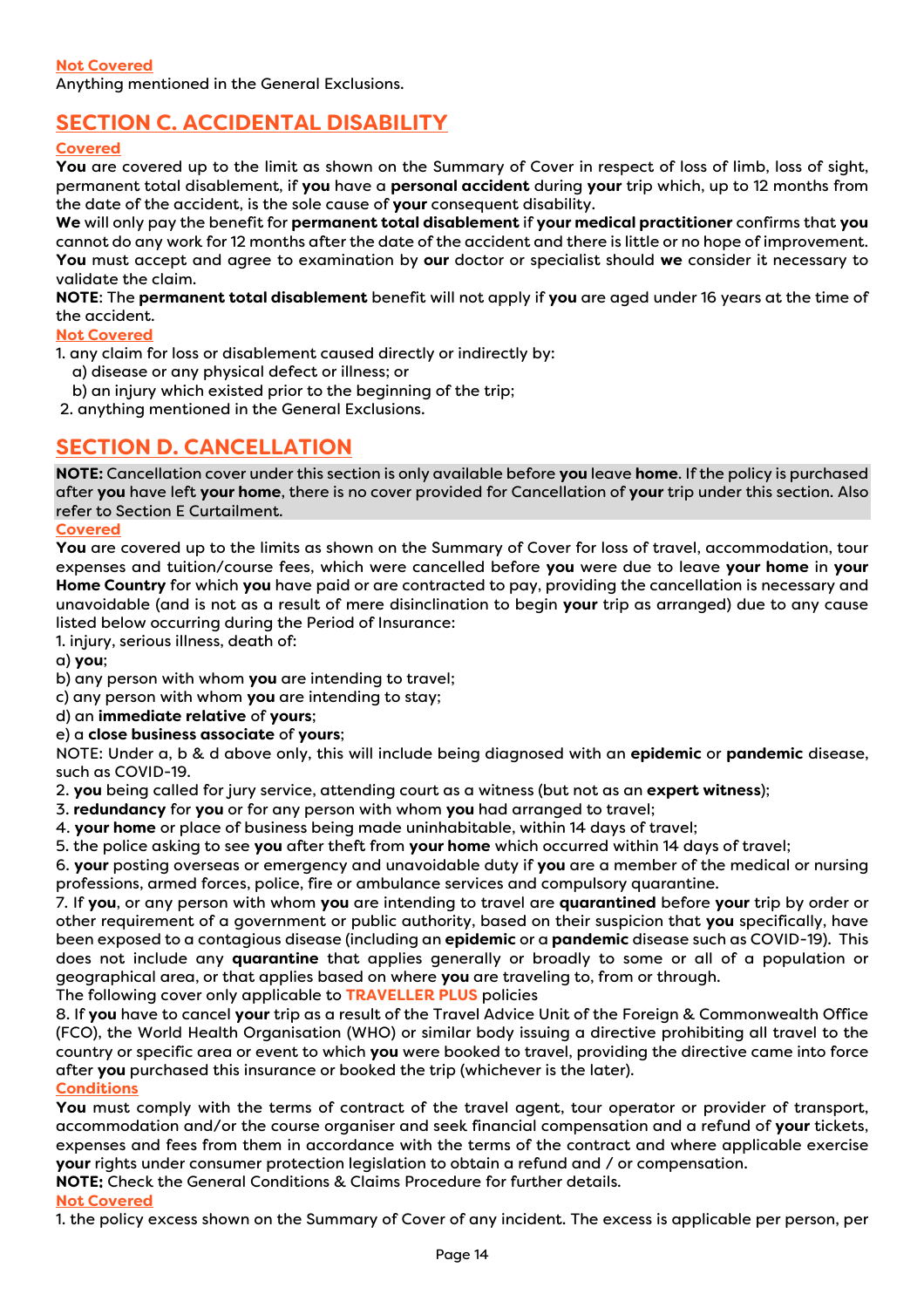policy section, to a maximum of two excesses being charged per insured incident;

2. medically related claims where a certificate has not been obtained from a **medical practitioner**, confirming that cancellation of the trip is medically necessary;

3. additional costs as a result of not immediately telling the travel agent, tour operator or provider of transport or accommodation that **you** need to cancel the trip. **We** will only pay the cancellation charges that would have applied at the time **you** knew it was necessary to cancel **your** trip, if a valid claim exists;

4. any costs recoverable from elsewhere. For example, payments recoverable from **your** credit or debit card issuer;

5. anything caused directly or indirectly by prohibitive regulations by the Government of any country;

6. if the Health Declaration has not been complied with and **you** do not have an appropriate **medical screening endorsement** from the Medical Screening Service (see the Health Declaration)

7. any costs incurred on behalf of other party members who are not specified on **your** Validation Certificate; 8. any costs claimed under another section of this policy;

9. any costs as a result of **your** failure to obtain the required passport or visa;

10. **your** carriers' refusal to allow **you** to travel for whatever reason;

11. anything mentioned in the General Exclusions.

## **SECTION E. CURTAILMENT**

**You** must contact the 24-hour Emergency Assistance Service immediately in the event of a serious injury, illness or hospitalisation, or where repatriation has to be considered. Their authorisation must be obtained before **you** cut **your** trip short. The 24-hour Emergency Assistance Service telephone number is: **+44 20 7660 1505** (from overseas) or **1 800 961 9870** (within USA/Canada)

#### **Covered**

**You** are covered up to the limit as shown on the Summary of Cover for the value of the portion of **your** travel, accommodation expenses and tuition/course fees, calculated from the date of **your** early return to **your** home in **your Country of Residence** or the date of **your** hospitalisation as an inpatient, which have not been used and which were paid by **you**. **You** are also covered for reasonable additional travelling expenses (Economy Class) incurred by **you** for returning to **your home** earlier than planned due to a cause listed below. 1. injury, serious illness, death of:

a) **you**;

b) any person with whom **you** are intending to travel;

c) any person with whom **you** are intending to stay;

d) an **immediate relative** of **yours**;

#### e) a **close business associate** of **yours**;

NOTE: Under a, b & d above only, this will include being diagnosed with an **epidemic** or **pandemic** disease, such as COVID-19.

2. **your home** or place of business being made uninhabitable or the police requesting **your** presence following a theft from **your home**.

The following cover only applicable to **TRAVELLER PLUS** policies

3. If **you** have to curtail your trip as a result of the Travel Advice Unit of the Foreign & Commonwealth Office (FCO), the World Health Organisation (WHO) or similar body recommending evacuation from the country or specific area in which **you** are travelling, providing the directive came into force after **you** purchased this insurance and after you have left **your Country of Residence** to commence the trip (whichever is the later). **Conditions** 

1. **you** must contact the 24-hour Emergency Assistance Service for assistance/advice if **you** need to cut short **your** trip for an insured reason.

2. **you** must use or revalidate **your** original ticket for **your** early return. If this is not possible **you** must provide evidence that additional costs were necessary. Any refunds due on unused original tickets will be deducted from **your** claim. If **you** do not have an original return ticket, **you** will not be reimbursed for costs incurred for **your** early return.

3. if **you** require the 24-hour Emergency Assistance Service to pay for arrangements, they may first need to contact the relevant **medical practitioner** to confirm **your** claim falls within the terms of **our** cover.

4. If **you** make **your** own arrangements **you** must supply all necessary documentation to substantiate that **your** claim falls within the terms of cover.

5. This policy does not provide compensation for loss of holiday/enjoyment.

#### **Not Covered**

1. the policy excess shown on the Summary of Cover. This applies to each person making a claim;

2. claims that are not confirmed as medically necessary by the 24-hour Emergency Assistance Service, and where a medical certificate has not been obtained from the attending **medical practitioner** confirming it medically necessary to **curtail** the trip;

3. additional travelling expenses incurred which are not authorised by the 24-hour Emergency Assistance Service;

4. unused prepaid travel tickets where repatriation has been arranged by the 24-hour Emergency Assistance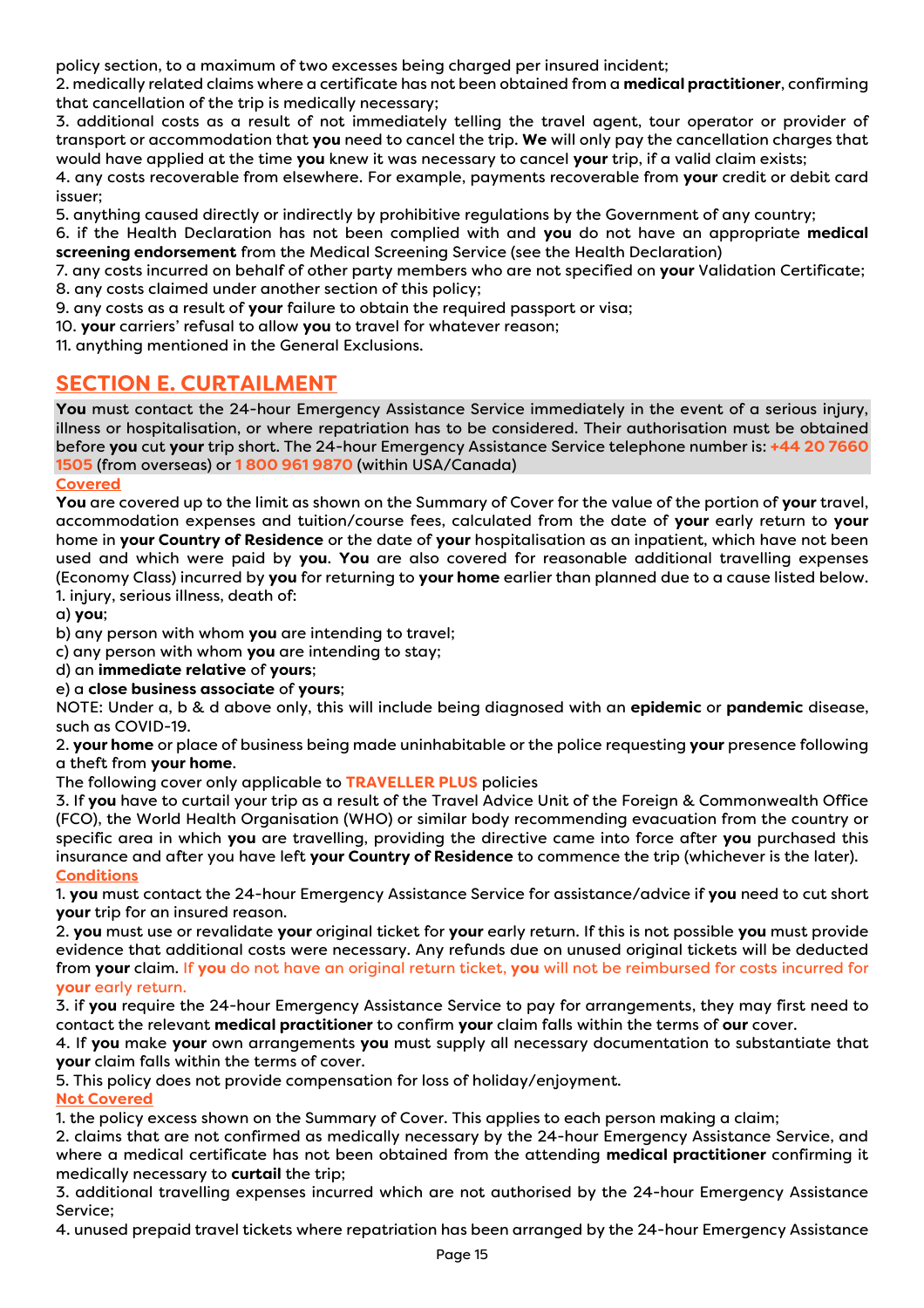Service;

5. if the Health Declaration has not been complied with and **you** do not have an appropriate **medical screening endorsement** from the Medical Screening Service (see the Health Declaration)

6. any costs claimed under another section of this policy;

7. anything mentioned in the General Exclusions.

## **SECTION F. TRAVEL DELAY & ABANDONMENT**

(Cover not applicable to **TRUE VALUE** policies)

This section does not apply to trips within **your Country of Residence**.

**Covered** 

**You** are covered if **your**flights, sea crossing, coach or train departure to or from **your Country of Residence** are delayed for more than 12 hours beyond the intended departure time (as specified on **your** travel ticket) as a result of:

a) strike or industrial action (provided that when this policy was taken out, and or when the trip was booked there was no reasonable expectation that the trip would be affected by such cause);

b) adverse weather conditions;

c) mechanical breakdown or technical fault of the aircraft, coach, train or sea vessel then **you** are covered to a benefit of:

1. £25 per person for each complete 12 hours **you** are delayed up to a maximum of £100 on the Traveller Policy, or £35 per person for each complete 12 hours **you** are delayed up to a maximum of £140 on the Traveller Plus Policy, or

2. up to the limits as shown on the Summary of Cover for Trip Abandonment if **you** abandon the trip having been delayed on **your** outward journey for more than 24-hours.

#### **Conditions**

1. In the event of a claim due to delayed **public transport**, **you** must provide documentation from the transport company, confirming the period of and the reason for the delay.

2. **you** must check in, according to the itinerary supplied to **you** unless **your** transport provider/operator has requested **you** not to travel to the airport/port.

#### **Not Covered**

1. the policy excess shown on the Summary of Cover of any incident. This applies to each person making a claim and is only applicable if **you** abandon **your** trip;

2. If **you** have not checked-in in sufficient time for **your** outward or return journey;

3. any claims arising from withdrawal from service temporarily or otherwise of the aircraft, coach, train or sea vessel on the order or recommendation of the Civil Aviation Authority or a Port Authority or similar body in any country;

4. abandonment of a trip once **you**have departed from **your Country of Residence**

5. Internal flights

6. anything mentioned in the General Exclusions.

## **SECTION G. MISSED DEPARTURE**

(Cover not applicable to **TRUE VALUE** policies)

This section does not apply to trips within **your Country of Residence**.

#### **Covered**

**You** are covered up to the limit as shown on **your** Summary of Cover for reasonable additional accommodation (room only) and **public transport** travel expenses (Economy class) necessarily incurred in reaching **your** overseas destination from **your country of residence** or returning to **your country of residence** if **you** fail to arrive in time to board any onward connecting **public transport** on which **you** are booked to travel, including connections within **your country of residence**on the return journey **home**as a result of:

1. the failure of other **public transport**;

2. strike or industrial action;

3. adverse and unforeseeable weather conditions;

4. the vehicle in which **you** are travelling being involved in an accident or breakdown, or **you** being delayed as a result of a major accident on a motorway. In the event of a claim due to vehicle breakdown or a road accident, **you** must obtain a police or roadside assistance report;

5. **you** being denied boarding (because there are too many passengers for the seats available);

**NOTE**: If the same expenses are also covered under Section F – Travel Delay and Abandonment **you** can only claim for these under one section for the same event.

#### **Conditions**

1. **you** must get (at **your** own expense) written confirmation from the **public transport** operator (or their handling agents) of the cancellation, number of hours of delay and the reason for these together with details of any alternative transport offered.

2. **you** must comply with the terms of contract of the **public transport** operator and seek financial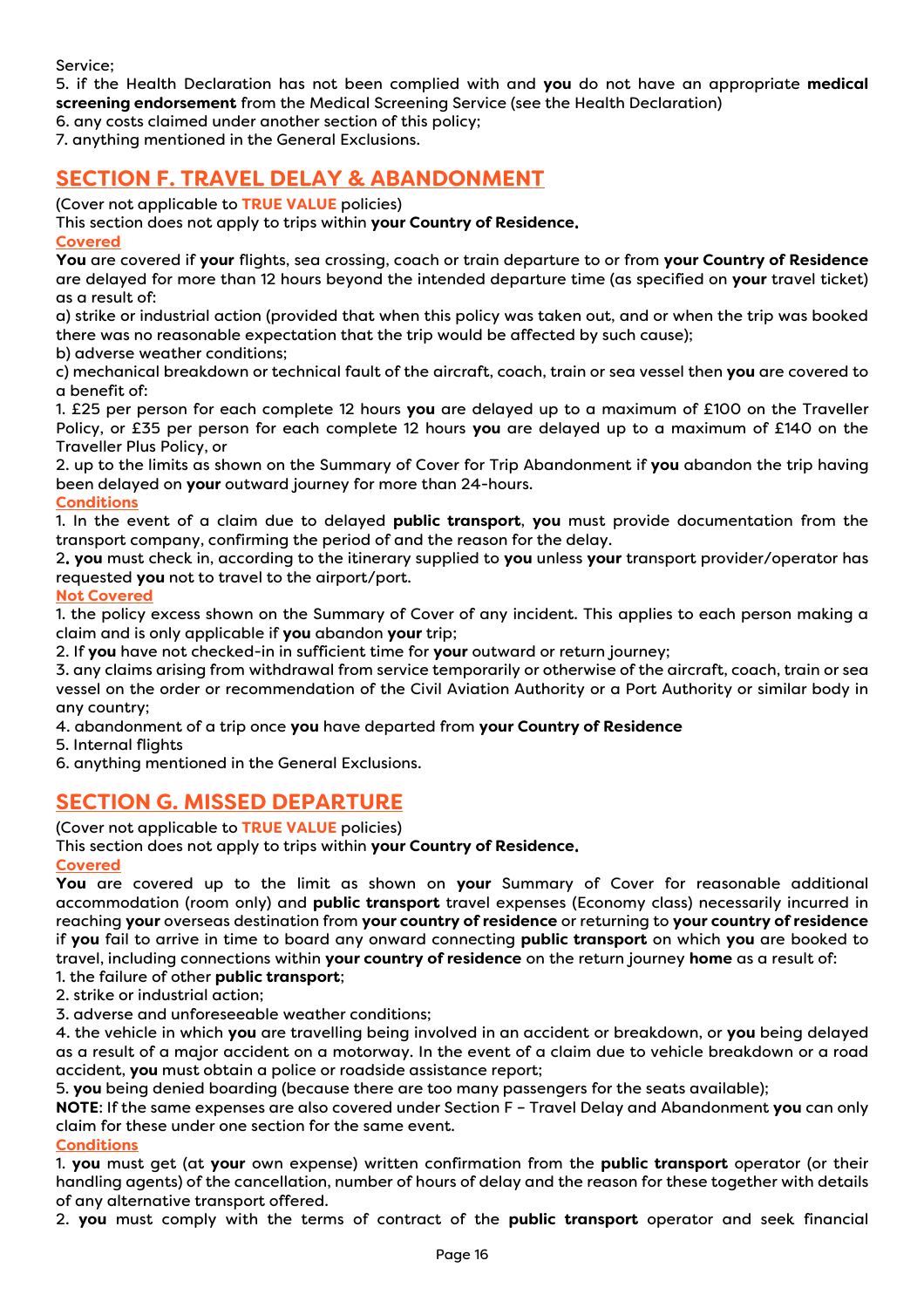compensation, assistance or a refund of **your** ticket from them, in accordance with the terms and/or (where applicable) **your**rights under EU Air Passengers Rights legislation or other passenger protection scheme in the event of denied boarding, cancellation or long delay of flights.

3. **you** must check in, according to the itinerary supplied to **you** unless your transport provider operator has requested **you** not to travel to the airport/port.

#### **Not Covered**

1. the policy excess shown on the Summary of Cover of any incident. This applies to each insured person making a claim;

2. if enough time has not been allowed for **your** journey in order to meet the check-in time(s) specified by the transport providers or agent;

3. if **you** are not proceeding directly to the departure point;

4. any costs incurred by **you** which are recoverable from the **public transport** operator or for which **you** receive or are expected to receive compensation, damages, refund of tickets, meals, refreshments, accommodation, transfers, communication facilities or other assistance;

5. claims arising which relate to an event which is occurring, or **you** were aware could occur at the time you purchased this insurance or booked **your** trip (whichever is the later);

6. any costs claimed under another section of this policy

7. anything mentioned in the General Exclusions.

## **SECTION H. HIJACK**

(Cover not applicable to **TRUE VALUE** policies) **Covered** 

**You** are covered up to the limit as shown on the Summary of Cover for the duration of the **hijack**.

**Not Covered** 

1. if **you** or **your family** or **your business associates** have engaged in activities that could be expected to increase the risk of **hijack**;

2. anything mentioned in the General Exclusions.

## **SECTION I. PERSONAL LIABILITY**

**You** must NOT admit liability at any time. The Claims Service must be notified immediately: E-mail: **ttclaims@truetraveller.com** Phone on **+44 20 7660 1479** (from overseas) or **020 7660 1479** (from within UK)

**NOTE**: If **you** are using a mechanical/motorised vehicle, make sure that **you** are adequately insured for third party liability, as **you** are not covered under this insurance for third party liability.

#### **Covered**

**You** are covered up to the limit as shown on the Summary of Cover, for legal expenses and legal liability for damages incurred by **you** which are caused by an accident that happened during the trip, and leads to claims made against **you** as a result of:

1. accidental bodily injury to a person who is not a member of **your family** or household or employed by **you** or a travelling companion;

2. loss of or damage to any property which does not belong to **you**, is not in the charge of, and is not in the control of **you** or any member of **your family**, household or employee;

3. loss of or damage to temporary holiday accommodation that does not belong to **you**, or any member of **your family**, household or employee.

**NOTE**: We are entitled to take over any rights in the defence or settlement of any claim and to take proceedings in **your**name for **our** benefit against any other party.

**Not Covered** 

1. the policy excess shown on the Summary of Cover of any incident. This applies to each person making a claim;

2. fines imposed by a Court of Law or other relevant bodies;

3. anything caused directly or indirectly by:

a) liability which **you** incur as a result of an agreement that **you** made which would not apply in the absence of that agreement;

b) injury, loss or damage arising from:

- i) ownership or use of aircraft (including drones), horse-drawn or mechanical/motorised vehicles, vessels (other than rowing boats, punts or canoes), animals (other than horses) or firearms or any weapons;
- ii) the occupation (except temporarily for the purpose of the trip) or ownership of any land or buildings;
- iii) the carrying out of any work, trade or profession;
- iv) racing of any kind;
- v) any deliberate act;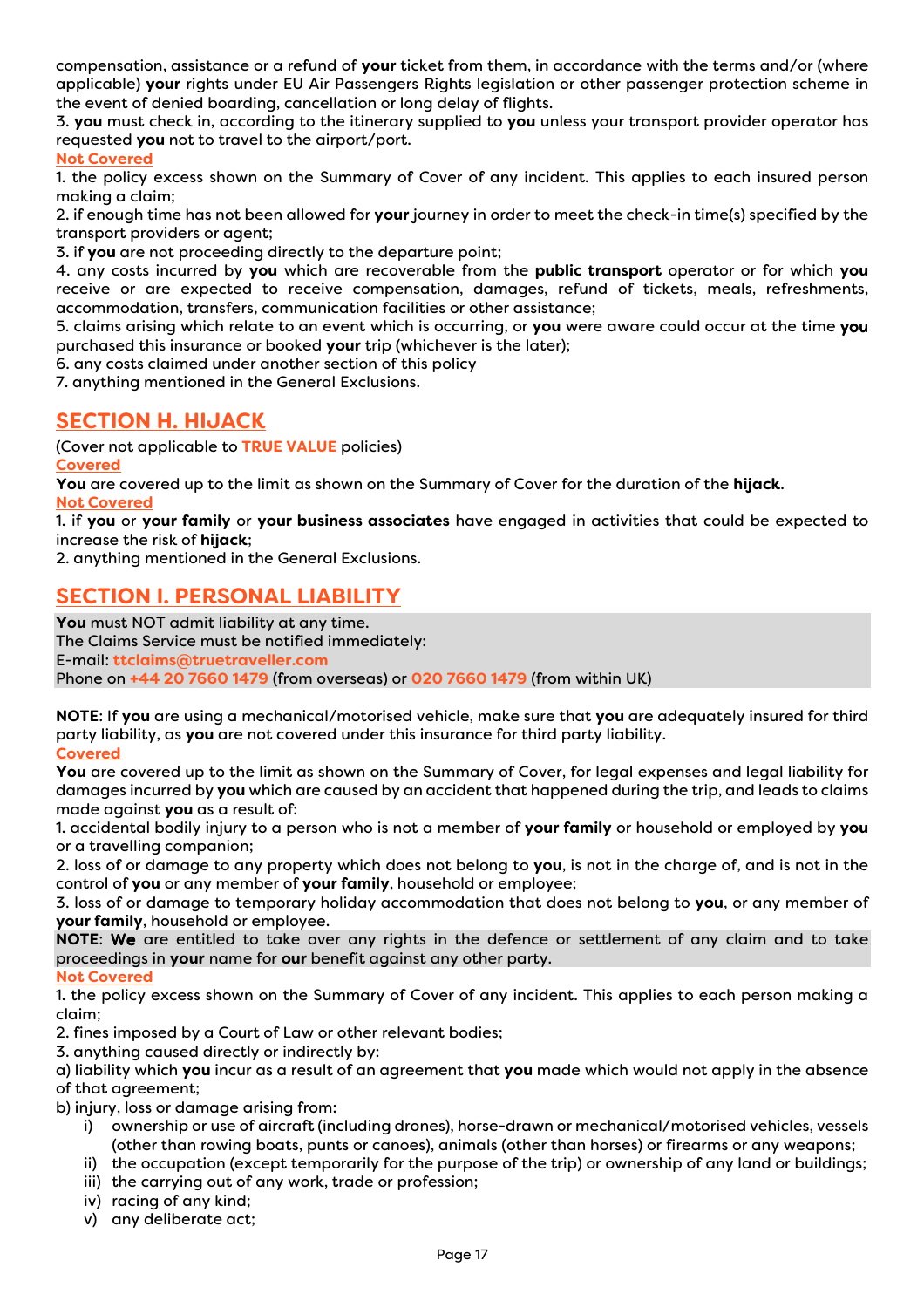vi) suicide, attempted suicide, self-inflicted injury, alcohol or drug abuse, alcoholism, drug addition, solvent abuse, wilful exposure to exceptional risk (unless **you** are trying to save someone's life);

c) liability covered under any other insurance;

4. anything mentioned in the General Exclusions.

## **SECTION J. LEGAL EXPENSES**

If you require legal services, **our** Claims Service must be notified immediately by email on **ttclaims@truetraveller.com** or by phone on **+44 20 7660 1479** (from overseas) or **020 7660 1479** (from within UK)

#### **Covered**

**You** are covered if **you** die, are ill or injured during **your** trip and **you** or **your** personal representative take **legal action** to claim damages or compensation for negligence against a third party **we** will do the following: 1. nominate an **appointed adviser** to act for **you**. If **you** and **we** cannot agree on an **appointed adviser**, the matter can be referred to an alternative resolution facility;

2. for each event giving rise to a claim pay up to the amount shown on the Summary of Cover for **legal costs** for **legal action** for **you** (but no more than the limits shown on the Summary of Cover in total for all persons insured on the policy).

#### **Conditions**

1. **You** must conduct **your** claim in the way requested by the **appointed adviser**.

2. **You** must keep **us** and the **appointed adviser** fully aware of all the facts and correspondence including any claim settlement offers made to **you**.

3. **We** will not be bound by any promises or undertakings which **you** give to the **appointed adviser**, or which **you** give to any person about payment of fees or expenses, without **our** consent.

4. **We** can withdraw cover after **we** have agreed to the claim, if **we** think a reasonable settlement is unlikely or that the cost of **legal action** could be more than settlement.

#### **Not Covered**

1. Any claim:

a) reported to **us** more than 60 days after the event giving rise to the claim;

b) where **we** think a reasonable settlement is unlikely or where the cost of **legal action** could be more than the settlement;

c) involving **legal action** between members of the same household, an **immediate relative**, a travelling companion or one of **your** employees;

d) where another insurer or service provider has refused **your** claim or where there is a shortfall in the cover they provide;

e) against a travel agent, tour operator or carrier, **us**, the **insurer**, another person insured by this policy or **our** agent.

#### 2. **Legal Costs**:

a) for **legal action** that **we** have not agreed to;

b) if **you** refuse reasonable settlement of **your** claim. **You** should use alternative resolution facilities such as mediation in this situation;

c) if **you** withdraw from a claim without **our** agreement. If this occurs **legal costs** that **we** have paid must be repaid to **us** and all **legal costs** will become **your** responsibility;

d) that cannot be recovered by **us**, **you** or **your appointed adviser**, when **you** receive compensation. Any repayment will not be more than half of the compensation you receive;

e) awarded as a personal penalty against **you** or the **appointed adviser** (for example not complying with court rules and protocols);

f) for bringing **legal action** in more than one country for the same event;

g) the funding of any appeal costs or actions to enforce a judgement or legally binding decision;

h) anything mentioned in the General Exclusions.

## **SECTION K. BAGGAGE, MONEY & TRAVEL DOCUMENTS**

**NOTE**: Items of value may be more appropriately covered under a household All Risks Section or a separate All Risks policy where the full replacement value may be insured.

#### **Covered**

#### **(i) Baggage**

If **you** have paid the appropriate additional premium to include and if shown on **your** Validation Certificate (please refer to **your** Validation Certificate and Summary of Cover) **you** are covered up to the limit on the Summary of Cover for the value or repair to any of **your personal baggage you** take with **you** or buy on **your** trip (not hired, loaned or entrusted to **you**), which is lost, stolen, damaged or destroyed (after making proper allowance for wear and tear and depreciation) limited to:

a) the single item limit as shown on **your** Summary of Cover for any one item, pair or set of items;

b) the **valuables** limit as shown on **your** Summary of Cover for all **valuables** combined, in total; or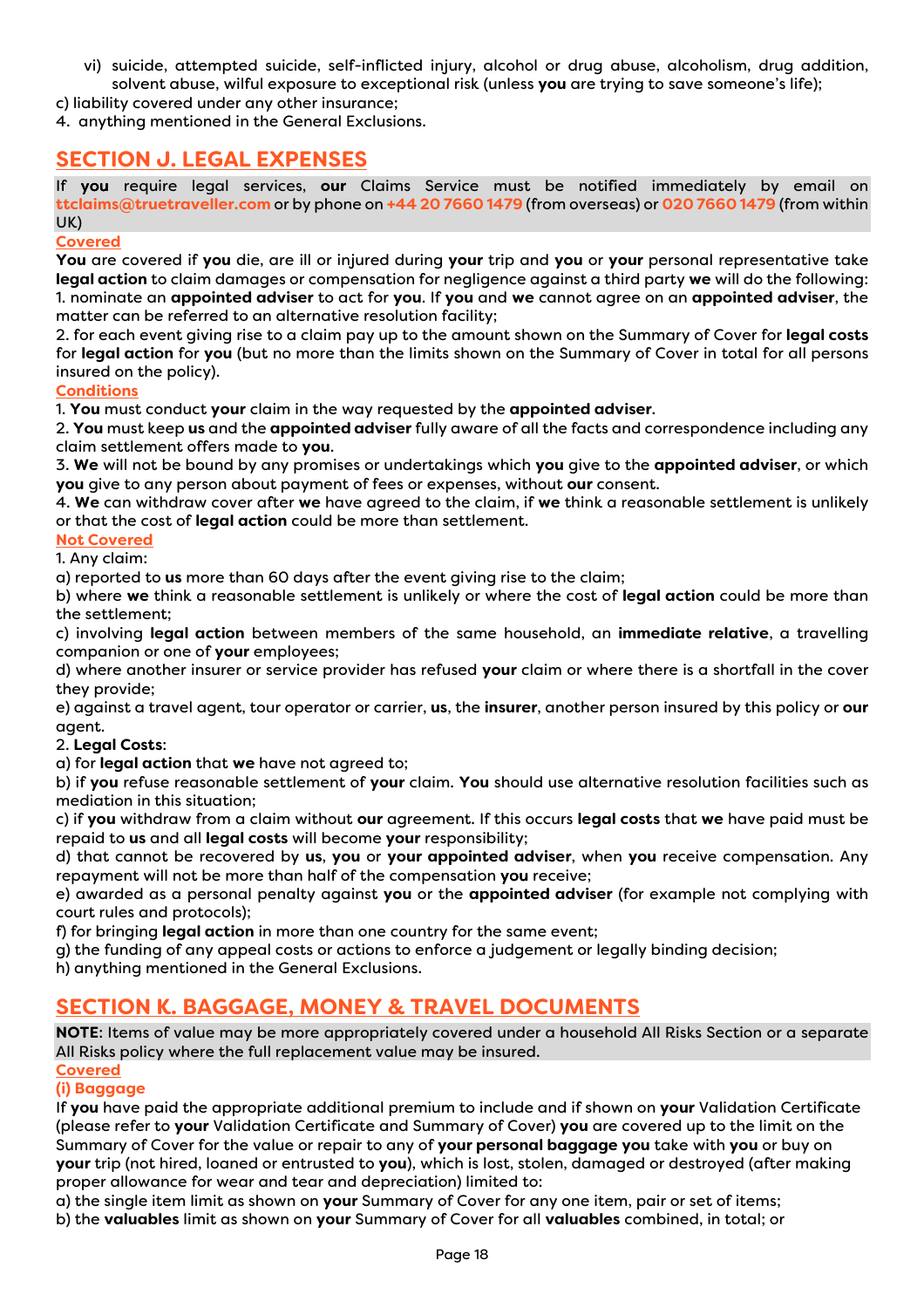c) specified items value where personal items are specifically shown on **your** Validation Certificate and the appropriate additional premium is paid.

#### **Delayed Baggage**

**You** are covered up to the limit on the Summary of Cover for the cost of buying replacement necessities if **your personal baggage** is delayed in reaching **you** on **your** outward journey for at least 12 hours and **you** have a written report from the carrier (e.g. airline, shipping company etc.) or tour representative. Receipts will be necessary in the event of a claim.

#### **Conditions**

1. any amount **we** pay **you** under Delayed Baggage will be deducted from the final claim settlement if **your baggage** is permanently lost.

2. **you** must obtain written proof of the incident from the police, **your** accommodation management, tour operator or carrier, within 24-hours of the discovery in the event of loss, burglary or theft of the **baggage**. Failure to do so may result in **your** claim being declined.

3. in the event of a claim for damaged items, proof of the damage must be supplied. The damaged articles must be retained by **you** and if requested, submitted to the claims handlers so as to substantiate a claim. NOTE: Failure to do so may result in a claim being denied.

4. in the event of a claim for a pair or set of items, **we** shall be liable only for the value of that part of the pair or set which is lost, stolen, damaged or destroyed.

5. Claims for loss, theft or damage to spectacles or sunglasses are limited to £100 per pair.

6. if the repair cost is more than the value of an item, **we** will assess the claim as if the item has been lost. **Not Covered** 

1. the policy excess shown on the Summary of Cover. This applies to each person making a claim;

2. any item left **unattended** or where **you** do not exercise reasonable care for the safety and supervision of **your personal baggage**;

3. any item, pair or set of items with a value of over £100, if a receipt, valuation report or other acceptable proof of ownership and value cannot be supplied to support **your** claim;

4. if **your personal baggage** is lost, damaged or delayed in transit and **you** do not:

a) notify the carrier (i.e. airline, shipping company etc.) immediately and obtain a written carrier's report (or Property Irregularity Report (PIR) in the case of an airline); or

b) follow up in writing within 7 days of the loss, damage or delay to obtain a written carrier's report (or Property Irregularity Report (PIR) in the case of an airline) if **you** are unable to obtain one immediately. 5. loss, destruction, damage or theft of the following property:

a) contact or corneal lenses, hearing aids, dentures and false body parts or other prostheses;

b) antiques, precious stones that are not set in jewellery, glass or china, pictures;

c) dinghies, boats and/or ancillary equipment, vehicles or vehicle accessories (other than wheelchairs and pushchairs);

d) tools of trade;

e) perishable items such as food;

f) **valuables** and specified items shown on **your** Validation Certificate left **unattended** at any time (including in a vehicle or in the custody of carriers) unless they are with **you** or locked in a safe or safety deposit box; g) pedal cycles unless declared as a specified item and it is specifically shown on **your** Validation Certificate and the appropriate additional premium has been paid.

6. loss, destruction, damage or theft:

a. due to confiscation or detention by customs or other officials or authorities;

b. due to wear and tear, denting or scratching, moth or vermin;

c. transportation by any postal or freight service, or if sent under an air-way bill or bill of lading.

7. mechanical breakdown or derangement, for breakage of fragile or brittle articles being transported by a carrier, unless the breakage is due to fire or other accident to the vessels, aircraft or vehicle in which they are being carried.

8. **personal baggage** stolen from:

a) an **unattended** vehicle unless it was in the locked glove compartment or rear boot or luggage area of the vehicle and is covered so as not to be visible from the outside of the vehicle and there is evidence of forcible and violent entry; or

b) an **unattended** vehicle (other than motor caravans) left for any period between the hours of 9pm and 9am. 9. any shortage due to error, omission or depreciation in value;

10. any property more specifically insured or recoverable under any other source;

11. stamps, documents, deeds, samples or merchandise, manuscripts or securities of any kind;

12. sports or activity equipment whilst in use, other than Ski Equipment under Section L unless an additional premium has been added and this is shown on **your** Validation Certificate.

13. anything mentioned in the General Exclusions.

#### **(ii) Money & Documents**

#### **Covered**

If **you** have paid the appropriate additional premium to include and if shown on **your** Validation Certificate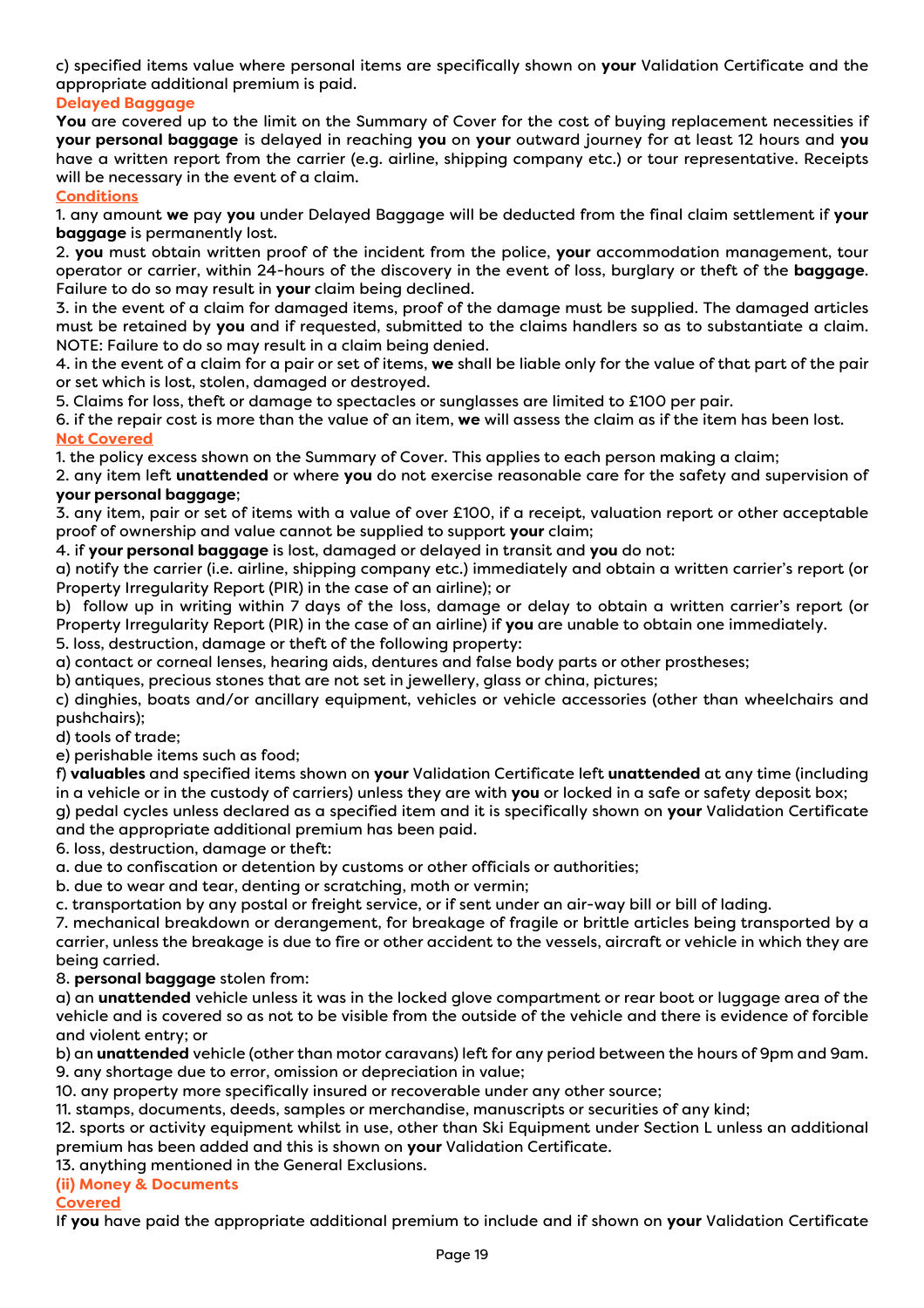(please refer to **your** Validation Certificate and Summary of Cover) **you** are covered up to the limit on the Summary of Cover for accidental loss or theft of **your** own **money** whilst being carried on **your** person or left in a locked safety deposit box. **We** will only pay up to the limit shown on the Summary of Cover for cash. This is limited to £50 if **you** are under 16 years. **You** are covered up to the amount shown on the Summary of Cover for accidental loss or theft of air tickets or other travel documents including reasonable expenses incurred as a result of loss, theft or damage.

#### **Conditions**

In the event of a claim for loss of cash **you** must provide evidence of the initial withdrawal of the cash and also evidence of how **you** coped financially immediately after the loss (e.g. currency exchange/withdrawal slips, bank/credit card statements).

#### **Not Covered**

1. the policy excess shown on the Summary of Cover. This applies to each person making a claim;

2. if **you** do not exercise reasonable care in protecting **your money** and documents against loss, theft or damage;

3. if **you** do not obtain a written police report within 24-hours of the discovery in the event of loss, burglary or theft of **money**;

4. any shortages due to error, omission or depreciation in value;

5. anything mentioned in the General Exclusions

**(iii) Loss of Passport/Visa & Driving Licence Expenses** 

#### This section does not apply to trips within **your Country of Residence**.

#### **Covered**

If **you** have paid the appropriate additional premium to include and if shown on **your** Validation Certificate (please refer to **your** Validation Certificate and Summary of Cover) **you** are covered up to the limit on the Summary of Cover for:

1. reasonable additional travel or accommodation expenses **you** have to pay whilst abroad, over and above any payment which **you** would normally have made during the trip if no loss had been incurred, as a result of **you** needing to replace a lost or stolen passport/visa or driving licence;

2. any additional fees payable specifically for **you** to obtain the replacement passport itself over and above that payable in **your Country of Residence**;

3. The equivalent (pro rata) value of the remaining period of **your** original passport at the time of loss;

4. The replacement costs of any temporary passport, as well as Visa or Temporary Work permits which were issued in **your** original passport.

#### **Conditions**

You must provide receipts for all costs incurred.

#### **Not Covered**

1. the policy excess shown on the Summary of Cover. This applies to each person making a claim;

2. any costs that **you** would have incurred had **you** not lost **your** passport or driving licence;

3. if **you** do not exercise reasonable care for the safety or supervision of **your** passport/driving licence;

4. if **you** do not obtain a written police report within 24-hours of the loss;

5. loss, destruction or damage arising from confiscation or detention by customs or other officials or authorities;

6. anything mentioned in the General Exclusions.

## **SECTION L. WINTER SPORTS COVER**

#### **Covered**

If **you** have paid the appropriate additional premium to include and if shown on **your** Validation Certificate (please refer to **your** Validation Certificate and Summary of Cover) **you** are also covered for:

#### **(i) Winter Sports Medical**

The Medical and Repatriation section of this policy is extended to cover **you** whilst participating in **Winter Sports**

#### **(ii) Winter Sports Liability**

The Personal Liability section of this policy is extended to cover **you** whilst participating in **Winter Sports (iii) Winter Sports Equipment** 

**You** are covered up to the amount shown on the Summary of Cover for the value or repair of **your** own **winter sports equipment** (after making proper allowance for wear and tear and depreciation) or hired winter sports equipment, if they are lost, stolen or damaged during **your** trip, limited to the single item limit for any one item. For **winter sports equipment** over 5 years old the maximum **we** will pay is £50.

In the event of a claim **you** must provide the following documentation:

1. Loss or theft: a report from the police, resort management or tour operator; plus receipt or proof of ownership and confirmation of second hand value from a specialist dealer.

2. Damage: confirmation from a specialist dealer of the damage sustained and repair costs, or confirmation that damage is beyond economic repair, plus the second-hand value prior to damage.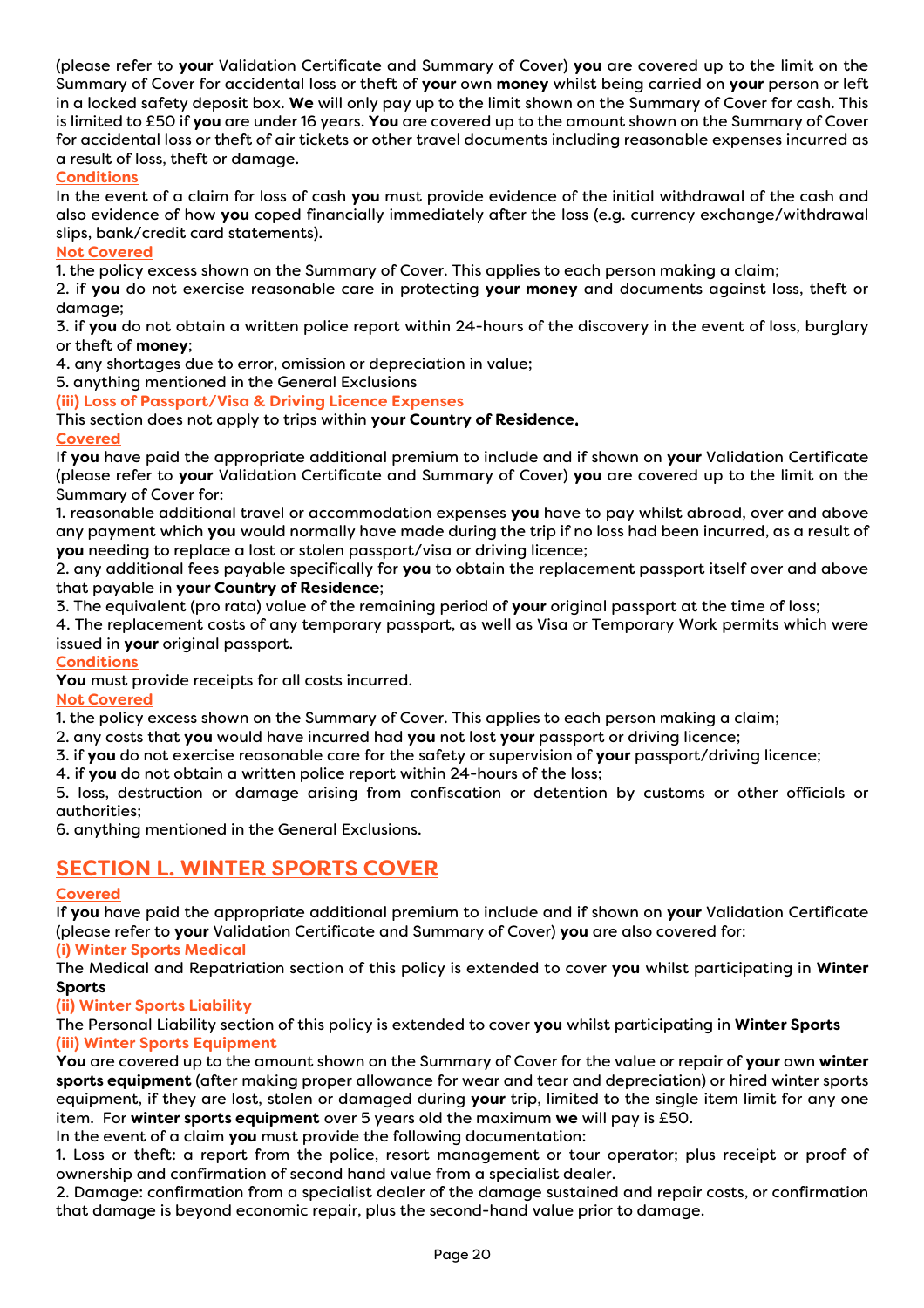#### **(iv) Equipment Hire**

**You** are covered up to the amount shown on the Summary of Cover for the reasonable cost of hiring **winter sports equipment** for the rest of **your** trip or until **your** own **winter sports equipment** has been returned to **you**, if:

a) **your** equipment is lost or broken; or

b) **your** equipment is delayed for at least 12 hours on **your** outward journey.

**Conditions** 

In the event of a claim **you** must provide the following documentation:

1. Loss or theft: a report from the police, resort management or tour operator; plus receipts showing original and additional hire charges.

2. Damage: confirmation from the hire company of damage sustained and additional charges incurred.

3. Delay: confirmation from the airline or transport company that **your** equipment was delayed over 12 hours on the outward journey plus a receipt showing the original and additional hire charges.

#### **(v) Winter Sports Pack**

**You** are covered up to the amount shown on the Summary of Cover for the value of the unused portion of **your** resort pass, ski school, and lift pass costs if:

a) **you** have an accident, or **you** are ill;

b) **your** resort pass is lost or stolen.

#### **Conditions**

In the event of a claim **you** must provide the following documentation:

1. Accident or illness: medical report confirming the reason and length of time you were unable to undertake **your** planned activity plus a copy of the lift pass and evidence of initial cost.

2. Loss or theft: report from police or resort management plus evidence of initial cost and cost of replacement pass.

#### **(vi) Piste Closure**

**You** are covered up to the amount shown on the Summary of Cover if during the period of **your** stay, on-piste skiing at the resort that **you** had pre-booked is not available due to a lack of snow or excessive snow or avalanche conditions, then **we** will pay:

a) up to the amount shown on the Summary of Cover per day towards transport costs to reach another resort or,

b) compensation of up to the amount shown on the Summary of Cover per full day if skiing is unavailable due to the total closure of all on-piste skiing activity

In the event of a claim **you** must provide documentation from the resort's management confirming how long the piste was closed at **your** resort and the reason.

#### **Not Covered**

1. the policy excess as shown on the Summary of Cover. This applies to each person making a claim;

2. if **you** do not adhere to the International Ski Federation code or the resort regulations;

3. anything not covered in the Baggage Section (applicable to Part L (iii) & L (iv) above);

4. anything not covered in the Medical and Repatriation Expenses Section (applicable to Part L (i) & L (v) above)

5. anything not covered in the Personal Liability Section;

6. ski jumping, the use of bobsleighs and skeletons; taking part in International and National events and their heats and officially organised practice or training for these events;

7. anything mentioned in the General Exclusions.

## **SECTION M. SPORTS & ACTIVITIES**

Subject to the General Exclusions and the relevant exclusions under each section of this Policy Document, which continue to apply; the following recreational, non-professional (amateur) activities detailed under **Traveller Pack** are automatically covered at standard premiums.

**Adventure Pack, Extreme Pack, Ultimate Pack** and **Winter Sports** activities are only covered where the appropriate applicable additional premium has been paid and is detailed on **your** Validation Certificate. If the **Extreme Pack** has been selected, **you** are also covered for **Adventure Pack** activities. If the **Ultimate Pack** has been selected, **you** are also covered for both the **Adventure** and **Extreme Pack** activities.

To establish if cover can be provided for any professional or competitive activity, please refer to The True Traveller for a quotation as an additional premium may be payable. Call us on **0333 999 3140**.

| <b>Traveller Pack</b>                                    |                   |  |  |
|----------------------------------------------------------|-------------------|--|--|
| <b>Activity &amp; Special Conditions (if applicable)</b> | <b>Exclusions</b> |  |  |
| Abseiling (a)                                            |                   |  |  |
| Aerobics                                                 |                   |  |  |
| <b>Athletics</b>                                         |                   |  |  |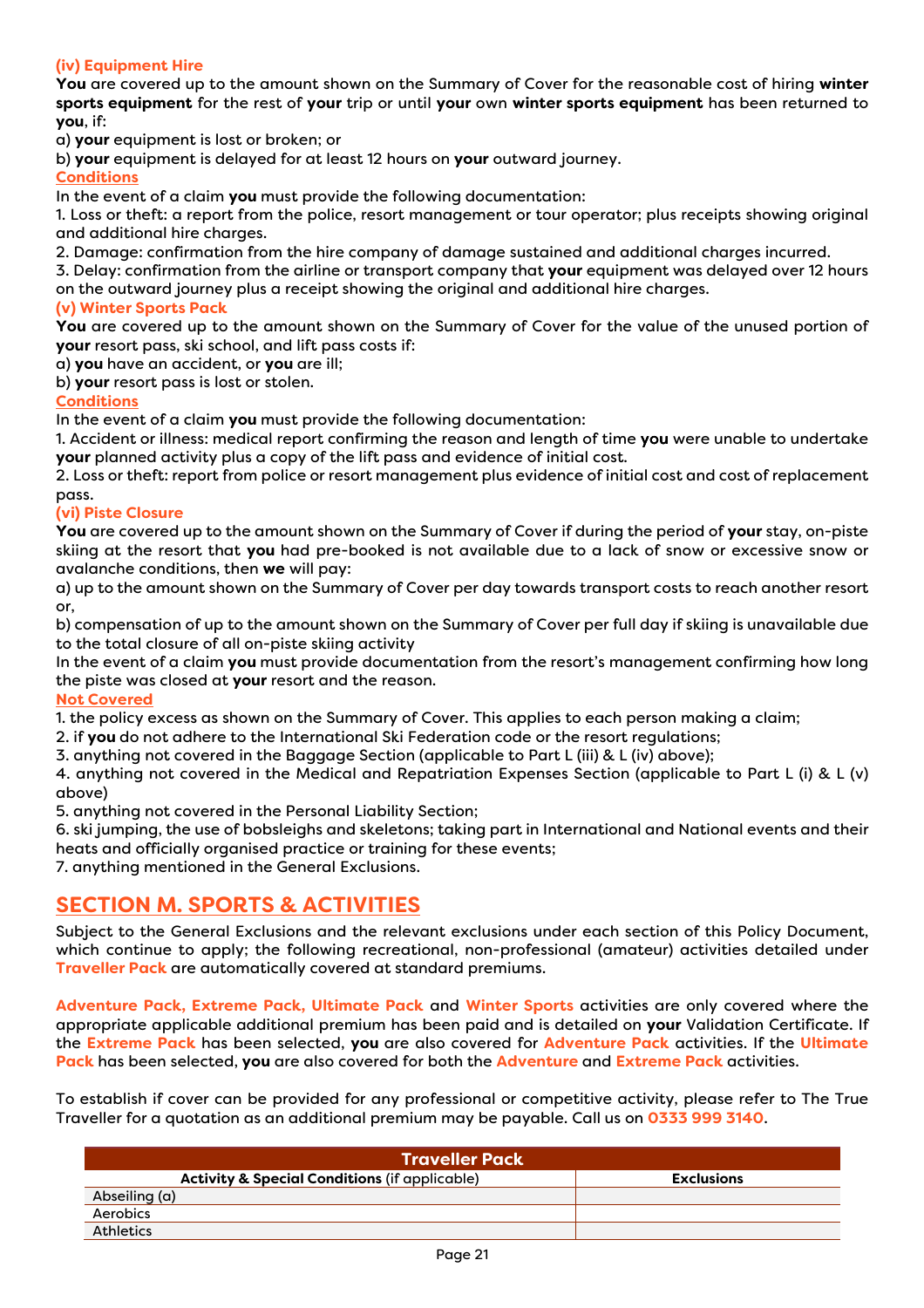| Archery (a) or (b)                                              | No Personal Liability Cover            |
|-----------------------------------------------------------------|----------------------------------------|
| <b>Badminton</b>                                                |                                        |
| <b>Ballet</b>                                                   |                                        |
| Banana Boating (a)                                              |                                        |
| <b>Baseball</b>                                                 |                                        |
| <b>Basketball</b>                                               |                                        |
| Black Water Rafting (grades 1-3) (a)                            |                                        |
| <b>Bowls</b>                                                    |                                        |
| Bungee Jumping (2 jumps) (a)                                    |                                        |
| Camel riding (day tour) (a)                                     | No Personal Liability Cover            |
| Canoeing (inland/coastal - grades 1-3)                          |                                        |
| Caving (sightseeing/tourist attraction) Recreational Visit only |                                        |
| Cheerleading                                                    |                                        |
| Clay pigeon shooting (a) or (b)                                 | No Personal Liability Cover            |
| Cricket                                                         |                                        |
| Croquet                                                         |                                        |
| Cruising (Cruise Ship) (a)                                      |                                        |
|                                                                 |                                        |
| Curling                                                         |                                        |
| Cycling (incidental to the trip)                                |                                        |
| Cycling (on an organised tour) (a)                              |                                        |
| Dodge Ball                                                      |                                        |
| <b>Dragon Boating (inland/coastal waters)</b>                   |                                        |
| Dune Bashing (a) or (b)                                         | No Accidental Disability Cover, No     |
|                                                                 | <b>Personal Liability Cover</b>        |
| Walking with Elephants (a)                                      | No cover available for riding          |
|                                                                 | Elephants.                             |
| <b>Field Hockey</b>                                             |                                        |
| <b>Fitness Training</b>                                         |                                        |
| Fishing (inland/coastal waters)                                 | Sports/Leisure fishing only - no       |
|                                                                 | commercial or rock fishing             |
| Floorball                                                       |                                        |
| Flying (as a fare paying passenger in a licenced scheduled or   |                                        |
| chartered aircraft or helicopter)                               |                                        |
| Football (Soccer)                                               |                                        |
| Go Karting (a)                                                  | No Personal Liability Cover            |
| Golf                                                            |                                        |
| Gymnastics                                                      |                                        |
| Horse riding (leisure/social/non-competitive)                   | No racing/jumping                      |
| Hot Air ballooning (a)                                          | No Personal Liability Cover            |
| Ice skating (indoor)                                            |                                        |
| Ice skating (outdoor) on a commercially managed rink (a)        |                                        |
| Jet boating (inland/coastal waters) (a) or (b)                  | No Personal Liability Cover            |
| Jet skiing (inland/coastal - grades 1-3) (a) or (b)             | No Personal Liability Cover            |
| Kayaking (inland/coastal - grades 1-3)                          |                                        |
| Kite boarding (on land or water)/Kite surfing                   |                                        |
| Lacrosse                                                        |                                        |
| Martial Arts training (non-contact)                             |                                        |
| Motorcycling (on road up to 125cc) (b) (Helmet must be worn)    | No touring where the motorbike is      |
|                                                                 | the main mode of transport. No         |
|                                                                 | <b>Accidental Disability Cover, No</b> |
|                                                                 | <b>Personal Liability Cover</b>        |
| Netball                                                         |                                        |
| Non-Manual/Clerical Work (f)                                    |                                        |
|                                                                 | No Personal Liability Cover            |
| Orienteering                                                    |                                        |
| Outdoor endurance courses up to 3 miles                         |                                        |
| <b>Outward Bound Pursuits</b>                                   |                                        |
| <b>Paint Balling/Airsoft</b>                                    |                                        |
| Parachuting (1 jump)                                            | No Accidental Disability Cover, No     |
|                                                                 | <b>Personal Liability Cover</b>        |
| Parasailing/Parascending (Over water) (a) or (b)                | No Personal Liability Cover            |
| Racquetball                                                     |                                        |
| Rifle range/Sports shooting (a) or (b)                          | No Personal Liability Cover            |
| River Boarding/Hydro Speeding (grades 1-3) (a)                  |                                        |
| <b>Roller Skating/Rollerblading</b>                             | No cover for stunting                  |
| Rounders                                                        |                                        |
| Rowing/Sculling (inland/coastal waters - no white water)        |                                        |
| Running/Jogging (up to half marathon distance)                  |                                        |
| Safari Travel (a)                                               |                                        |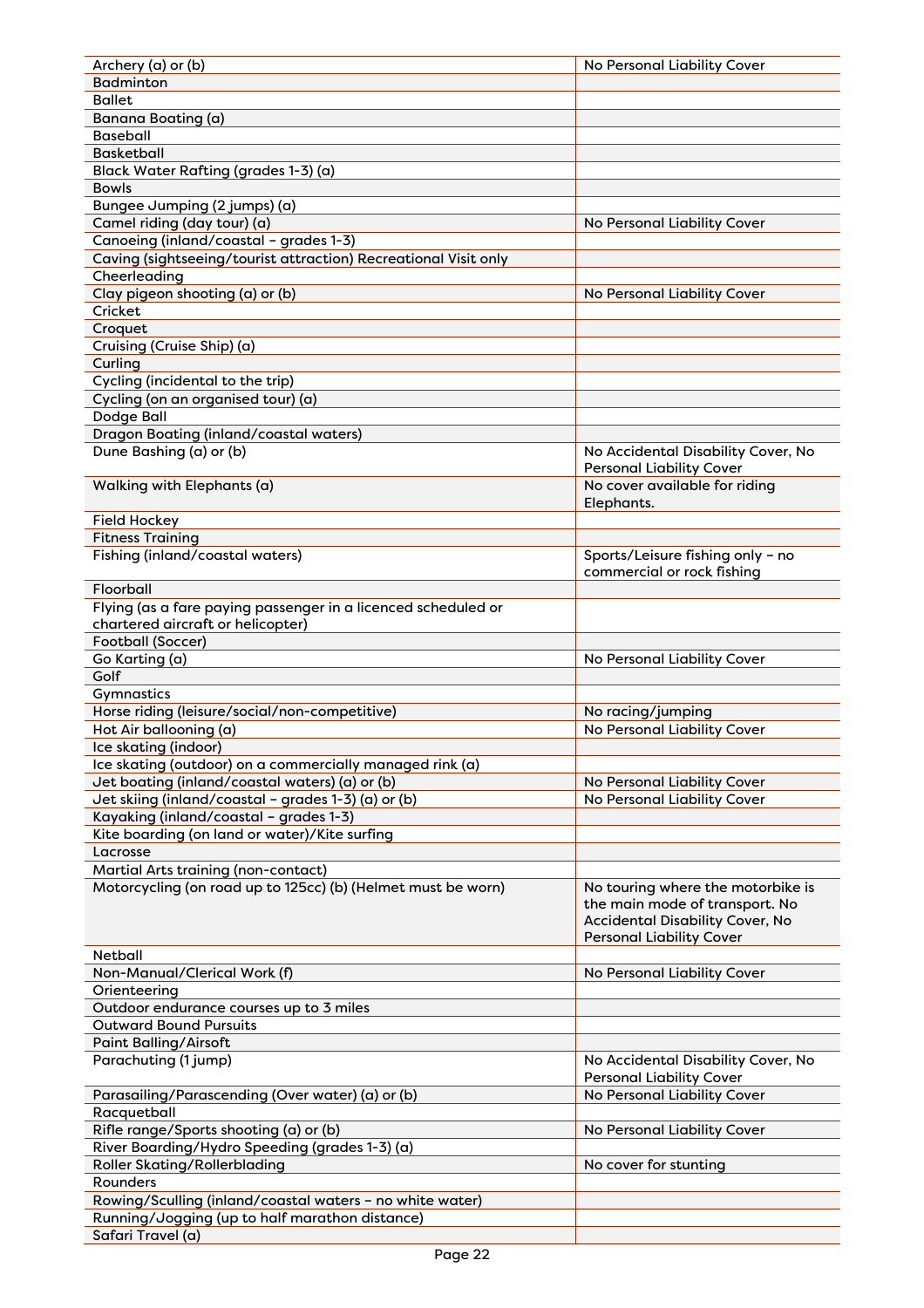| Sailing (inland/coastal waters) (a) or (b)                                            | No Personal Liability Cover                   |
|---------------------------------------------------------------------------------------|-----------------------------------------------|
| Sandboarding/Sand Skiing                                                              |                                               |
| Scuba Diving (up to 18 metres in depth) (e)                                           | See Special Exclusion (ii)                    |
| Segway Tours (a) (Helmet must be worn)                                                | No Accidental Disability Cover, No            |
| Skateboarding (ramp, half pipe, skate park, street)                                   | <b>Personal Liability Cover</b>               |
| Snorkelling                                                                           |                                               |
| <b>Snowshoeing (Flat Terrain)</b>                                                     |                                               |
| Softball                                                                              |                                               |
|                                                                                       |                                               |
| Speed Boating (inland/coastal waters - no white water) (a) or (b)                     | No Personal Liability Cover                   |
| Squash                                                                                |                                               |
| Stand up Paddle Surfing/Paddle Boarding                                               |                                               |
| Surfing                                                                               |                                               |
| Swimming (pool; enclosed, inland/coastal waters)                                      |                                               |
| Swimming with Dolphins/Whales/Whale Sharks (a)                                        |                                               |
| <b>Table Tennis</b>                                                                   |                                               |
| Tandem Skydive (1 jump)                                                               | No Accidental Disability Cover, No            |
|                                                                                       | <b>Personal Liability Cover</b>               |
| Tennis                                                                                |                                               |
| Trampolining                                                                          |                                               |
| Trekking up to 3,000 metres                                                           |                                               |
| Triathlon up to Sprint Distance                                                       |                                               |
| Tubing on rivers (grades 1-2) (a)                                                     | No Personal Liability Cover                   |
| <b>Ultimate Frisbee</b>                                                               |                                               |
| Volleyball                                                                            |                                               |
| Wall Climbing (Man-made Climbing Walls) (a)                                           | No Soloing, No Accidental Disability          |
|                                                                                       | Cover                                         |
|                                                                                       |                                               |
| <b>Water Polo</b>                                                                     |                                               |
| White Water Rafting (grades 1-3) (a)                                                  |                                               |
| Windsurfing (inland/coastal)                                                          | No Personal Liability Cover                   |
| Yoga                                                                                  |                                               |
| Zip Lining (a)                                                                        |                                               |
| <b>Adventure Pack</b>                                                                 |                                               |
|                                                                                       |                                               |
|                                                                                       | <b>Exclusions</b>                             |
| <b>Activity &amp; Special Conditions (if applicable)</b><br>Aerial Safari (a)         |                                               |
|                                                                                       | No Accidental Disability Cover                |
| <b>Bicycle Polo</b>                                                                   |                                               |
| Black Water Rafting (grades 4-5) (a)                                                  | No Accidental Disability Cover                |
| <b>Bouldering</b>                                                                     | No Soloing, No Accidental Disability<br>Cover |
|                                                                                       |                                               |
| <b>Boxing (training only)</b>                                                         |                                               |
| Bungee Jumping (3 or more jumps) (a)                                                  |                                               |
| Camel Trekking (overnight/main mode of transport)                                     | No Personal Liability Cover                   |
| Canyon Swinging (a)                                                                   |                                               |
| Canoeing (inland/coastal - grades 4-5)                                                |                                               |
| Canyoning (a)                                                                         | No Accidental Disability Cover, No            |
|                                                                                       | <b>Personal Liability Cover</b>               |
| <b>Dirt Boarding</b>                                                                  | No Personal Liability Cover                   |
| Dogsledding (on recognised trails) (a)                                                | No Racing, time trials, endurance             |
|                                                                                       | events                                        |
| Fencing                                                                               | No Personal Liability Cover                   |
| Fishing (outside coastal waters/deep sea) (a) and (c)                                 | Sport/Leisure Fishing only                    |
| Fly by Wire (a)                                                                       |                                               |
| Glacier Walking (a)                                                                   |                                               |
|                                                                                       |                                               |
| Horse riding (overnight/main mode of transport)                                       |                                               |
| Kayaking (inland/coastal - grades 4-5)                                                |                                               |
| Kite Buggy                                                                            | No Personal Liability Cover                   |
| <b>Land Surfing</b>                                                                   | No Personal Liability Cover                   |
| Marathons                                                                             |                                               |
| Martial Arts - Judo/Karate/Jiu-Jitsu only (training only) (a)                         | No Accidental Disability Cover, No            |
|                                                                                       | <b>Personal Liability Cover</b>               |
| Motorcycling (on road over 125cc) (b) (Helmet must be worn)                           | No touring where the motorbike is             |
|                                                                                       | the main mode of transport. No                |
|                                                                                       | Accidental Disability Cover, No               |
|                                                                                       | <b>Personal Liability Cover</b>               |
| Mountain Biking (off road/cross country)                                              |                                               |
| Outdoor endurance courses up to 8 miles<br>Outrigger canoeing (inland/coastal waters) |                                               |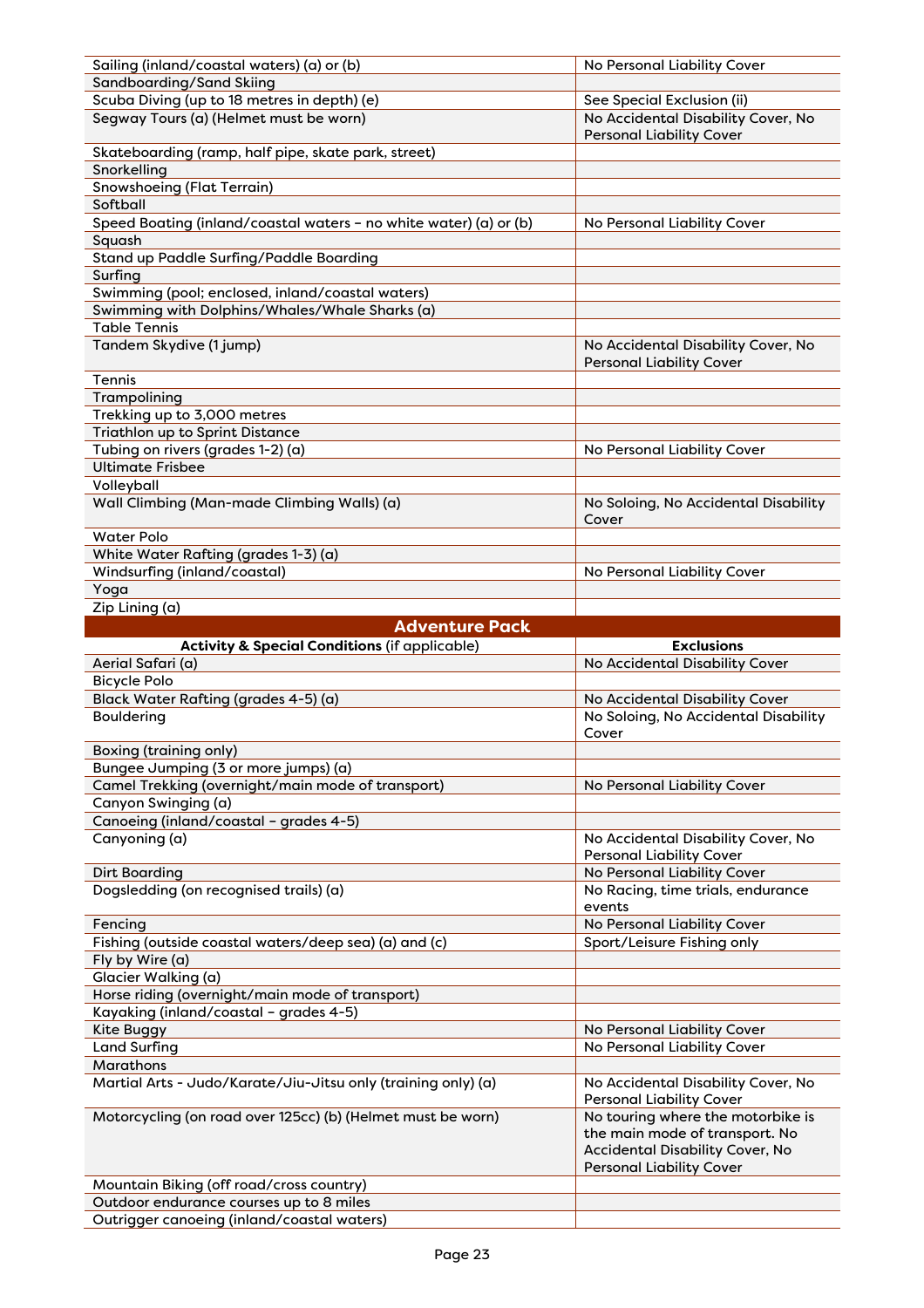| Quad Biking (a) or (b) (Helmet must be worn)                                                         | No Accidental Disability Cover, No                                       |
|------------------------------------------------------------------------------------------------------|--------------------------------------------------------------------------|
|                                                                                                      | <b>Personal Liability Cover</b>                                          |
| Permitted Manual Work (g)<br>Rock Climbing (outdoor/traditional/sport climbing/bolted/aid            | No Personal Liability Cover<br>No Soloing, No Accidental Disability      |
| climbing). Excludes Sea Cliff/Ice Climbing/Big wall climbing.                                        | Cover                                                                    |
| Roller Hockey                                                                                        |                                                                          |
| Sailing (outside coastal waters) (a) or (b) and (c)                                                  | No Personal Liability Cover                                              |
| Scuba Diving (up to 40 metres in depth) (e)                                                          | See Special Exclusion (ii)                                               |
| Shark Cage Diving (e)                                                                                | See Special Exclusion (ii)                                               |
| Spearfishing                                                                                         | No Personal Liability Cover                                              |
| Trekking up Mt. Kilimanjaro<br>Trekking up to 4,600 metres                                           |                                                                          |
| Triathlon to Middle Distance/Half Ironman                                                            |                                                                          |
| Via Ferrata                                                                                          |                                                                          |
| Volunteering (h)                                                                                     | No Personal Liability Cover                                              |
| Water Skiing/Wakeboarding/Wake Skating (a) or (b)                                                    | No jumping, No Personal Liability<br>Cover                               |
| White Water Rafting (grades 4-5) (a)                                                                 | No Accidental Disability Cover                                           |
| Zorbing (a)                                                                                          | No Accidental Disability Cover, No                                       |
|                                                                                                      | <b>Personal Liability Cover</b>                                          |
| <b>Extreme Pack</b>                                                                                  |                                                                          |
| <b>Activity &amp; Special Conditions (if applicable)</b>                                             | <b>Exclusions</b>                                                        |
| <b>American Football</b>                                                                             | No Accidental Disability Cover<br>No Accidental Disability Cover         |
| Australian Rules Football (AFL)<br>Caving/Potholing (as part of a group, not ice; known routes only) | No Accidental Disability Cover, No                                       |
|                                                                                                      | <b>Personal Liability Cover</b>                                          |
| <b>Cycle Racing/Time Trial</b>                                                                       |                                                                          |
| Cycling - BMX<br>Flying (as pilot or passenger of a private light aircraft)                          | No Stunt/Aerobatics or Commercial                                        |
|                                                                                                      | flying. No Accidental Disability                                         |
|                                                                                                      | Cover, No Personal Liability Cover                                       |
| <b>Gaelic Football</b>                                                                               | No Accidental Disability Cover                                           |
| Gliding (a) or (b)                                                                                   | No Accidental Disability Cover, No                                       |
|                                                                                                      | <b>Personal Liability Cover</b>                                          |
| Horse Riding (Equestrian, Dressage, Show Jumping, Eventing)                                          | No Accidental Disability Cover                                           |
| Kite Wing (land, water only)<br>Motorcycling/Trail Biking (off-road under 250cc) (b) (Helmet must be | No Personal Liability Cover<br>No touring where the motorbike is         |
| worn)                                                                                                | the main mode of transport. No                                           |
|                                                                                                      | <b>Accidental Disability Cover, No</b>                                   |
|                                                                                                      | <b>Personal Liability Cover</b>                                          |
| Mountain Biking (using downhill trails and/or mechanical lifts)                                      |                                                                          |
| Outdoor endurance courses up to 13 miles                                                             |                                                                          |
| <b>Ranching and Ranch activities</b>                                                                 | No Accidental Disability Cover, No<br><b>Personal Liability Cover</b>    |
| <b>Roller Derby</b>                                                                                  | No Personal Liability Cover                                              |
| Rugby (League/Union)                                                                                 | No Accidental Disability Cover                                           |
| Scuba Diving (up to 50 metres in depth) (e)                                                          |                                                                          |
| <b>Tandem Paragliding (1 flight)</b>                                                                 | See Special Exclusion (ii)                                               |
|                                                                                                      | No Accidental Disability Cover                                           |
| Trapeze/High Wire/Aerial Silks (a)                                                                   | No Accidental Disability Cover                                           |
| Trekking over 4,600 metres (excluding Mt. Kilimanjaro)                                               |                                                                          |
| Water Skiing (Barefoot) (a) or (b)                                                                   | No Personal Liability Cover                                              |
| <b>Ultimate Pack</b>                                                                                 |                                                                          |
| <b>Activity &amp; Special Conditions (if applicable)</b>                                             | <b>Exclusions</b>                                                        |
| Climbing (Ice)                                                                                       | See Special Exclusion (iii). No                                          |
|                                                                                                      | Soloing, No Accidental Disability<br>Cover                               |
| Hang Gliding (a)                                                                                     | No Accidental Disability Cover, No                                       |
|                                                                                                      | <b>Personal Liability Cover</b>                                          |
| Mountaineering to 6000 metres (with ropes, picks or specialist                                       | See Special Exclusion (iii). No                                          |
| climbing equipment)<br>Parachuting (more than 1 jump) (a) or (b)                                     | <b>Accidental Disability Cover</b><br>No Accidental Disability Cover, No |
|                                                                                                      | <b>Personal Liability Cover</b>                                          |
| Paragliding/Parapenting (a) or (b)                                                                   | No Accidental Disability Cover, No                                       |
| Parasailing/Parascending (a) or (b)                                                                  | <b>Personal Liability Cover</b><br>No Accidental Disability Cover, No    |
|                                                                                                      | <b>Personal Liability Cover</b>                                          |
| Polo/Polocrosse<br>Powerbocking                                                                      | No Personal Liability Cover<br>No Accidental Disability Cover            |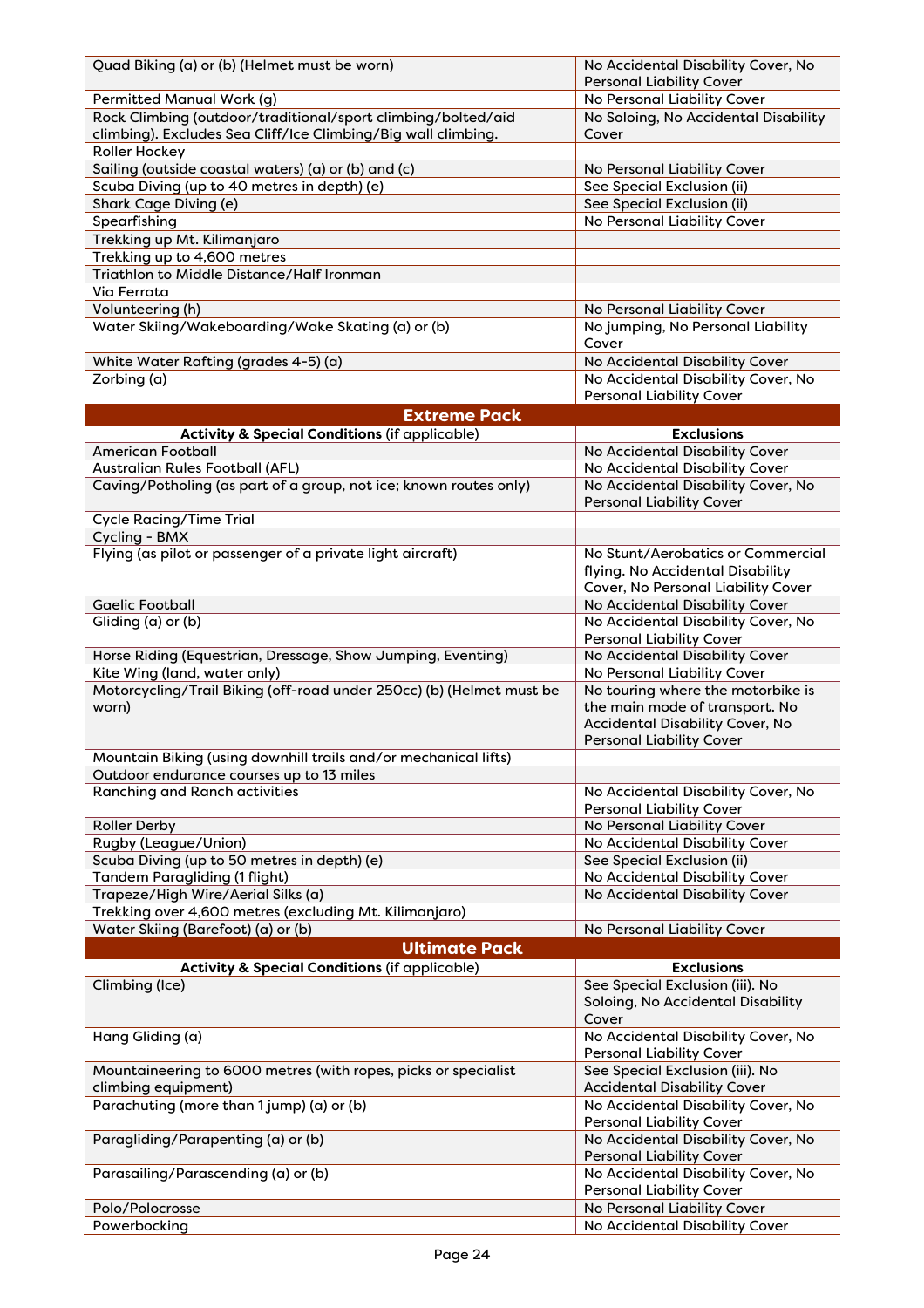| Sea Cliff Climbing                                                 | No Soloing, No Accidental Disability<br>Cover                         |
|--------------------------------------------------------------------|-----------------------------------------------------------------------|
| Skydiving/Tandem skydiving (over 1 jump) (a) or (b)                | No Accidental Disability Cover, No<br><b>Personal Liability Cover</b> |
| Triathlon to Full Distance/Ironman                                 |                                                                       |
| Ultramarathon                                                      | Maximum distance 250km, No Polar<br>Cover                             |
| <b>Winter Sports</b>                                               |                                                                       |
| <b>Activity &amp; Special Conditions (if applicable)</b>           | <b>Exclusions</b>                                                     |
| Cat Skiing (d)                                                     | See Special Exclusion (i)                                             |
| Dogsledding (on recognised trails) (a)                             | No Racing, time trials, endurance                                     |
|                                                                    | events                                                                |
| Ice Hockey (Indoor)                                                | No Accidental Disability Cover, No                                    |
|                                                                    | <b>Personal Liability Cover</b>                                       |
| Kite Wing (Snow)                                                   | No Accidental Disability Cover, No                                    |
|                                                                    | <b>Personal Liability Cover</b>                                       |
| Skiing (Cross Country/Nordic Skiing on Marked Trails) (d)          | See Special Exclusion (i)                                             |
| Skiing (Snowblading) (d)                                           | See Special Exclusion (i)                                             |
| Skiing/Snowboarding (d)                                            | See Special Exclusion (i)                                             |
| Skiing/Snowboarding (Backcountry/Outside of Resort                 | See Special Exclusion (i). No                                         |
| Boundary/Alpine Ski Touring) (d)                                   | <b>Accidental Disability Cover</b>                                    |
| Skiing/Snowboarding (Terrain Parks (beginner/intermediate only, no | See Special Exclusion (i). No                                         |
| jumps, aerials or acrobatics))                                     | <b>Accidental Disability Cover</b>                                    |
| Sledding/Tobogganing/Snow Sleds/Snow Sleighs (on snow)             | No Accidental Disability Cover, No                                    |
|                                                                    | <b>Personal Liability Cover</b>                                       |
| Snow biking (on/off Piste within Resort Boundaries)                | See Special Exclusion (i). No                                         |
|                                                                    | <b>Accidental Disability Cover</b>                                    |
| Snow Rafting (a)                                                   | No Accidental Disability Cover, No                                    |
|                                                                    | <b>Personal Liability Cover</b>                                       |
| Snowmobiling (No Remote Areas, Racing, Time Trials or Endurance    | No Accidental Disability Cover, No                                    |
| Events)                                                            | <b>Personal Liability Cover</b>                                       |
| Snowshoeing (Rolling/Mountain Terrain)                             | See Special Exclusion (i). No                                         |
|                                                                    | <b>Accidental Disability Cover</b>                                    |

#### **SPECIAL CONDITIONS**

The following conditions and exclusions apply to individual sports and activities where highlighted in the list above.

- (a) Provided **you** are supervised by a qualified instructor/licensed operator or hold the appropriate membership, certification and/or licence from an accredited organisation for the activity.
- (b) Provided **you** have the appropriate certification or licence to do this sport or activity in **your Country of Residence**. If operating a motor vehicle, the driver must have the appropriate valid licence for the machine in **your Country of Residence**.
- (c) Provided **you** remain within 60 miles of a safe haven (a protected body of water used by marine craft for refuge from storms or heavy seas).
- (d) Conventional skiing/snowboarding only. It is not a condition of cover that **you** ski or board with a guide, however **you** must follow the International Ski Federation code or resort regulations. It is also recommended that **you** do not venture into back country areas without taking local advice and appropriate rescue equipment.
- (e) **You** must hold a British Sub Aqua Club certificate or equivalent and follow the relevant Club rules and guidelines at all times or must only dive under the constant supervision of a properly licensed diving school and follow their rules and instructions at all times. No air travel is permitted within 24-hours of **scuba diving**.
- (f) Means any professional, clerical or administrative work or working as a classroom teacher, classroom assistant, au pair, child-minder, bar and restaurant work.
- (g) Means general farm work and fruit picking. This includes driving tractors and other similar farm vehicles so long as **you** comply with any appropriate license requirements; doctor, nurse, midwife and care work (including medical elective trips but not dental elective); light building and DIY e.g. painting, decorating or basic construction work using light power tools only. **Permitted Manual Work** is not covered if it involves the use of plant/trade/industrial machinery, non-domestic power tools or working at a height of over 2 metres.
- (h) Means **your** participation in community or wildlife-based conservation/project work when arranged by a professional organisation. This may include caring, teaching or nursing. It may also cover community/ charity based supervised building/renovation projects or other **Permitted Manual Work**, provided the activity does not involve the use of plant/trade/industrial machinery, non-domestic power tools or working at a height of over 2 metres.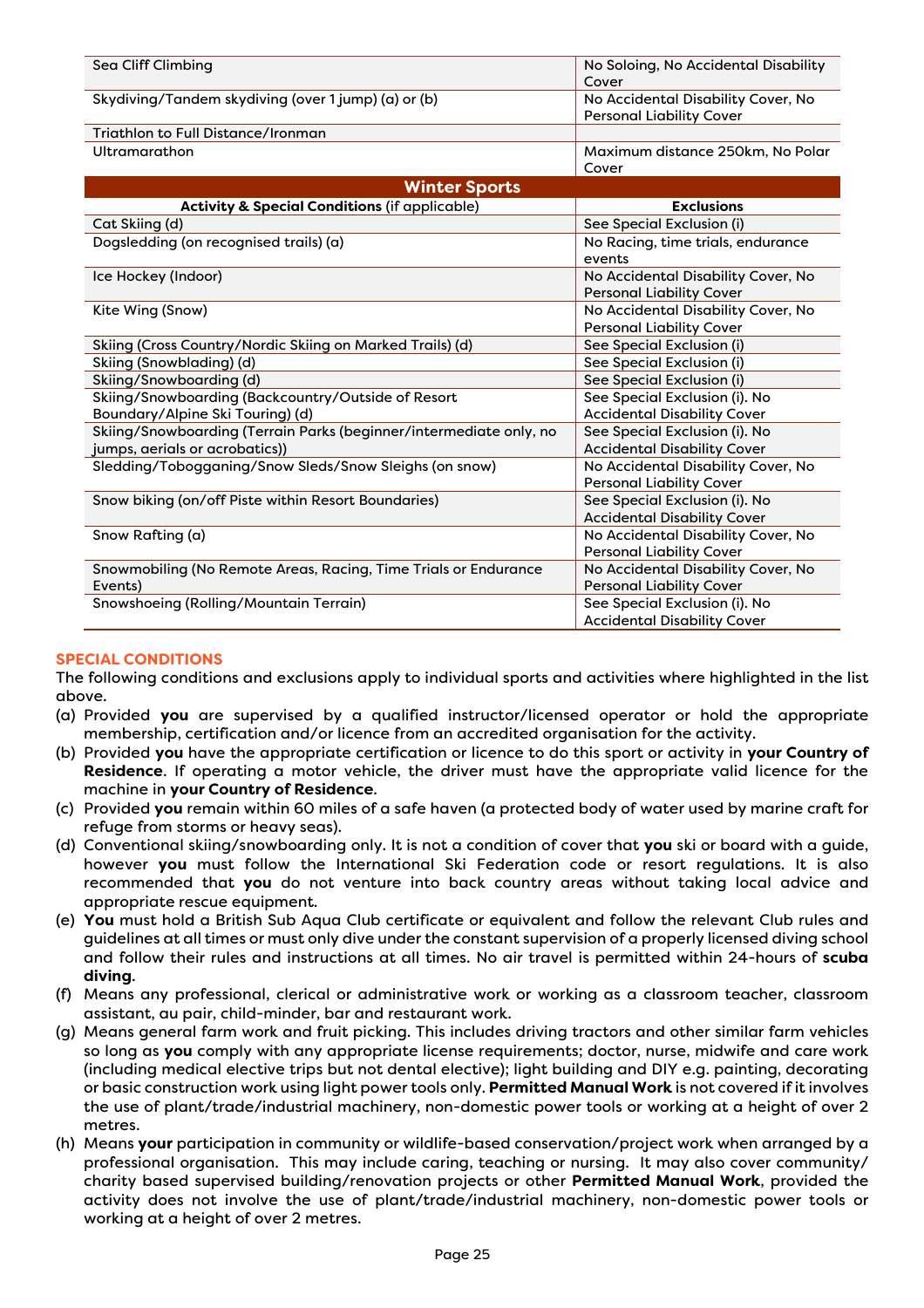#### **SPECIAL EXCLUSIONS**

- (i) No cover for any competition, free-style skiing/snowboarding, ski/snowboard jumping, ski-flying, ski/ snowboard acrobatics, ski/snowboard stunting, or ski racing or national squad training, the use of skeletons.
- (ii) No cover for any unaccompanied dive, any dive in overhead environments or any dive for gain or reward.
- (iii) No cover for free mountaineering, climbing in remote or inaccessible regions, exploratory expeditions and new routes or mountaineering over 6,000 metres.

#### **Not Covered**

- 1. Competing at international events as a national representative.
- 2. Racing or participating in speed or time trials.
- 3. Motorbike touring or where a motorbike is the main mode of transport.
- 4. Taking part in polar expeditions or the crewing of a vessel more than 60 miles from a safe haven.
- 5. Anything listed in the General Exclusions.

## **SECTION N. TRAVEL DISRUPTION**

If **you** have paid the appropriate additional premium to include and if shown on **your** Validation Certificate (please refer to your Validation Certificate and Summary of Cover) **you** are covered for:

#### **Covered**

**You** are covered from **your** latest overseas departure time to commence **your** journey back to **your Country of Residence** as shown on **your** booking confirmation/itinerary. For Multi-Trip policies, each trip is considered a separate insurance, and is subject to the limits of cover, exclusions and conditions as set out in this document and each trip must fall entirely within the 12-month period from the commencement date of this insurance. **We** will pay **you** the following irrecoverable costs incurred, if upon **your** scheduled return to **your Country of Residence**, **you** are delayed for more than 24-hours beyond the time of international departure shown on **your** itinerary for reasons beyond **your** control, subject to the conditions of this insurance policy.

**You** are covered up to the following limits for travel disruption to **your** journey back to **your Country of Residence** for the following:

1. Up to £50 per day limited to £1,000 total for additional accommodation to the same rating as originally booked.

2. Up to £50 per day limited to £1,000 total for the purchase of food or meals but not drinks or alcohol.

3. Up to £350 in total to make alternative travel arrangements for **your**independent return back to **your Country of Residence**.

4. Up to £100 in total to obtain and or purchase essential medication prescribed to **you** prior to **your** departure.

5. Up to £10 per day limited to £100 in total for the purchase of essential items or services only but not food or drink.

6. Up to £25 in total for additional transport costs to get **you**from **your**accommodation to **your**point of international departure as shown on **your**original itinerary in the event that the pre-paid provider fails to turn up at **your**accommodation within the first 45 minutes of the scheduled time.

7. Up to £100 in total for additional transport costs to collect **your** vehicle from **your** original point of international departure in **your Country of Residence**, if **your** return to **your Country of Residence** is somewhere other than the scheduled point of return.

8. Up to £50 in total for additional parking incurred in **your Country of Residence** following your delayed return.

9. Up to £100 in total for additional kennel/cattery fees incurred in **your Country of Residence** following **your** delayed return.

**NOTE**: For a **COUPLE** or **FAMILY** cover the maximum payment for all persons insured (in total and not each) is 200% of the benefits shown within this policy contract.

#### **Not Covered**

1. any claim arising in the first 24-hours of delay, calculated from the time of international departure shown on **your**original booking itinerary.

2. any claim due to an event that has occurred within 31 days prior to that date of booking the trip and/or commencement of this insurance.

3. any claim not supported by i) receipts ii) documentation confirming the cause and duration of delay, iii) proof of travel.

4. any costs which are recoverable from **your**tour operator, carrier, travel insurance or under any EU Directive irrespective if **your** tour operator or carrier denies liability as beyond their control, unforeseeable or unavoidable.

5. costs of travel or accommodation to a higher standard than those originally booked

6. any claim arising from:

i) withdrawal of service due to safety reasons of bankruptcy,

ii) withdrawal of service due to strike or industrial action publicly declared prior to commencement of this insurance or prior to the holiday booking,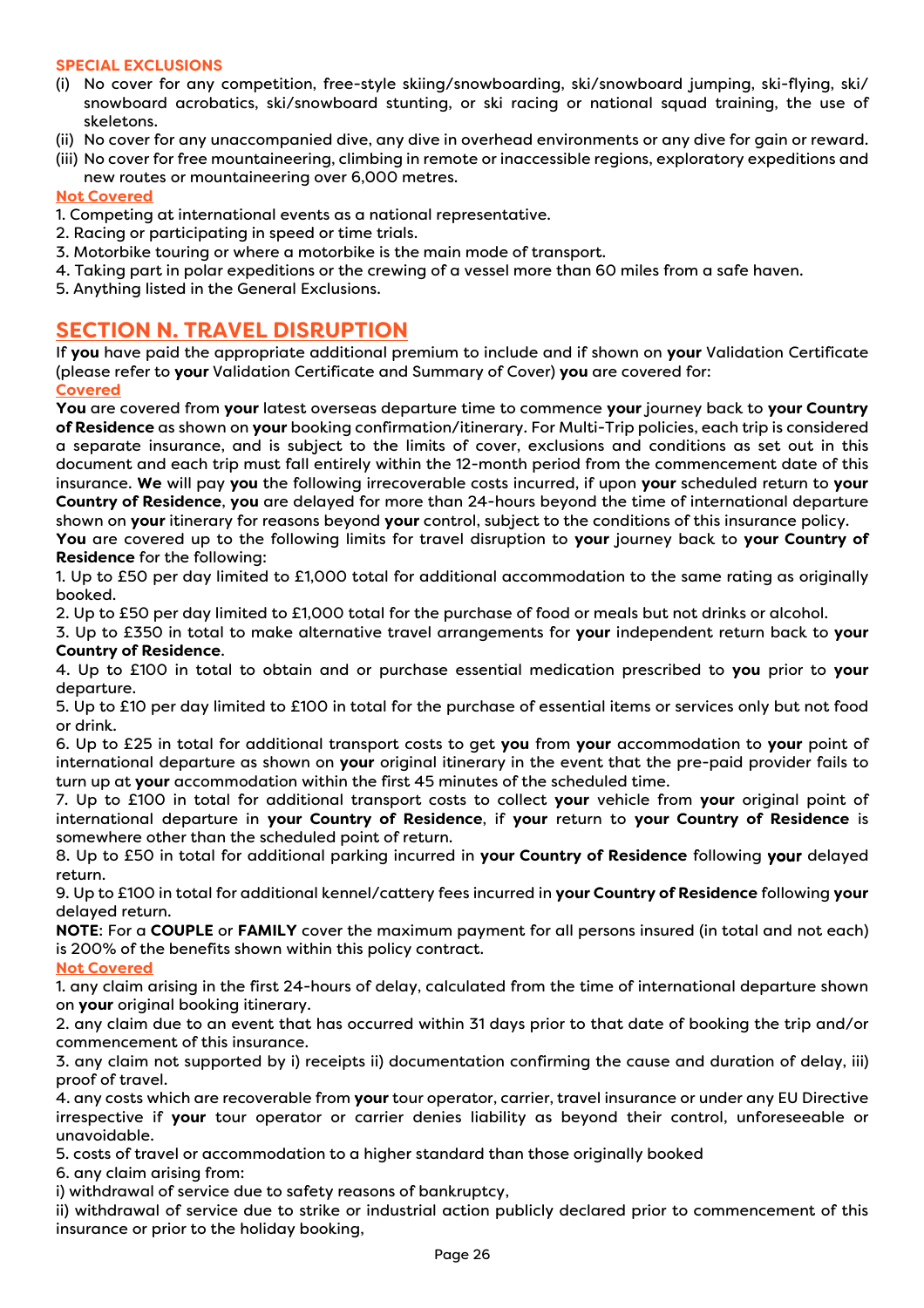iii) any incident where **you** have not obtained written authority from **your** carrier to make alternative travel arrangements,

iv) any incident where a carrier or tour operator has offered alternative arrangements

v) **your** failure to meet the scheduled dates and or times shown in their original travel documents, their negligence or their disinclination to travel,

vi) **You**can only claim under one section of the policy, either Section F, G or N.

## **SECTION O. TRAVEL RESUMPTION**

If **you** have paid the appropriate additional premium to include, on a Single Trip Policy for a period exceeding 32 days, and if shown on **your** Validation Certificate (please refer to **your** Validation Certificate and Summary of Cover) **you** are covered for:

#### **Covered**

**We** will pay up to the amount shown in the Summary of Cover for reasonable additional travel expenses (Economy Class) for **you**to resume **your** trip to the destination abroad if **you**have:

1. been repatriated **home** due to an accidental injury or serious illness as covered under Section A Medical & Repatriation; or

2. had to return **home** due to the accidental injury, serious illness, death of an **immediate relative** or **close business associate** of **yours** as covered under Section E Curtailment;

**We** shall pay for travel expenses equivalent to the cost of a return economy class airplane ticket to the destination where **you** would have been according to **your** original travel plan at the time **you**are resuming **your** trip.

#### **Conditions**

**You**must advise **us** within 30 days of **your** return **home** if **you**wish to resume **your** trip. The resumption of the trip and additional travel expenses must be agreed by **us** and must occur between the start date and end date as shown on your Validation Certificate in effect at the time the insured event took place for **your** policy to resume.

If **you** choose not to resume **your** trip, **your** cover ceases, with no return premium payable to **you** for any unused portion of insurance.

#### **Not Covered**

1. the policy excess shown on the Summary of Cover. This applies to each person making a claim;

2. if the incident causing **your** return home was not covered under this policy;

3. travelling expenses incurred which are not authorised by the 24-hour Emergency Assistance Service;

4. resumption of the trip if it does not take place within the same insurance period as the incident;

5. any further expenses incurred as a result of the medical condition which resulted in **your** return home. The medical condition that caused **you**to return home will be deemed a pre-existing medical condition at the time **you**resume **your** trip and **you**must notify the Medical Screening Service on **+44 330 660 0563** (from overseas) or **0330 660 0563** (within UK) in order to confirm cover.

## **SECTION P. COLLISION DAMAGE WAIVER EXCESS**

If **you**have paid the appropriate additional premium to include and if shown on **your**Validation Certificate (please refer to **your**Validation Certificate and Summary of Cover) **you** are covered for: **Covered** 

**We** will pay up to the amount shown on the Summary of Cover for:

1. the reimbursement of the accidental damage or theft excess applied to **your** car hire insurance if the insured vehicle is stolen, damaged or involved in an accident during the rental period;

2. the cost of replacing rental car keys if these are lost, stolen or damaged during the rental period, this includes where necessary the costs to replace locks or for a locksmith to break into the insured vehicle. **Not Covered** 

1. Any claim where **you** have not followed the terms of **your** rental agreement.

- 2. Any person aged under 21 years old.
- 3. Violation of the rental vehicle agreement.
- 4. Any claim for damage caused as a result of theft of the vehicle unless a written police report is obtained.

## **SECTION Q. FINANCIAL FAILURE PROTECTION**

(Cover not applicable to **TRUE VALUE** policies)

## **Covered**

**We** will pay up to the amount shown in the Summary of Cover in total for **you** as named on the Validation Certificate for:

1. Irrecoverable sums paid prior to Financial Failure of the Scheduled Airline, hotel, train operator including Eurostar, car ferries; villas abroad & cottages in **your Country of Residence**; coach operator, car or camper hire company, caravan sites, campsites, mobile home, safaris; excursions; Eurotunnel; theme parks or attractions all known as the **End Supplier** of the travel arrangements not forming part of an inclusive holiday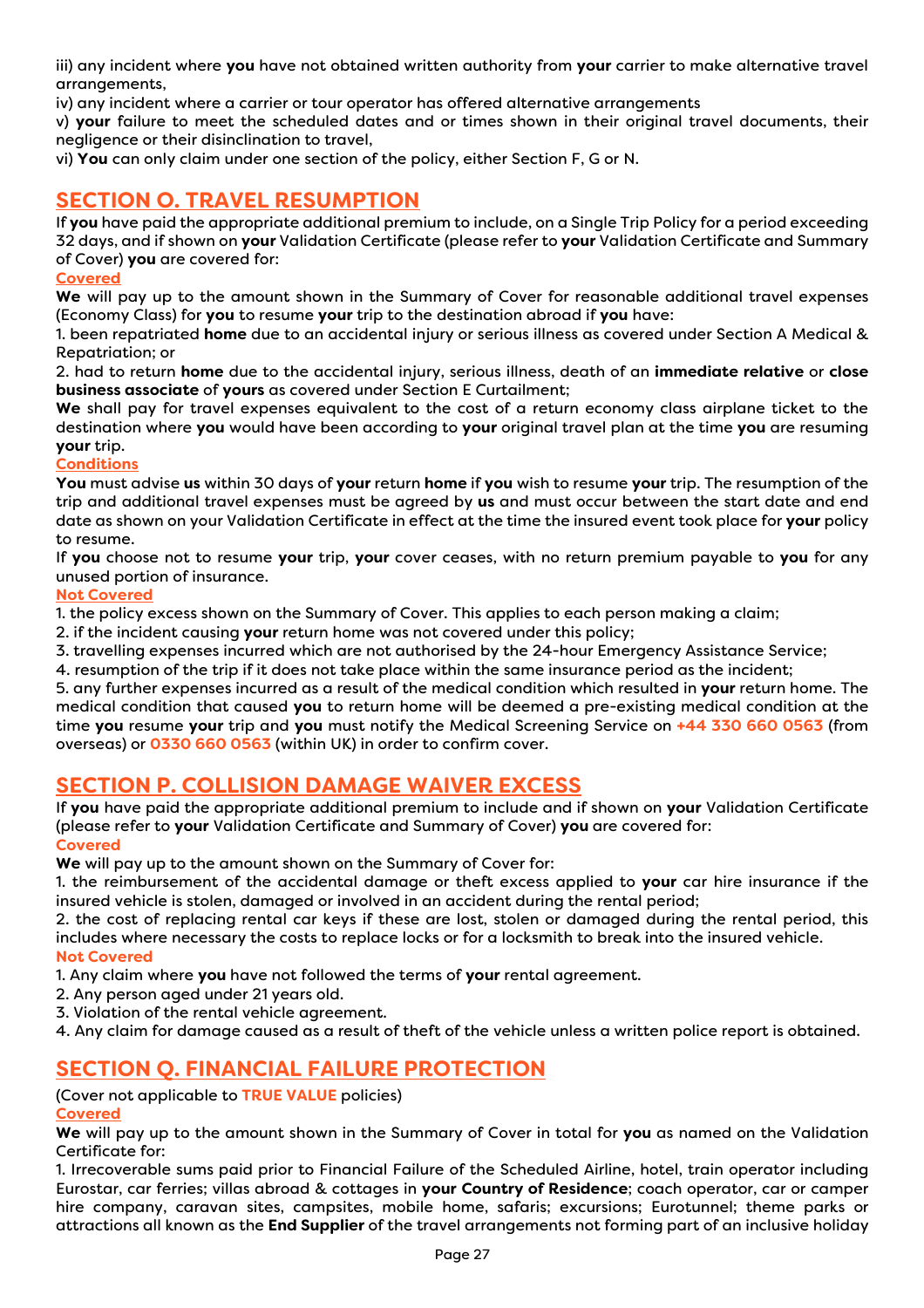prior to departure or;

2. In the event of **Financial Failure** after departure:

a. additional pro rata costs incurred by **you** in replacing that part of the travel arrangements to a similar standard of transportation as enjoyed prior to the curtailment of the travel arrangements or;

b. if curtailment of the holiday is unavoidable - the cost of return transportation to **your home** to a similar standard of transportation as enjoyed prior to the curtailment of the travel arrangements.

**Not Covered** 

1. Travel or Accommodation not booked within **your Country of Residence** prior to departure.

2. Any **End Supplier** which is, or which any prospect of Financial Failure is known by **you** or widely known publicly at the date of your application under this policy.

3. Any loss or part of a loss which at the time of the happening of the loss is insured or guaranteed by any other existing Policy, Policies, bond, or is capable of recovery from under section 75 of the Consumer Credit Act or from any bank or card issuer or any other legal means.

4. The Financial Failure of any travel agent, tour organiser, booking agent or consolidator with whom you have booked travel or accommodation.

5. Any losses which are not directly associated with the incident that caused **you** to claim. For example, loss due to being unable to reach your pre-booked hotel following the Financial Failure of an airline.

6. Anything mentioned in the general exclusions.

## **GENERAL CONDITIONS**

1. all claims must be submitted within 60 days of the incident which gave rise to the claim. If **you**are unable to provide the required documentation, **your** claim will be put on hold until the documentation can be supplied.

2. receipts and/or proof of ownership and value must be supplied in the event of a claim.

3. **you**must take all reasonable steps to recover any lost or stolen articles.

4. damaged articles must be retained by **you**and if requested submitted to the Claims Handlers so as to substantiate a claim. Failure to do so may result in a claim being denied.

5. if **we** require any medical certificates, information, evidence and receipts, these must be obtained by **you** at **your** expense.

6. in the event of a claim, if **we** require a medical examination **you**must agree to this. In the event of death, **we** are entitled to a post-mortem examination. The post-mortem would be at **our** expense.

7. **you**must not make any payment, admit liability, offer or promise to make any payment without written consent from **us**.

8. **we** are entitled to take over any rights in the defence or settlement of any claim and to take proceedings in **your** name for **our** benefit against any other party.

9. **we** may at any time pay to **you our** full liability under this insurance, after which no further payment will be made in any respect.

10. if at the time of making a claim there is any other insurance covering the same risk, **we** are entitled to contact that insurer for a contribution.

11. **we** can cancel the policy if **you** tell **us** something that is not true, which influences **our** decision as to whether cover can be offered or not.

12. if a claim made by **you**or anyone acting on **your** behalf is fraudulent or exaggerated, whether ultimately material or not, or any false declaration or statement is made or a fraudulent device is used in support of a claim, **your** claim will be rejected and **your** cover will be cancelled with effect from the date of such fraudulent or exaggerated claim, or the date of such false declaration or statement or use of such fraudulent device in support of a claim. Any amounts already paid by **us** in respect of any fraudulent or exaggerated claim must be repaid to **us**. **We** may in these circumstances report the matter to the Police.

## **GENERAL EXCLUSIONS**

**You** are not covered for anything caused directly or indirectly by the following, unless **you** have contacted **us**, and **we** have confirmed in writing that **you** will be covered:

1. **You** are travelling against the advice of a **medical practitioner** (or would be travelling against the advice of a **medical practitioner** had **you** sought his/her advice).

2. **You** are travelling in order to get medical treatment, tests or consultations abroad.

3. **You** have been diagnosed as having a terminal illness.

4. **You** are receiving or waiting for medical tests or treatment for any medical condition or set of symptoms which have not been diagnosed.

5. **You** not answering accurately any question(s) **we** have asked **you** at the time of buying this policy, where **your** answer(s) may have affected **our** decision to provide **you** with this policy

6. **You** travelling to a destination which the Foreign & Commonwealth Office has advised against all or all but essential travel, unless **we** agree in writing to include. Travel advice can be obtained from the Foreign & Commonwealth Office: Telephone: **+44 20 7008 1500** Website: **www.gov.uk/fco** 

7. A set of circumstances which **you** knew about at the time the trip was booked unless **you** could not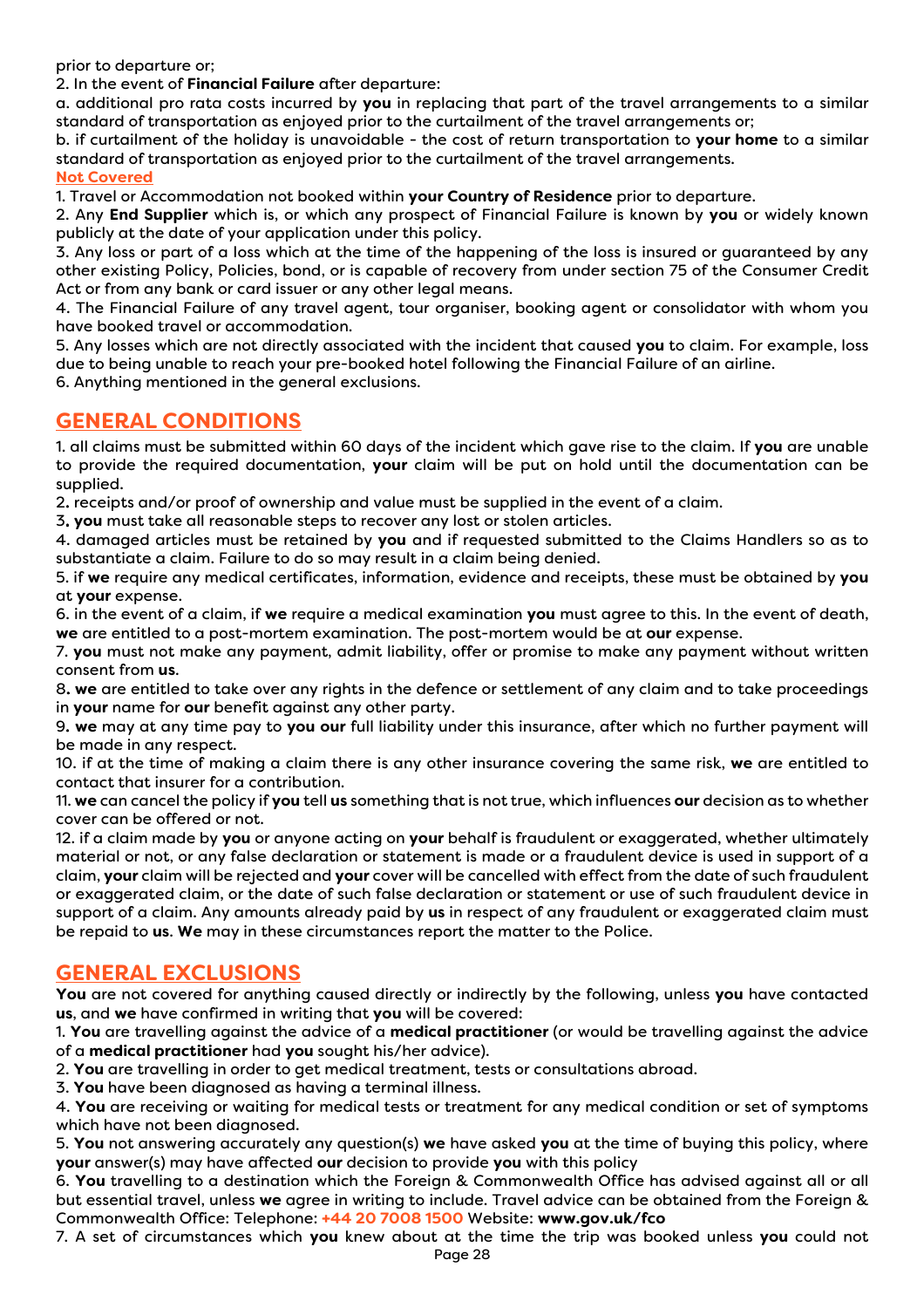reasonably have expected such circumstances to result in a claim;

8. If a Multi-trip cover, **you** being 66 years of age or over at the inception / renewal date of **your** policy (limited to 40 years for True Value Policies) or if a Single trip cover **you** being 66 years of age or over (limited to 40 years for True Value Policies) when **you** purchase the policy;

9. Any criminal act by **you**;

10. Failure to comply with the laws applicable to the country in which **you** are travelling;

11. Bankruptcy/liquidation of a tour operator, travel agent or Transportation Company other than additional accommodation cover as set out under Section N-Travel Disruption;

12. Any other costs that are caused by the event that led to the claim unless specifically stated in the policy; 13. Any payment, which **you** would normally have made during **your** travels, if no claim had arisen;

14. Suicide, deliberate self-injury, being under the influence of drink or drugs (unless prescribed by a **medical practitioner**), alcoholism, drug addiction, solvent abuse, wilful exposure to exceptional risk (unless **you** are trying to save someone's life);

15. Pregnancy 12 weeks before and 12 weeks after the estimated date of delivery;

16. **You** drinking too much alcohol or alcohol abuse where it is reasonably foreseeable that such consumption could result in an impairment of **your** faculties and/or judgement resulting in a claim. **We** do not expect **you** to avoid drinking alcohol on **your** trip, but **we** will not cover **you** for drinking so much alcohol that **your** judgement is seriously affected, and **you** need to make a claim as a result;

17. **You** climbing on top of or jumping from a vehicle, or jumping from a building or balcony, or sitting, planking, balconing, owling or lying on any external parts of any building, or climbing or moving from any external part of any building to another (apart from stairs, ramps or walkways) and falling regardless of the height, unless **your** life is in danger or **you** are attempting to save human life;

18. Any claim arising from sexually transmitted diseases;

19. The cost of any routine or elective (non-emergency) treatment or surgery, including specialist review or referral, exploratory tests which are not directly related to the illness or injury which necessitated **your** admittance to hospital;

20. Any **epidemic** or **pandemic**; except as expressly covered under Section A - Medical & Repatriation Expenses Section D - Cancellation or Section E - Curtailment.

21. Loss or damage to any property and expense or legal liability, directly or indirectly caused by or contributed to or arising from:

a. Ionizing radiation or radioactive contamination from any nuclear fuel or nuclear waste, which results in burning of nuclear fuel;

b. The radioactive toxic explosive or other dangerous properties of nuclear machinery or any part of it;

c. Pressure waves from aircraft and other flying objects travelling faster than the speed of sound;

22. Any consequence whether direct or indirect of war, invasion, act of foreign enemy, hostilities (whether war be declared or not), discharge, explosion or use of a weapon of mass destruction whether or not employing nuclear fission or fusion, or chemical, biological, radioactive or similar agents, by any party at any time for any reason, terrorist activity, civil war, rebellion, revolution, insurrection, blockade, military or usurped power; 23. Air travel (other than as a fare-paying passenger on a regular scheduled airline or licensed charter aircraft, or if covered by a specific activity under Section M where an additional premium has been paid and it is shown on **your** Validation Certificate).

24. Planned sports activities unless **you** have paid the appropriate additional premium and it is shown on **your** Validation Certificate.

## **CLAIMS PROCEDURES**

All claims must be submitted within **60 days** of the incident giving rise to the claim. First check this wording to make sure **your**claim is valid.

#### **CANCELLATION CLAIMS**

The travel agent, tour operator, provider of transport or accommodation must be contacted immediately, and **you**must obtain a cancellation invoice. The tickets and booking forms/receipts will also be required to support **your** claim. Go to **www.truetraveller.com/claims** where **you** find full instructions on how to make a claim.

#### **CURTAILMENT CLAIMS**

Call the 24-hour Emergency Medical Assistance Service on **+44 20 7660 1505** or **1 800 961 9870** (within USA/Canada). Their authorisation must be obtained before **you**cut short **your** trip. All ticket stubs/booking forms/receipts and any other evidence of expenditure should be retained and submitted to support **your** claim. Go to **www.truetraveller.com/claims** where **you** can find full instructions on how to make a claim.

#### **MEDICAL CLAIMS**

IN-PATIENT TREATMENT OR OUT-PATIENT TREATMENT EXPECTED TO BE OVER £500

If serious injury is incurred in which **you** are admitted to hospital, call **our** 24-hour Emergency Medical Assistance Service on **+44 20 7660 1505** or **1 800 961 9870** (within USA/Canada) as soon as possible. **You** will be given advice on what to do and the assistance **you**require. All receipts for medical consultations /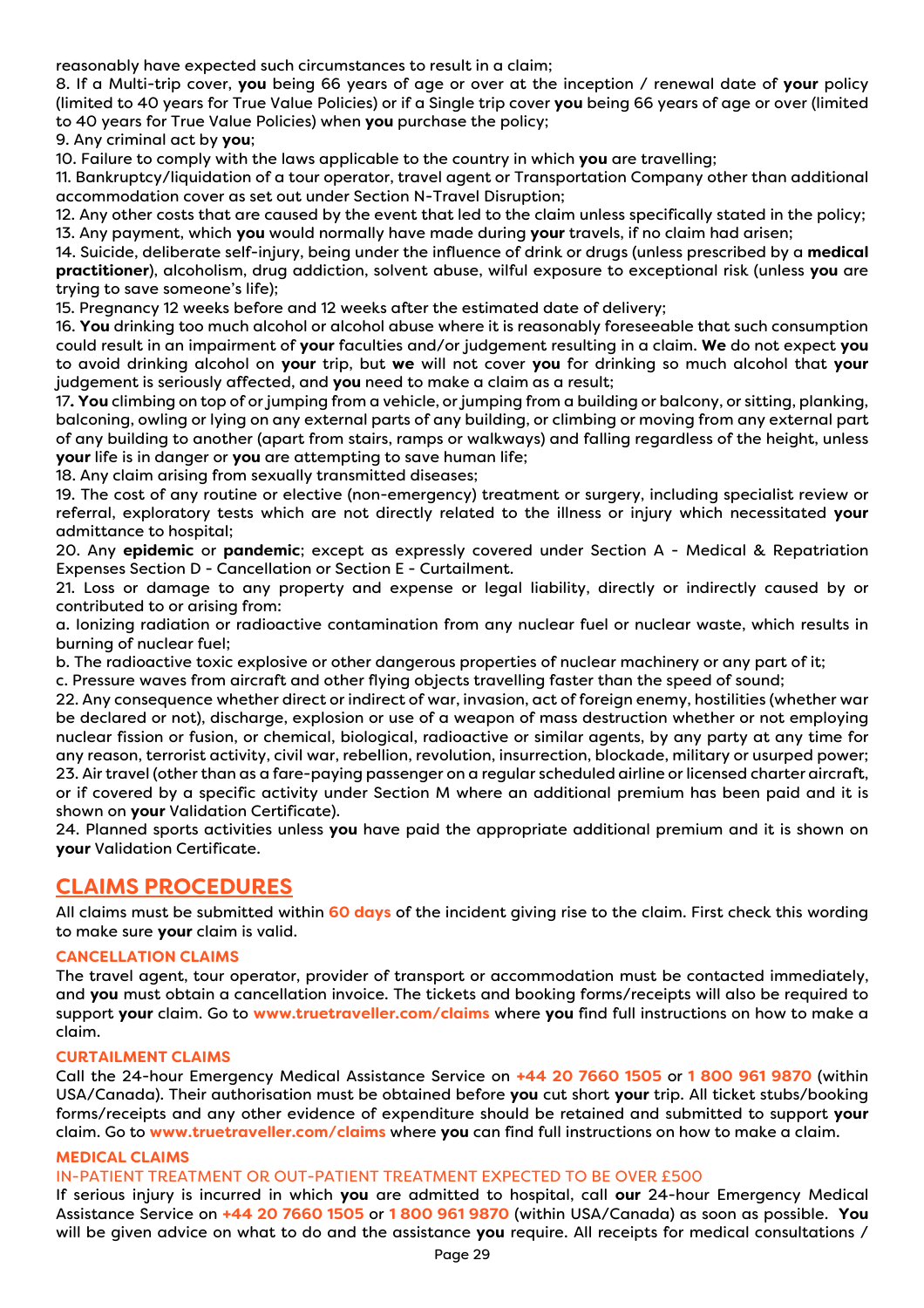treatment / medication etc. should be retained and submitted to support **your** claim.

#### OUT-PATIENT LESS THAN £500

Go to **www.truetraveller.com/claims** where **you** can find full instructions on how to make a claim. All receipts for medical consultations/treatment/medication etc. should be retained and submitted to support **your** claim.

If **you** receive out-patient treatment (no hospital admission) and the costs are likely to exceed £500 **you** must refer to the Emergency Medical Assistance Service for authorisation.

#### **BAGGAGE CLAIMS**

Written proof of the incident must be obtained from the police, the accommodation management, tour operator or carrier within 24-hours of the loss/theft. If the loss occurs during travel, **you** must obtain a property irregularity report from the carrier. For all item(s), pair or sets of items over £100, **you**will also be asked to provide receipts. If **you**cannot find receipts, other proof of ownership (such as bank / credit card statements and photographs of yourself wearing the item) might be offered to support **your**claim instead. If **personal baggage** is delayed obtain a written report from the carrier (e.g. airline, shipping company etc.) detailing the length and the cause of the delay. Retain all the receipts which relate to any emergency replacement items **you**have purchased.

Go to **www.truetraveller.com/claims** where **you** can find full instructions on how to make a claim.

#### **MONEY CLAIMS**

Written proof of the incident must be obtained from the police, the accommodation management, tour operator or carrier within 24-hours of the loss/theft. **You**might be asked to provide proof of the withdrawal of the **money** from the bank. Please remember that the loss of **money** must occur whilst it is carried on **your** person or whilst it is left in a locked safety deposit box. Go to **www.truetraveller.com/claims** where **you** can find full instructions on how to make a claim.

## **TRAVEL DELAY CLAIMS**

Written confirmation must be obtained from the airline, shipping, coach or train company stating the period of the delay and the reason for the delay. Please remember that cover for travel delay is provided for specific reasons only:

a) strike or industrial action (provided that when this policy was taken out and or the trip was booked, there was no reasonable expectation that the trip would be affected by such cause)

b) adverse weather conditions

c) the mechanical breakdown or technical fault of the aircraft, coach or sea vessel

Go to **www.truetraveller.com/claims** where **you** can find full instructions on how to make a claim.

#### **MISSED DEPARTURE CLAIMS**

Written confirmation must be obtained from the Transport Company, police or roadside assistance service confirming the location, reason and duration of the delay. Go to **www.truetraveller.com/claims** where **you** can find full instructions on how to make a claim.

#### **PERSONAL LIABILITY AND LEGAL ASSISTANCE CLAIMS**

Obtain as much information as possible, including police reports, witness details and any photographs. **You** must NOT admit liability at any time. The Claims Service must be notified immediately by email on **ttclaims@truetraveller.com** or by phone on **+44 20 7660 1479** (from overseas) or **020 7660 1479** (within UK).

#### **COLLISION DAMAGE WAIVER EXCESS CLAIMS**

Invoices, receipts and other documents confirming the amount **you** have paid in respect of the accident/damage or loss for which the vehicle rental company holds **you** responsible should be retained along with a copy of the rental contract and law enforcement / police report (if applicable) submitted to support **your** claim. A copy of the driving licence of the person involved in any accident (the driver) will also be required.

Go to **www.truetraveller.com/claims** where **you** can find full instructions on how to make a claim.

#### **FINANCIAL FAILURE PROTECTION CLAIMS**

Any occurrence which may give rise to a claim should be advised as soon as reasonably practicable to the following by quoting **your** Policy Number, Travel Insurance Policy name and **reference ESFI V2-20** to IPP Claims at Sedgwick, Oakleigh House, 14-15 Park Place, Cardiff, CF10 3DQ. Telephone +44 345 266 1872; email: **insolvency-claims@ipplondon.co.uk**.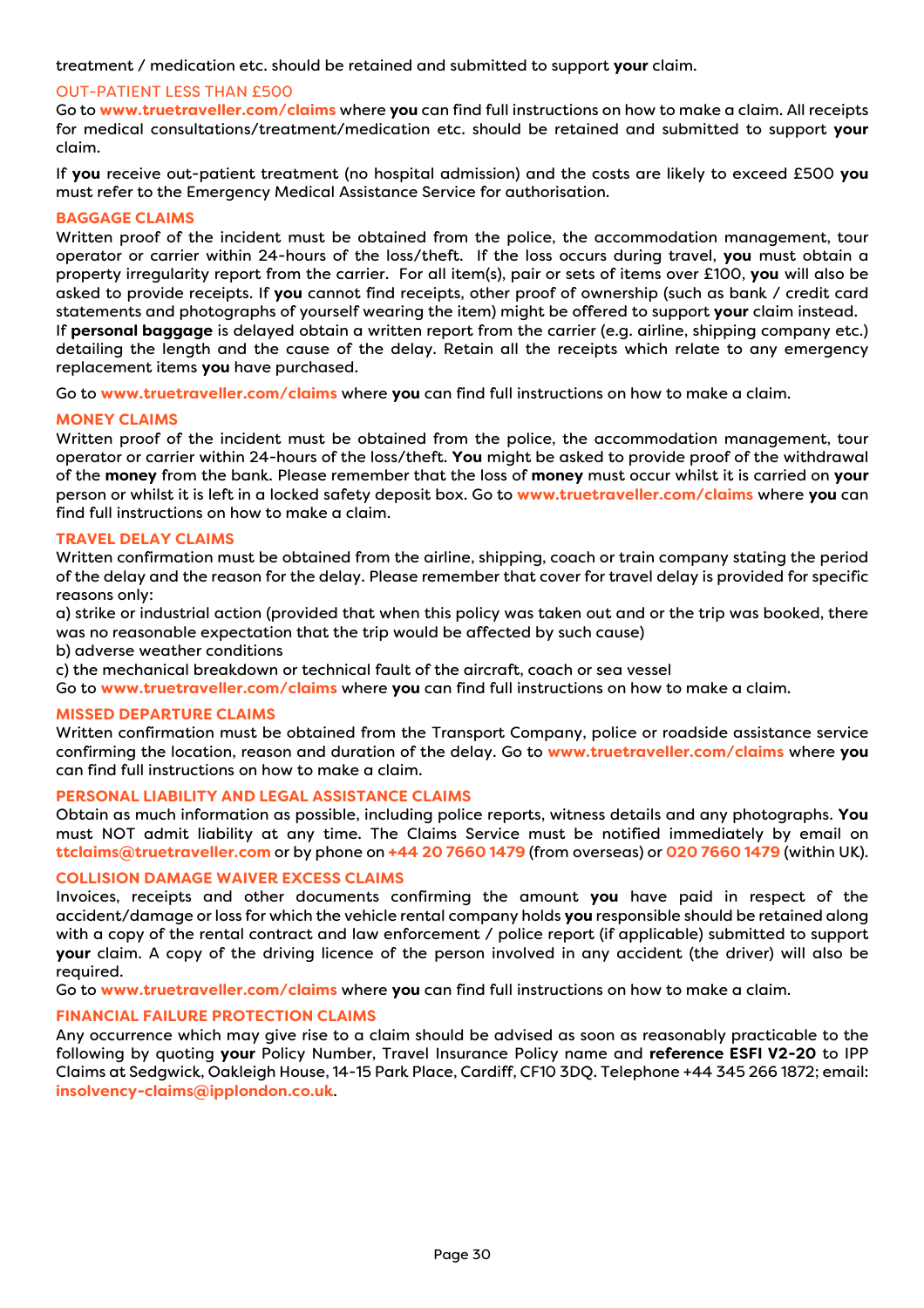## **COMMENTS & COMPLAINTS**

**We** always aim to provide a first-class level of service. If, for any reason, **you** feel that **our** service is not of the standard **you** would expect, please tell **us**. **You** should address any enquiries or complaints, in writing to: -

Millstream Underwriting Limited 52-56 Leadenhall Street London EC3A 2EB (quoting the policy number on **your** Validation Certificate)

Please supply **us** with **your** name, address, policy number or claim number and enclose copies of relevant correspondence, as this will help **us** to deal with **your** complaint, in the shortest possible time.

If **you** are still dissatisfied, at this stage **you** may contact: Insurance Division The Financial Ombudsman Service Exchange Tower London E14 9SR

Please note that the Financial Ombudsman Service will not consider **your** complaint until **you** have received a final decision from Millstream Underwriting Limited.

**You** can also raise a dispute about any of our online services via the Online Dispute Resolution platform at www.ec.europa.eu/odr.

For complaints relating to Financial Failure Protection: In the first instance please contact The Claims Manager, IPP Claims Office, IPP House, 22-26 Station Road, West Wickham, Kent, BR4 0PR.

If **you**are not satisfied with **our**final response **you**can refer the matter to the Financial Ombudsman Service.

## **GOVERNING LAW**

Unless agreed otherwise, English law will apply and all communications and documentation in relation to this policy will be in English. **We**, the **insurer**and **you** do not intend any term of this contract to be enforceable pursuant to the Contract (Rights of Third Parties) Act 1999.

## **DETAILS ABOUT OUR REGULATOR**

True Traveller Insurance is arranged by The True Traveller Limited and underwritten by Millstream Underwriting Limited on behalf of AWP P&C S.A. AWP Assistance UK Limited is the appointed administrator in the United Kingdom.

Section Q-Financial Failure Protection is provided by International Passenger Protection Limited, IPP House, 22-26 Station Road, West Wickham, Kent BR4 0PR, United Kingdom and is underwritten by Liberty Mutual Insurance Europe SE.

The True Traveller Limited (FRN 756107), Millstream Underwriting Limited (FRN 308584) and International Passenger Protection Limited (FRN 311958) are authorised and regulated by the Financial Conduct Authority (FCA).

AWP Assistance UK Limited Registered in England. Registration No. 1710361. Registered office: AWP Assistance UK Ltd, PO Box 74005, 60 Gracechurch Street, London, EC3P 3DS. AWP Assistance UK Limited (FRN 311909) is authorised and regulated by the Financial Conduct Authority. AWP P&C SA are duly authorised in France and the United Kingdom, and subject to limited regulation by the Prudential Regulation Authority and the Financial Conduct Authority. Their registration can be checked on the financial services register at www.fca.org.uk or **you** can contact them on 0300 500 8082.

Millstream Underwriting Limited and AWP Assistance UK Limited will act as agent for AWP P&C S.A. with respect to the receipt of customer **money** and for the purpose of settling claims and handling premium refunds.

The True Traveller Limited act as agents for Millstream Underwriting Limited with respect to the receipt of